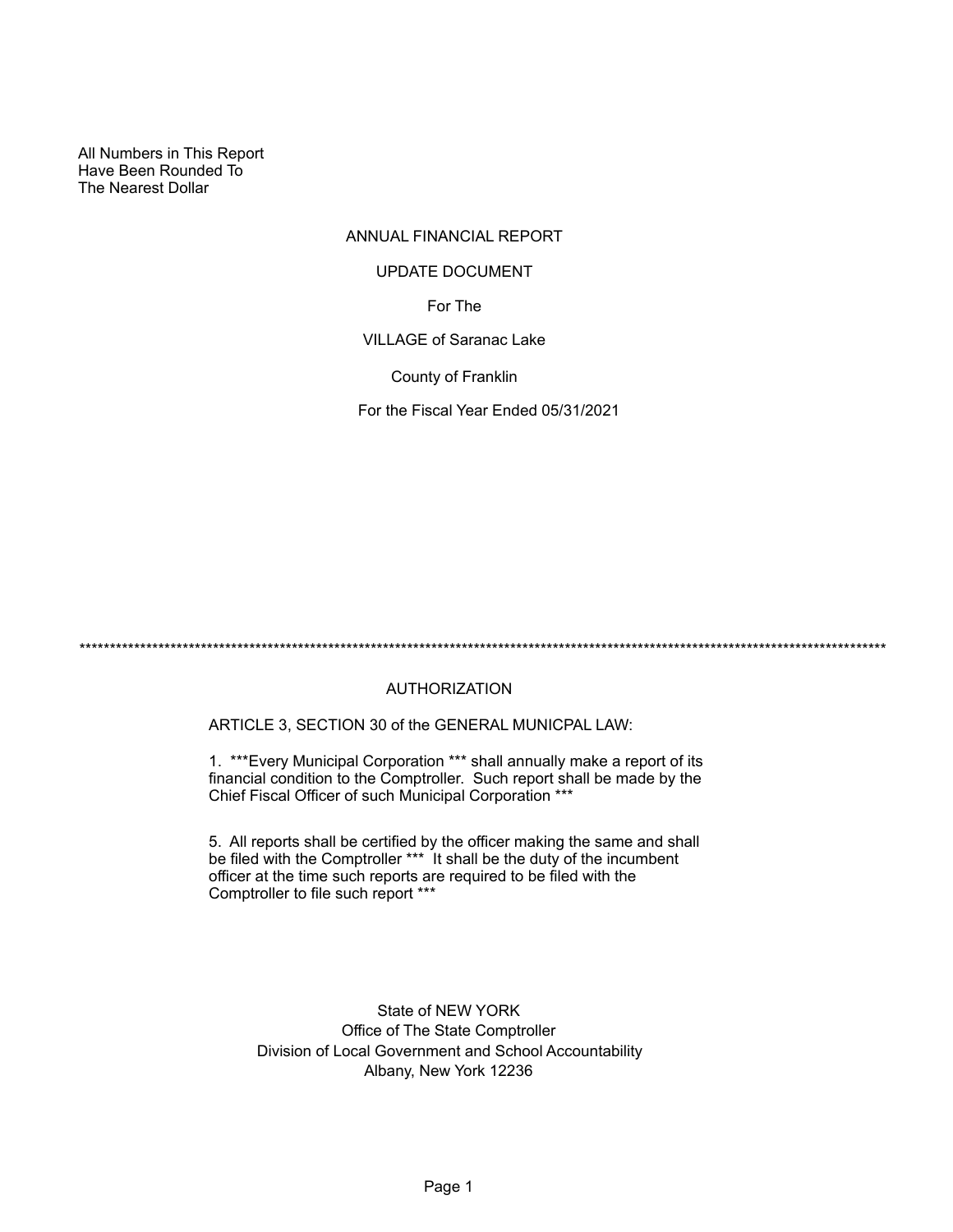#### VILLAGE OF Saranac Lake

#### \*\*\* FINANCIAL SECTION \*\*\*

Financial Information for the following funds and account groups are included in the Annual Financial Report filed by your government for the fiscal year ended 2020 and has been used by the OSC as the basis for preparing this update document for the fiscal year ended 2021:

> (A) GENERAL (CD) SPECIAL GRANT (FX) WATER (G) SEWER (H) CAPITAL PROJECTS (K) GENERAL FIXED ASSETS (TA) AGENCY (TE) PRIVATE PURPOSE TRUST (W) GENERAL LONG-TERM DEBT

All amounts included in this update document for 2020 represent data filed by your government with OSC as reviewed and adjusted where necessary.

#### \*\*\* SUPPLEMENTAL SECTION \*\*\*

The Supplemental Section includes the following sections:

- 1) Statement of Indebtedness
- 2) Schedule of Time Deposits and Investments
- 3) Bank Reconciliation
- 4) Local Government Questionnaire
- 5) Schedule of Employee and Retiree Benefits
- 6) Schedule of Energy Costs and Consumption

All numbers in this report will be rounded to the nearest dollar.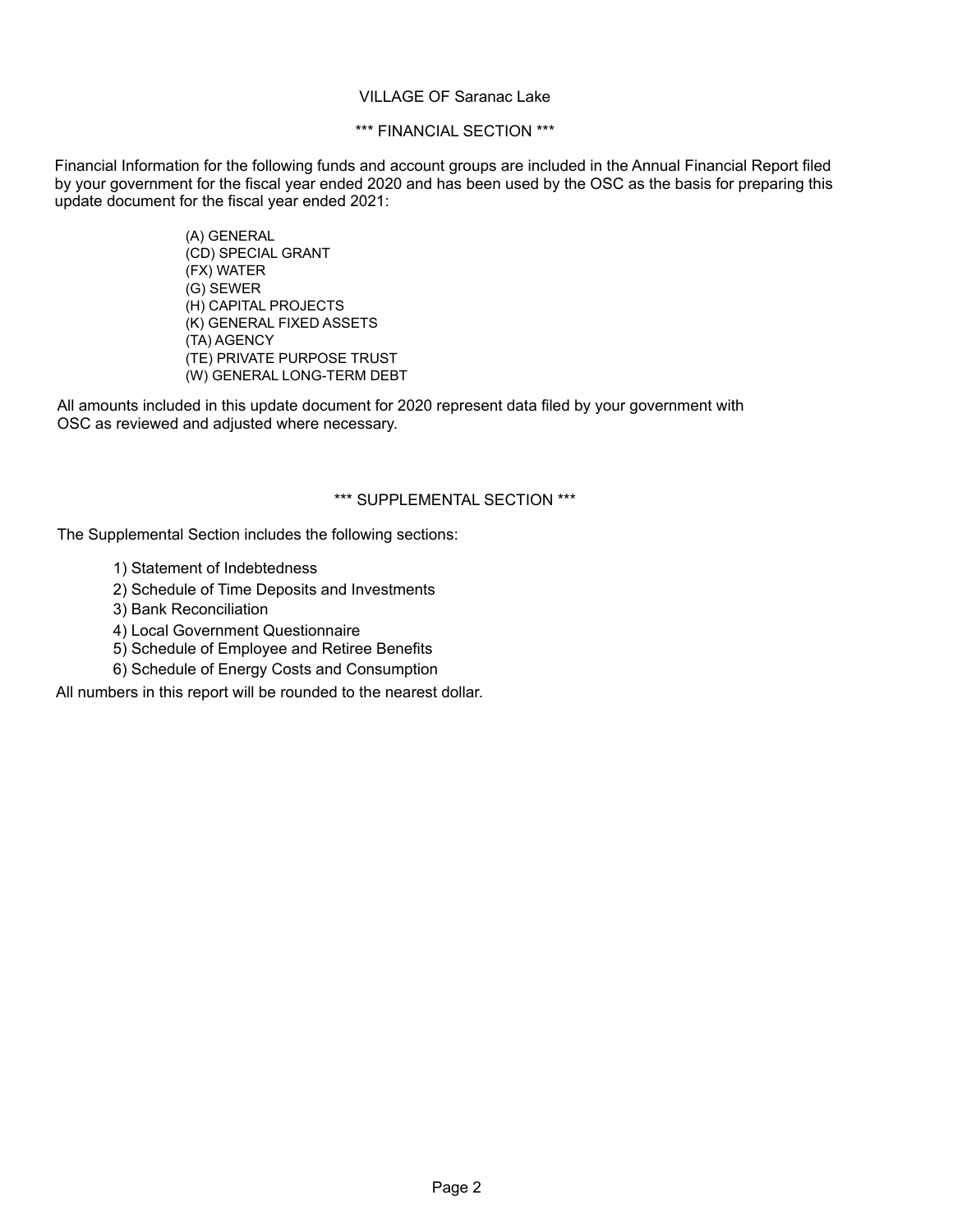(A) GENERAL

Balance Sheet

| <b>Code Description</b>                                | 2020      | EdpCode | 2021      |
|--------------------------------------------------------|-----------|---------|-----------|
| <b>Assets</b>                                          |           |         |           |
| Cash                                                   | 2,382,857 | A200    | 3,118,890 |
| Cash In Time Deposits                                  | 1,021,783 | A201    | 1,021,783 |
| Petty Cash                                             | 900       | A210    | 900       |
| <b>TOTAL Cash</b>                                      | 3,405,540 |         | 4,141,573 |
| Taxes Receivable, Current                              | 1,375     | A250    | 1,375     |
| <b>TOTAL Taxes Receivable (net)</b>                    | 1,375     |         | 1,375     |
| <b>Accounts Receivable</b>                             | 30,167    | A380    | 60,528    |
| <b>TOTAL Other Receivables (net)</b>                   | 30,167    |         | 60,528    |
| Due From Other Funds                                   | 1,698,755 | A391    | 1,918,563 |
| <b>TOTAL Due From Other Funds</b>                      | 1,698,755 |         | 1,918,563 |
| <b>Prepaid Expenses</b>                                | 2,280     | A480    | 7,932     |
| <b>TOTAL Prepaid Expenses</b>                          | 2,280     |         | 7,932     |
| <b>Cash Special Reserves</b>                           | 961,728   | A230    | 873,079   |
| <b>TOTAL Restricted Assets</b>                         | 961,728   |         | 873,079   |
| <b>TOTAL Assets and Deferred Outflows of Resources</b> | 6,099,845 |         | 7,003,050 |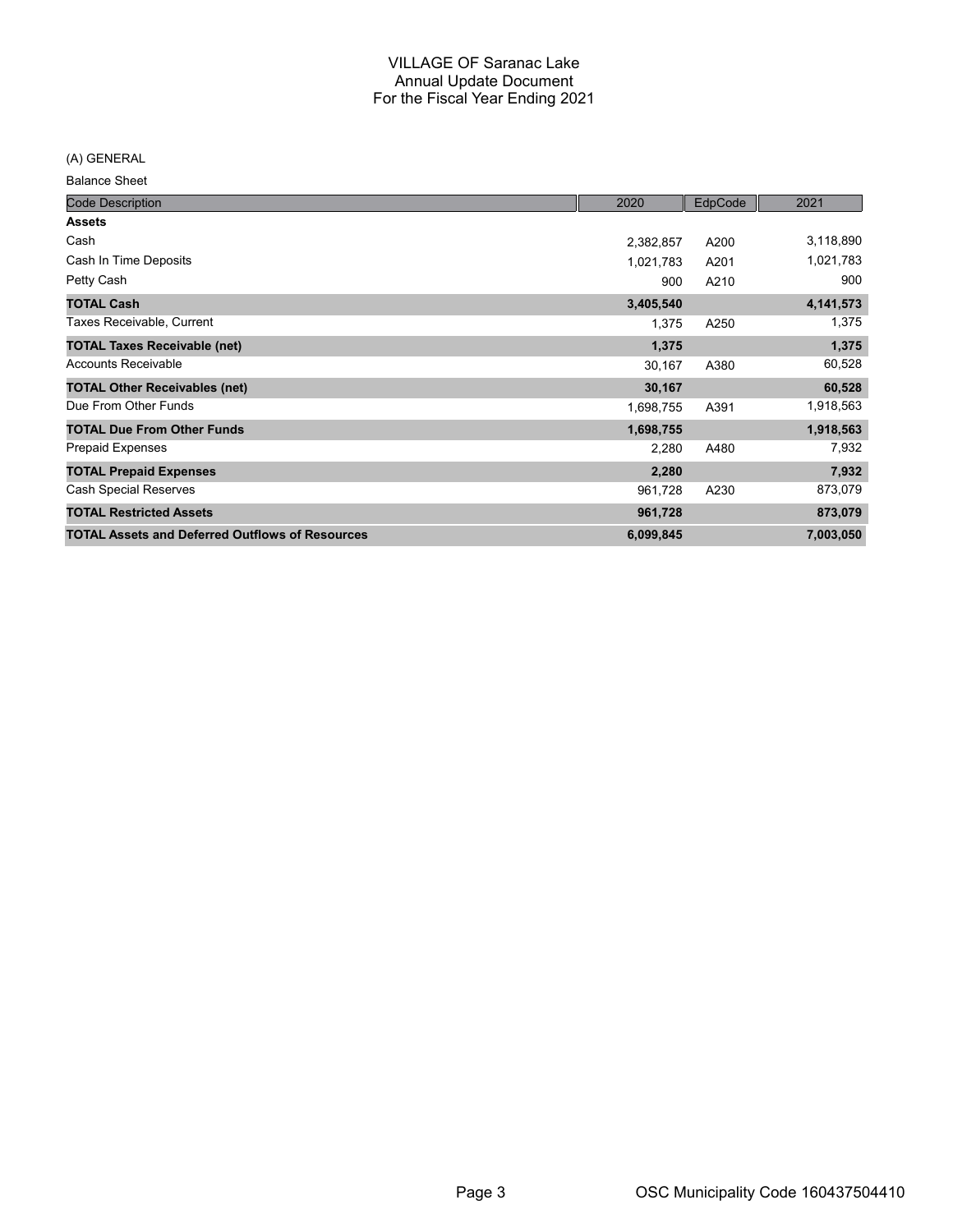#### (A) GENERAL

Balance Sheet

| <b>Code Description</b>                                                  | 2020      | EdpCode | 2021      |
|--------------------------------------------------------------------------|-----------|---------|-----------|
| <b>Accounts Payable</b>                                                  | 65,189    | A600    | 183,627   |
| <b>TOTAL Accounts Payable</b>                                            | 65,189    |         | 183,627   |
| <b>Other Liabilities</b><br>Additional Description Flex spending account |           | A688    | 100,629   |
| Overpayments & Clearing Account                                          | 4.100     | A690    | 54,300    |
| <b>TOTAL Other Liabilities</b>                                           | 4,100     |         | 154,929   |
| Due To Other Funds                                                       | 62,454    | A630    | 120,154   |
| <b>TOTAL Due To Other Funds</b>                                          | 62,454    |         | 120,154   |
| <b>TOTAL Liabilities</b>                                                 | 131,743   |         | 458,710   |
| <b>Deferred Inflows of Resources</b>                                     |           |         |           |
| Deferred Inflow of Resources                                             | 281,920   | A691    | 267,418   |
| <b>TOTAL Deferred Inflows of Resources</b>                               | 281,920   |         | 267,418   |
| <b>TOTAL Deferred Inflows of Resources</b>                               | 281,920   |         | 267,418   |
| <b>Fund Balance</b>                                                      |           |         |           |
| Not in Spendable Form                                                    | 2,280     | A806    | 7,932     |
| <b>TOTAL Nonspendable Fund Balance</b>                                   | 2,280     |         | 7,932     |
| <b>Capital Reserve</b>                                                   | 961,728   | A878    | 873,079   |
| <b>TOTAL Restricted Fund Balance</b>                                     | 961,728   |         | 873,079   |
| Unassigned Fund Balance                                                  | 4,722,174 | A917    | 5,395,911 |
| <b>TOTAL Unassigned Fund Balance</b>                                     | 4,722,174 |         | 5,395,911 |
| <b>TOTAL Fund Balance</b>                                                | 5,686,182 |         | 6,276,922 |
| <b>TOTAL Liabilities, Deferred Inflows And Fund Balance</b>              | 6,099,845 |         | 7,003,050 |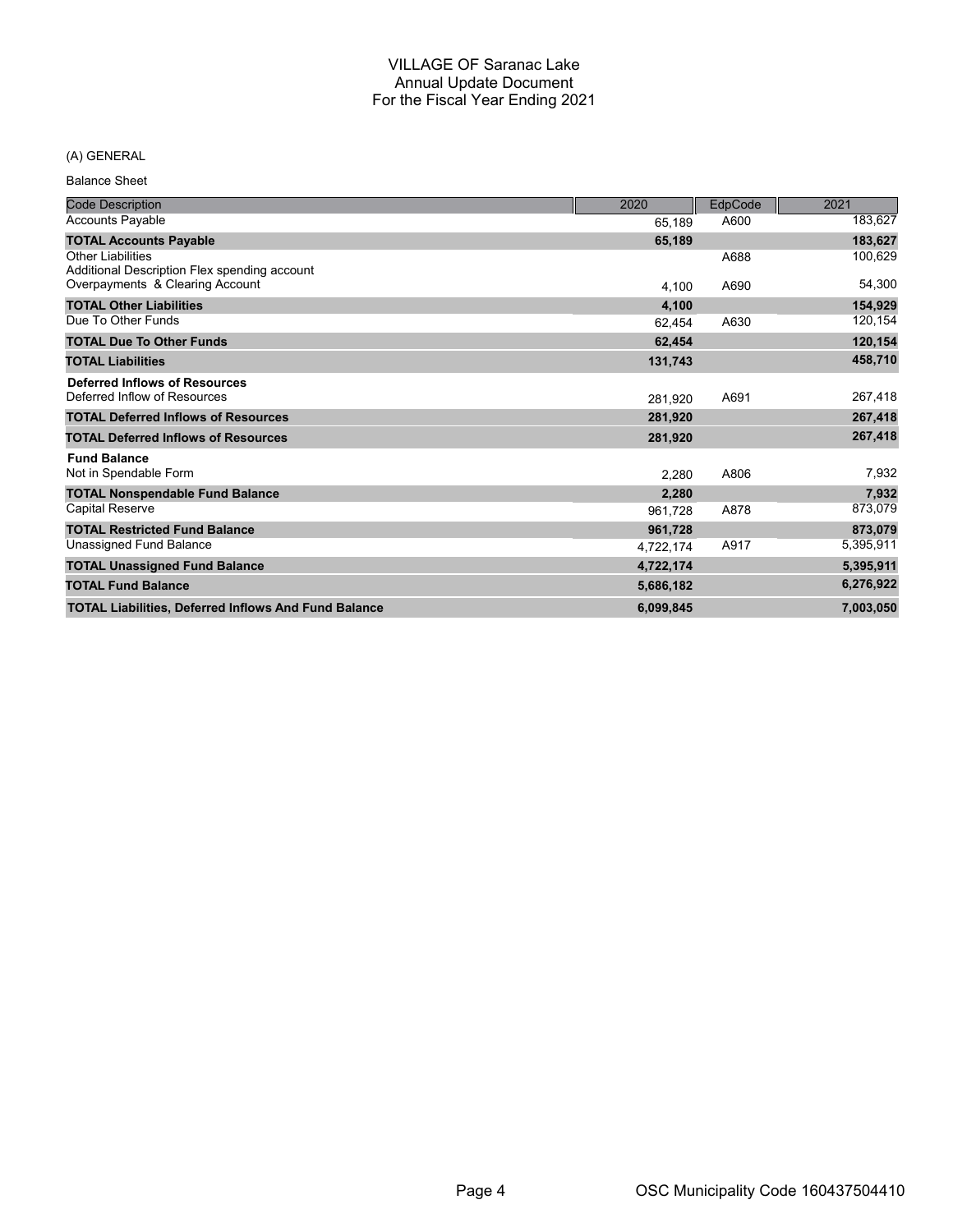(A) GENERAL

| <b>Code Description</b>                                 | 2020      | EdpCode | 2021      |
|---------------------------------------------------------|-----------|---------|-----------|
| <b>Revenues</b>                                         |           |         |           |
| <b>Real Property Taxes</b>                              | 3,818,315 | A1001   | 3,941,990 |
| <b>TOTAL Real Property Taxes</b>                        | 3,818,315 |         | 3,941,990 |
| Other Payments In Lieu of Taxes                         | 36,526    | A1081   | 46,338    |
| Interest & Penalties On Real Prop Taxes                 | 35,579    | A1090   | 46,368    |
| <b>TOTAL Real Property Tax Items</b>                    | 72,105    |         | 92,706    |
| Non Prop Tax Dist By County                             | 27,114    | A1120   | 27,107    |
| Utilities Gross Receipts Tax                            | 39,034    | A1130   | 40,646    |
| Franchises                                              | 85,898    | A1170   | 83,004    |
| <b>TOTAL Non Property Tax Items</b>                     | 152,046   |         | 150,757   |
| <b>Clerk Fees</b>                                       | 9         | A1255   | 42        |
| <b>Police Fees</b>                                      | 2,812     | A1520   | 5,413     |
| Other Public Safety Departmental Income                 | 1,415     | A1589   | 224       |
| <b>Vital Statistics Fees</b>                            | 9,965     | A1603   | 8,010     |
| Ambulance Charges                                       | 197,534   | A1640   | 203,264   |
| Park And Recreational Charges                           | 91,058    | A2001   | 122,910   |
| <b>Zoning Fees</b>                                      | 8,275     | A2110   | 12,550    |
| <b>Planning Board Fees</b>                              |           | A2115   |           |
| Sale of Electrical Power                                | 3,301     | A2150   | 36        |
| <b>TOTAL Departmental Income</b>                        | 314,369   |         | 352,449   |
| Fire Protection Services Other Govts                    | 381,921   | A2262   | 390,894   |
| <b>TOTAL Intergovernmental Charges</b>                  | 381,921   |         | 390,894   |
| Interest And Earnings                                   | 18,481    | A2401   | 148       |
| Rental of Real Property                                 | 84,716    | A2410   | 88,395    |
| <b>TOTAL Use of Money And Property</b>                  | 103,197   |         | 88,543    |
| <b>Games of Chance</b>                                  | 1,512     | A2530   | 75        |
| <b>Building And Alteration Permits</b>                  | 18,588    | A2555   | 24,121    |
| <b>Street Opening Permits</b>                           | 3,734     | A2560   | 3,556     |
| <b>TOTAL Licenses And Permits</b>                       | 23,834    |         | 27,752    |
| Sales of Scrap & Excess Materials                       | 9,847     | A2650   | 4,979     |
| Sales of Equipment                                      | 44,891    | A2665   | 131,090   |
| <b>Insurance Recoveries</b>                             | 22,538    | A2680   | 18,545    |
| <b>TOTAL Sale of Property And Compensation For Loss</b> | 77,276    |         | 154,614   |
| Gifts And Donations                                     | 14,049    | A2705   | 200       |
| <b>AIM Related Payments</b>                             | 50,288    | A2750   | 50,587    |
| Unclassified (specify)                                  | 568       | A2770   |           |
| <b>TOTAL Miscellaneous Local Sources</b>                | 64,905    |         | 50,787    |
| Interfund Revenues                                      | 90,000    | A2801   | 90,000    |
| <b>TOTAL Interfund Revenues</b>                         | 90,000    |         | 90,000    |
| St Aid, Revenue Sharing                                 |           | A3001   |           |
| St Aid, Mortgage Tax                                    | 24,771    | A3005   | 33,631    |
| St Aid, Consolidated Highway Aid                        | 120,966   | A3501   | 126,892   |
| St Aid-Other Cul & Rec St Aid                           |           | A3889   |           |
| St Aid Emergency Disaster Assistance                    |           | A3960   |           |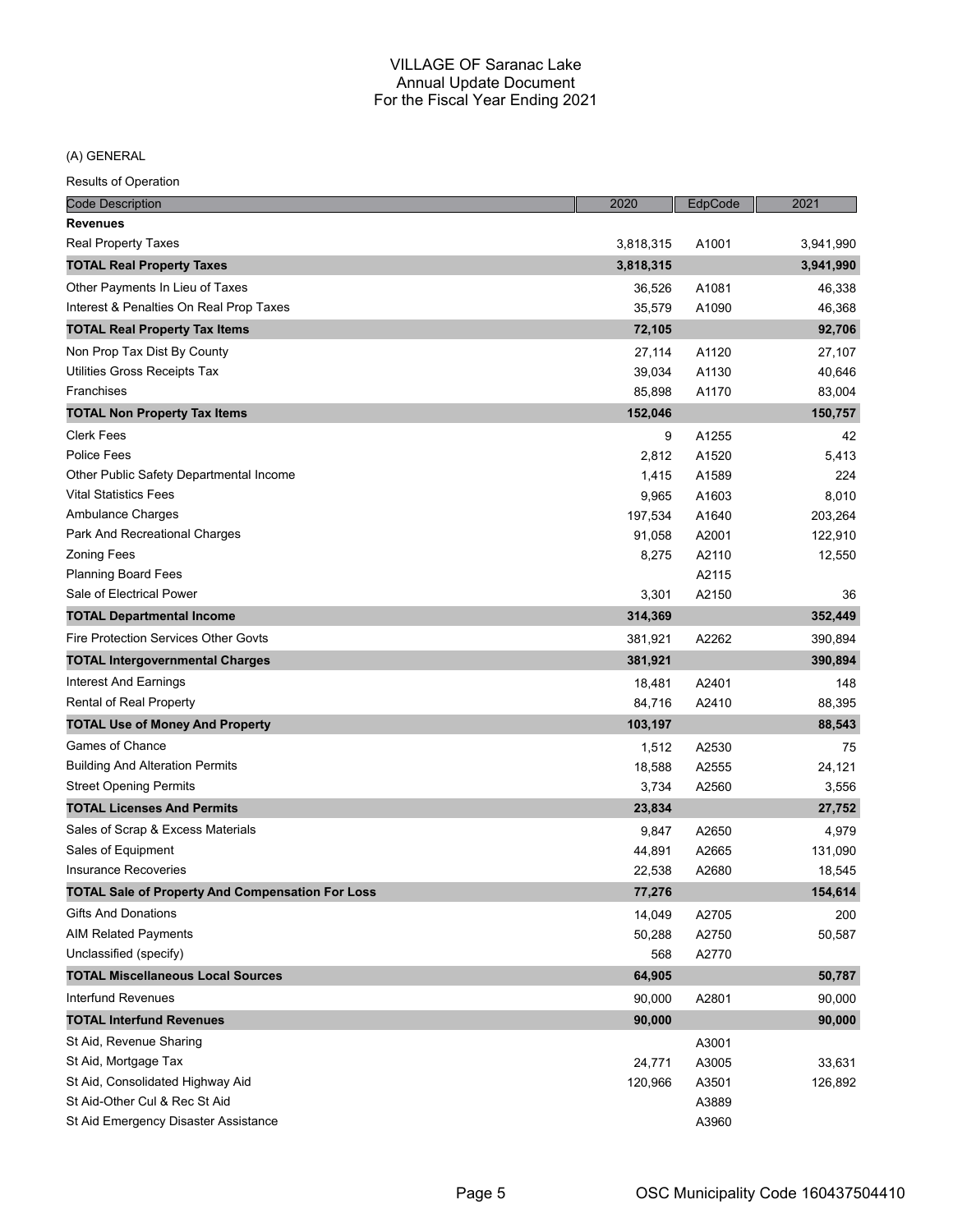(A) GENERAL

| <b>Code Description</b>                        | 2020      | EdpCode | 2021      |
|------------------------------------------------|-----------|---------|-----------|
| <b>Revenues</b>                                |           |         |           |
| St Aid - Other Home And Community Service      |           | A3989   | 35.000    |
| <b>TOTAL State Aid</b>                         | 145.737   |         | 195,523   |
| <b>TOTAL Revenues</b>                          | 5,243,705 |         | 5,536,015 |
| <b>TOTAL Detail Revenues And Other Sources</b> | 5,243,705 |         | 5,536,015 |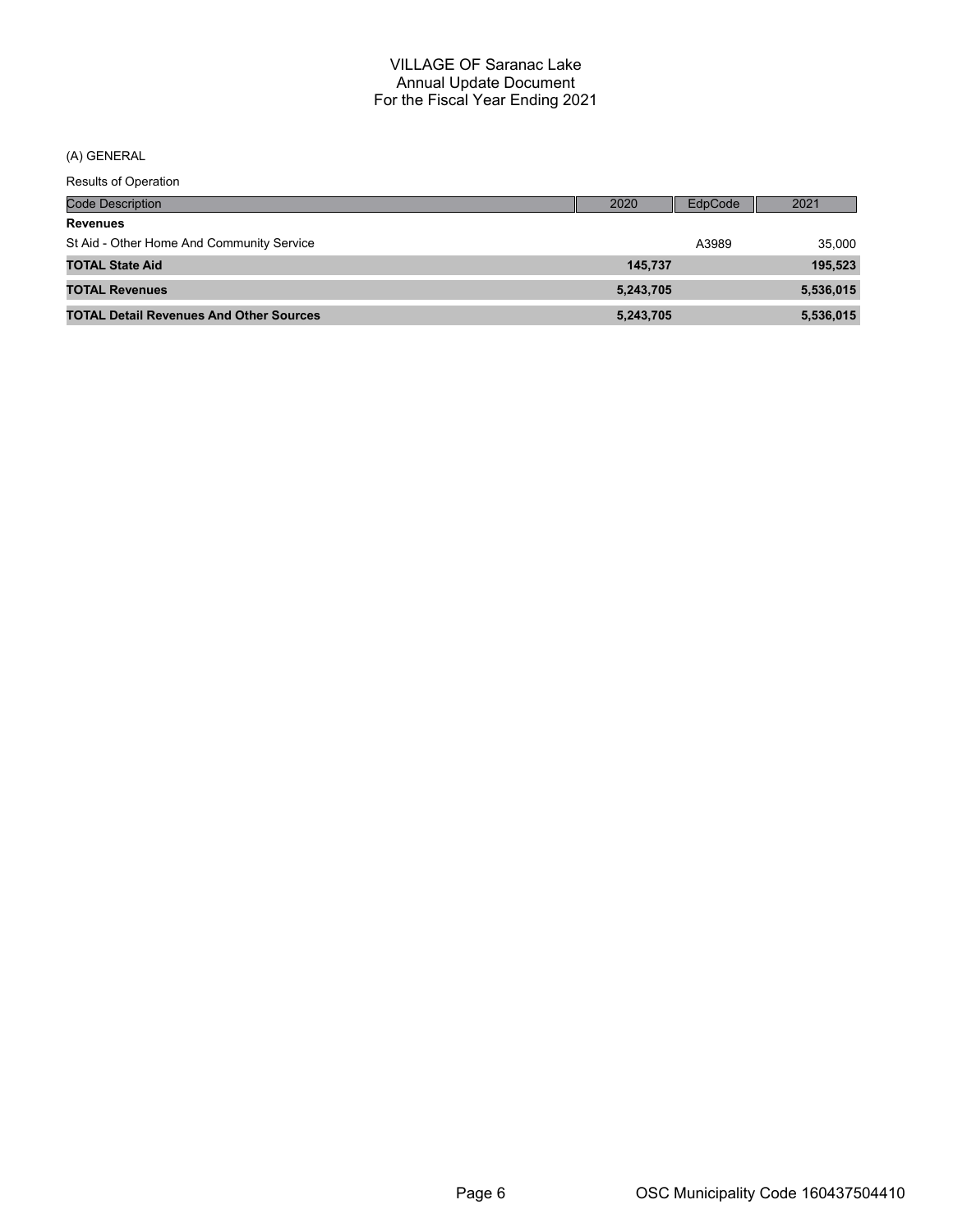## (A) GENERAL

| <b>Code Description</b>                  | 2020   | EdpCode | 2021   |
|------------------------------------------|--------|---------|--------|
| <b>Expenditures</b>                      |        |         |        |
| Legislative Board, Pers Serv             | 6,800  | A10101  | 6,800  |
| Legislative Board, Contr Expend          | 5,738  | A10104  | 418    |
| <b>TOTAL Legislative Board</b>           | 12,538 |         | 7,218  |
| Mayor, Pers Serv                         | 3,400  | A12101  | 3,400  |
| Mayor, Contr Expend                      | 449    | A12104  | 25     |
| <b>TOTAL Mayor</b>                       | 3,849  |         | 3,425  |
| Municipal Exec, Pers Serv                | 31,330 | A12301  | 32,119 |
| Municipal Exec, Contr Expend             | 469    | A12304  | 1,021  |
| <b>TOTAL Municipal Exec</b>              | 31,799 |         | 33,140 |
| Treasurer, Pers Serv                     | 19,030 | A13251  | 19,521 |
| Treasurer, Contr Expend                  | 200    | A13254  | 1,055  |
| <b>TOTAL Treasurer</b>                   | 19,230 |         | 20,576 |
| Fiscal Agents Fees, Contr Expend         | 1,882  | A13804  | 1,916  |
| <b>TOTAL Fiscal Agents Fees</b>          | 1,882  |         | 1,916  |
| Clerk, pers Serv                         | 20,797 | A14101  | 21,680 |
| Clerk, contr Expend                      | 355    | A14104  | 5,456  |
| <b>TOTAL Clerk</b>                       | 21,152 |         | 27,136 |
| Law, Pers Serv                           | 9,501  | A14201  | 4,151  |
| Law, Contr Expend                        | 7,556  | A14204  | 25,277 |
| <b>TOTAL Law</b>                         | 17,057 |         | 29,428 |
| Engineer, Contr Expend                   | 30,272 | A14404  | 20,123 |
| <b>TOTAL Engineer</b>                    | 30,272 |         | 20,123 |
| Elections, Contr Expend                  | 1,700  | A14504  | 7,407  |
| <b>TOTAL Elections</b>                   | 1,700  |         | 7,407  |
| Records Mgmt, Contr Expend               | 336    | A14604  | 480    |
| <b>TOTAL Records Mgmt</b>                | 336    |         | 480    |
| Public Works Admin, Pers Serv            | 24,963 | A14901  | 27,279 |
| Public Works Admin, Contr Expend         | 1,988  | A14904  | 2,855  |
| <b>TOTAL Public Works Admin</b>          | 26,951 |         | 30,134 |
| Central Services Admin, pers Serv        | 40,892 | A16101  | 40,087 |
| Central Services Admin, contr Expend     | 26,115 | A16104  | 25,597 |
| <b>TOTAL Central Services Admin</b>      | 67,007 |         | 65,684 |
| Operation of Plant, Equip & Cap Outlay   | 2,290  | A16202  | 303    |
| Operation of Plant, Contr Expend         | 29,361 | A16204  | 81,651 |
| <b>TOTAL Operation of Plant</b>          | 31,651 |         | 81,954 |
| Central Garage Pers Serv                 | 49,060 | A16401  | 46,730 |
| Central Garage Equip & Cap Outlay        | 16,975 | A16402  | 15,309 |
| Central Garage Contr Expend              | 12,746 | A16404  | 14,190 |
| <b>TOTAL Central Garage Contr Expend</b> | 78,781 |         | 76,229 |
| Central Data Process & Cap Outlay        |        | A16802  | 4,697  |
| Central Data Process, Contr Expend       | 13,670 | A16804  | 58,809 |
| <b>TOTAL Central Data Process</b>        | 13,670 |         | 63,506 |
| Unallocated Insurance, Contr Expend      | 42,694 | A19104  | 70,579 |
| <b>TOTAL Unallocated Insurance</b>       | 42,694 |         | 70,579 |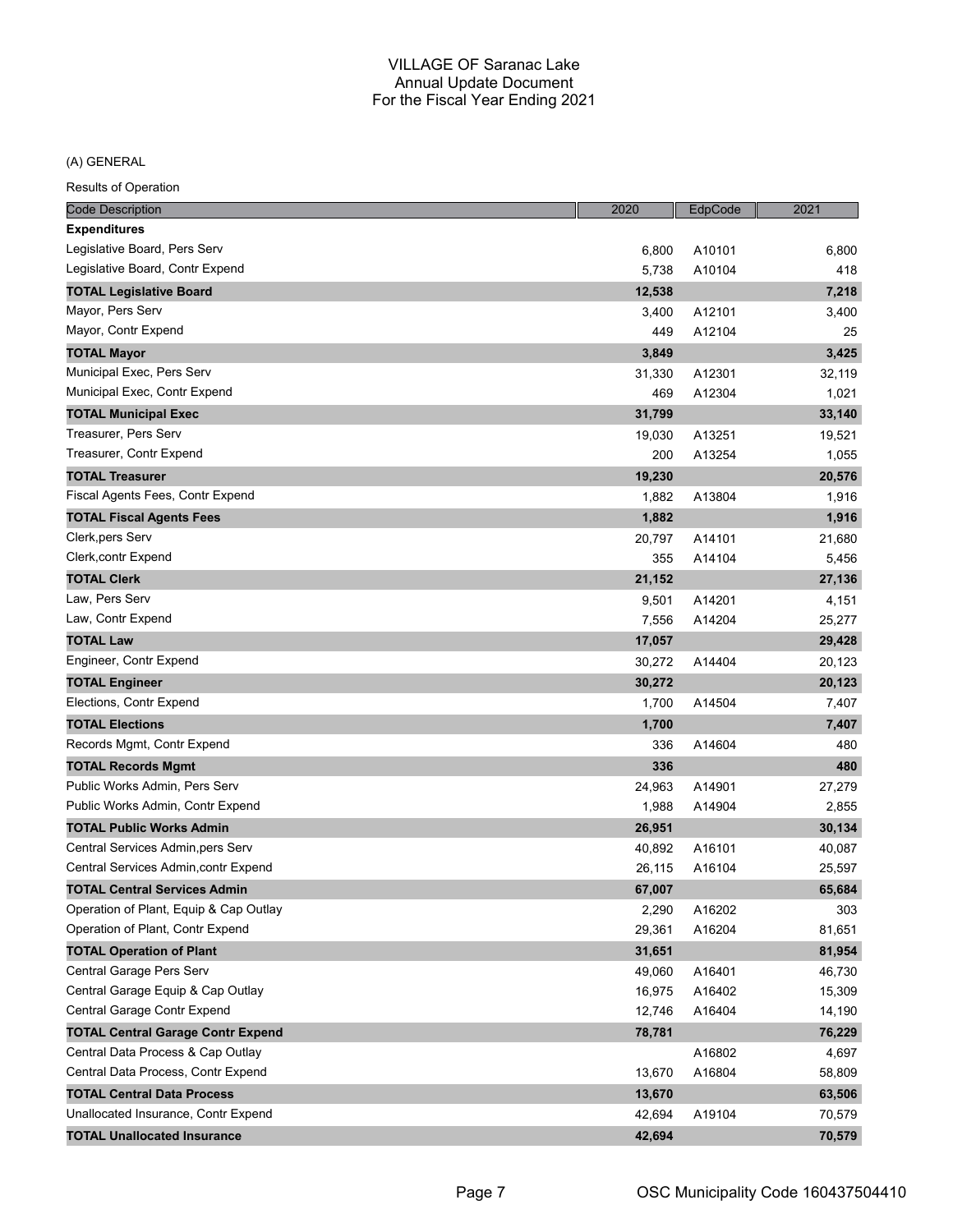## (A) GENERAL

| <b>Code Description</b>                           | 2020        | EdpCode | 2021      |
|---------------------------------------------------|-------------|---------|-----------|
| <b>Expenditures</b>                               |             |         |           |
| Municipal Assn Dues, Contr Expend                 | 2,764       | A19204  | 2.764     |
| <b>TOTAL Municipal Assn Dues</b>                  | 2,764       |         | 2,764     |
| Pur of Land/right of Way, equip & Cap Out         |             | A19402  | 9,300     |
| <b>TOTAL Pur of Land/right of Way</b>             | $\mathbf 0$ |         | 9,300     |
| Taxes & Assess On Munic Prop, Contr Expend        | 11,491      | A19504  | 10,045    |
| <b>TOTAL Taxes &amp; Assess On Munic Prop</b>     | 11,491      |         | 10,045    |
| <b>TOTAL General Government Support</b>           | 414,824     |         | 561,044   |
| Police, Pers Serv                                 | 952,888     | A31201  | 736,455   |
| Police, Equip & Cap Outlay                        | 34,007      | A31202  | 28,896    |
| Police, Contr Expend                              | 104,626     | A31204  | 145,276   |
| Police, Empl Bnfts                                | 485,160     | A31208  | 468,804   |
| <b>TOTAL Police</b>                               | 1,576,681   |         | 1,379,431 |
| Fire, Pers Serv                                   | 322,300     | A34101  | 314,506   |
| Fire, Equip & Cap Outlay                          | 25,519      | A34102  | 1,943     |
| Fire, Contr Expend                                | 174,992     | A34104  | 156,290   |
| Fire, Empl Bnfts                                  | 107,419     | A34108  | 128,573   |
| <b>TOTAL Fire</b>                                 | 630,230     |         | 601,312   |
| Control of Animals, Contr Expend                  | 7,230       | A35104  | 7,375     |
| <b>TOTAL Control of Animals</b>                   | 7,230       |         | 7,375     |
| Safety Inspection, Pers Serv                      | 103,740     | A36201  | 106,767   |
| Safety Inspection, Contr Expend                   | 6,984       | A36204  | 6,313     |
| <b>TOTAL Safety Inspection</b>                    | 110,724     |         | 113,080   |
| Rescue Squad, Contr Expend                        | 40,907      | A36254  | 41,741    |
| <b>TOTAL Rescue Squad</b>                         | 40,907      |         | 41,741    |
| <b>TOTAL Public Safety</b>                        | 2,365,772   |         | 2,142,939 |
| Public Health, Contr Expend                       | 850         | A40104  |           |
| <b>TOTAL Public Health</b>                        | 850         |         | $\bf{0}$  |
| Registrar of Vital Statistics, Pers Serv          | 4,945       | A40201  | 4,170     |
| Registrar of Vital Stat Contr Expend              | 286         | A40204  | 132       |
| <b>TOTAL Registrar of Vital Stat Contr Expend</b> | 5,231       |         | 4,302     |
| <b>TOTAL Health</b>                               | 6,081       |         | 4,302     |
| Maint of Streets, Pers Serv                       | 160,020     | A51101  | 156,887   |
| Maint of Streets, Equip & Cap Outlay              | 19,629      | A51102  | 2,992     |
| Maint of Streets, Contr Expend                    | 107,318     | A51104  | 79,970    |
| <b>TOTAL Maint of Streets</b>                     | 286,967     |         | 239,849   |
| Perm Improve Highway, Equip & Cap Outlay          | 122,386     | A51122  | 126,892   |
| <b>TOTAL Perm Improve Highway</b>                 | 122,386     |         | 126,892   |
| Garage, Contr Expend                              | 17,890      | A51324  | 21,536    |
| <b>TOTAL Garage</b>                               | 17,890      |         | 21,536    |
| Snow Removal, Pers Serv                           | 171,252     | A51421  | 168,313   |
| Snow Removal, Equip & Cap Outlay                  | 6,500       | A51422  |           |
| Snow Removal, Contr Expend                        | 127,948     | A51424  | 133,351   |
| <b>TOTAL Snow Removal</b>                         | 305,700     |         | 301,664   |
| Street Lighting, Contr Expend                     | 114,404     | A51824  | 145,521   |
| <b>TOTAL Street Lighting</b>                      | 114,404     |         | 145,521   |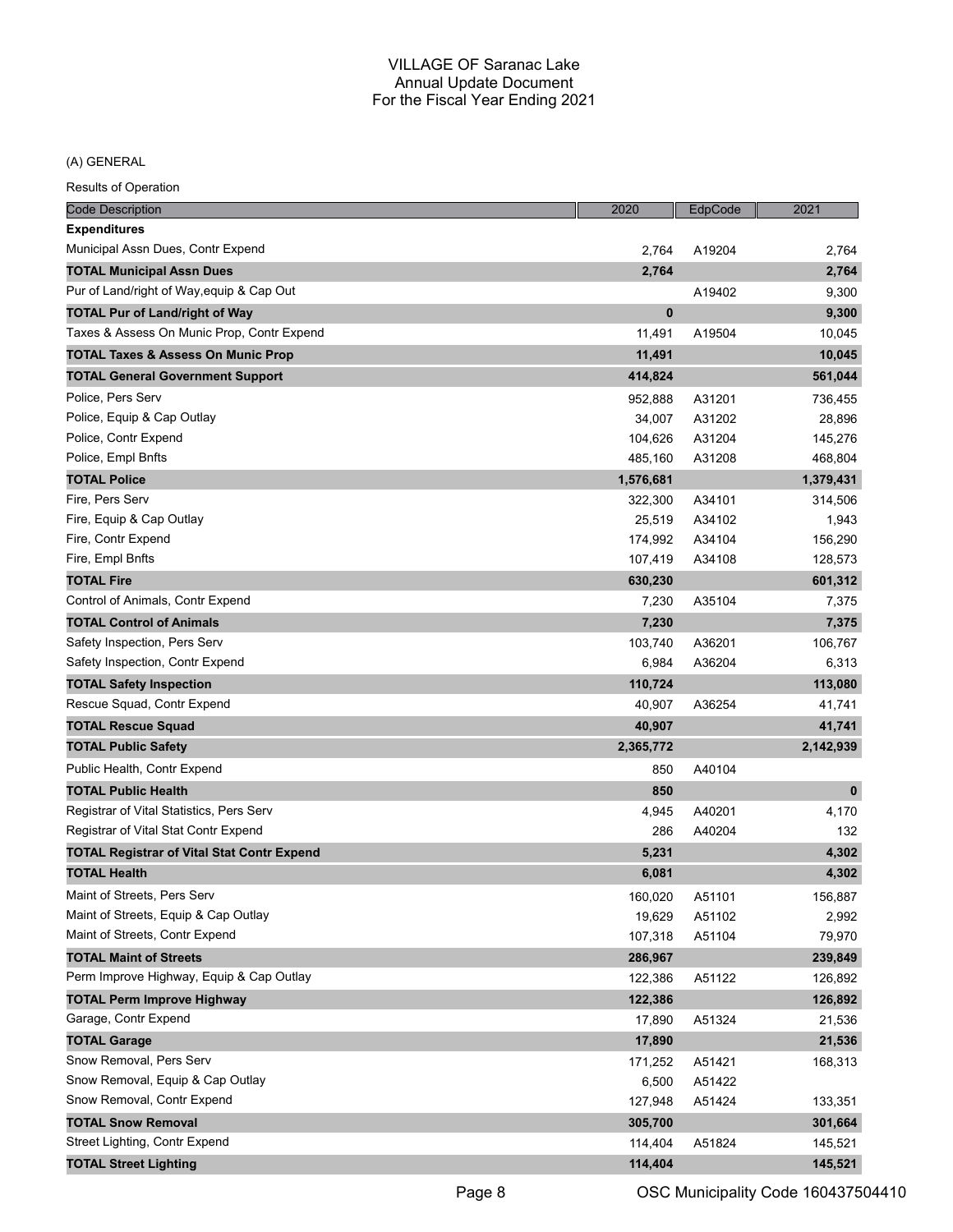(A) GENERAL

| <b>Code Description</b>                          | 2020    | EdpCode | 2021         |
|--------------------------------------------------|---------|---------|--------------|
| <b>Expenditures</b>                              |         |         |              |
| Sidewalks, Pers Serv                             | 53,688  | A54101  | 47,920       |
| Sidewalks, Contr Expend                          | 45,713  | A54104  | 8,986        |
| <b>TOTAL Sidewalks</b>                           | 99,401  |         | 56,906       |
| Off-Street Parking, Contr Expend                 | 6,894   | A56504  | 7,855        |
| <b>TOTAL Off-Street Parking</b>                  | 6,894   |         | 7,855        |
| <b>TOTAL Transportation</b>                      | 953,642 |         | 900,223      |
| Publicity, Contr Expend                          | 33,143  | A64104  | 30,568       |
| <b>TOTAL Publicity</b>                           | 33,143  |         | 30,568       |
| <b>TOTAL Economic Assistance And Opportunity</b> | 33,143  |         | 30,568       |
| Parks, Pers Serv                                 | 9,366   | A71101  | 25,676       |
| Parks, Equip & Cap Outlay                        | 11,503  | A71102  | 30,788       |
| Parks, Contr Expend                              | 20,637  | A71104  | 32,187       |
| <b>TOTAL Parks</b>                               | 41,506  |         | 88,651       |
| Playgr & Rec Centers, Contr Expend               | 956     | A71404  | 1,121        |
| <b>TOTAL Playgr &amp; Rec Centers</b>            | 956     |         | 1,121        |
| Special Rec Facility, Pers Serv                  | 122,000 | A71801  | 78,550       |
| Special Rec Facility, Equip & Cap Outlay         | 39,047  | A71802  | 21,000       |
| Special Rec Facility, Contr Expend               | 94,208  | A71804  | 74,544       |
| <b>TOTAL Special Rec Facility</b>                | 255,255 |         | 174,094      |
| Youth Prog, Contr Expend                         | 8,500   | A73104  | 8,000        |
| <b>TOTAL Youth Prog</b>                          | 8,500   |         | 8,000        |
| Celebrations, Contr Expend                       | 12,157  | A75504  | 11,387       |
| <b>TOTAL Celebrations</b>                        | 12,157  |         | 11,387       |
| <b>TOTAL Culture And Recreation</b>              | 318,374 |         | 283,253      |
| Zoning, Contr Expend                             | 1,792   | A80104  | 3,481        |
| <b>TOTAL Zoning</b>                              | 1,792   |         | 3,481        |
| Planning, Contr Expend                           |         | A80204  |              |
| <b>TOTAL Planning</b>                            | 0       |         | $\mathbf{0}$ |
| Refuse & Garbage, Contr Expend                   | 7,847   | A81604  | 8,513        |
| <b>TOTAL Refuse &amp; Garbage</b>                | 7,847   |         | 8,513        |
| Landfill Clos-Post Clos, contr Exp               | 3,287   | A81614  |              |
| <b>TOTAL Landfill Clos-Post Clos</b>             | 3,287   |         | $\pmb{0}$    |
| Street Cleaning, Pers Serv                       | 36,758  | A81701  | 36,257       |
| Street Cleaning, Contr Expend                    | 19,353  | A81704  | 14,446       |
| <b>TOTAL Street Cleaning</b>                     | 56,111  |         | 50,703       |
| Urban Renewal Agency, Pers Serv                  | 34,318  | A86201  | 35,377       |
| Urban Renewal Agency, Contr Expend               | 6,029   | A86204  | 10,924       |
| <b>TOTAL Urban Renewal Agency</b>                | 40,347  |         | 46,301       |
| Misc Home & Comm Serv, Contr Expend              | 74,732  | A89894  | 14,644       |
| <b>TOTAL Misc Home &amp; Comm Serv</b>           | 74,732  |         | 14,644       |
| <b>TOTAL Home And Community Services</b>         | 184,116 |         | 123,642      |
| <b>State Retirement System</b>                   | 111,990 | A90108  | 123,803      |
| Social Security, Employer Cont                   | 64,197  | A90308  | 60,959       |
| Worker's Compensation, Empl Bnfts                | 8,940   | A90408  | 7,791        |
| Disability Insurance, Empl Bnfts                 | 199     | A90558  | 140          |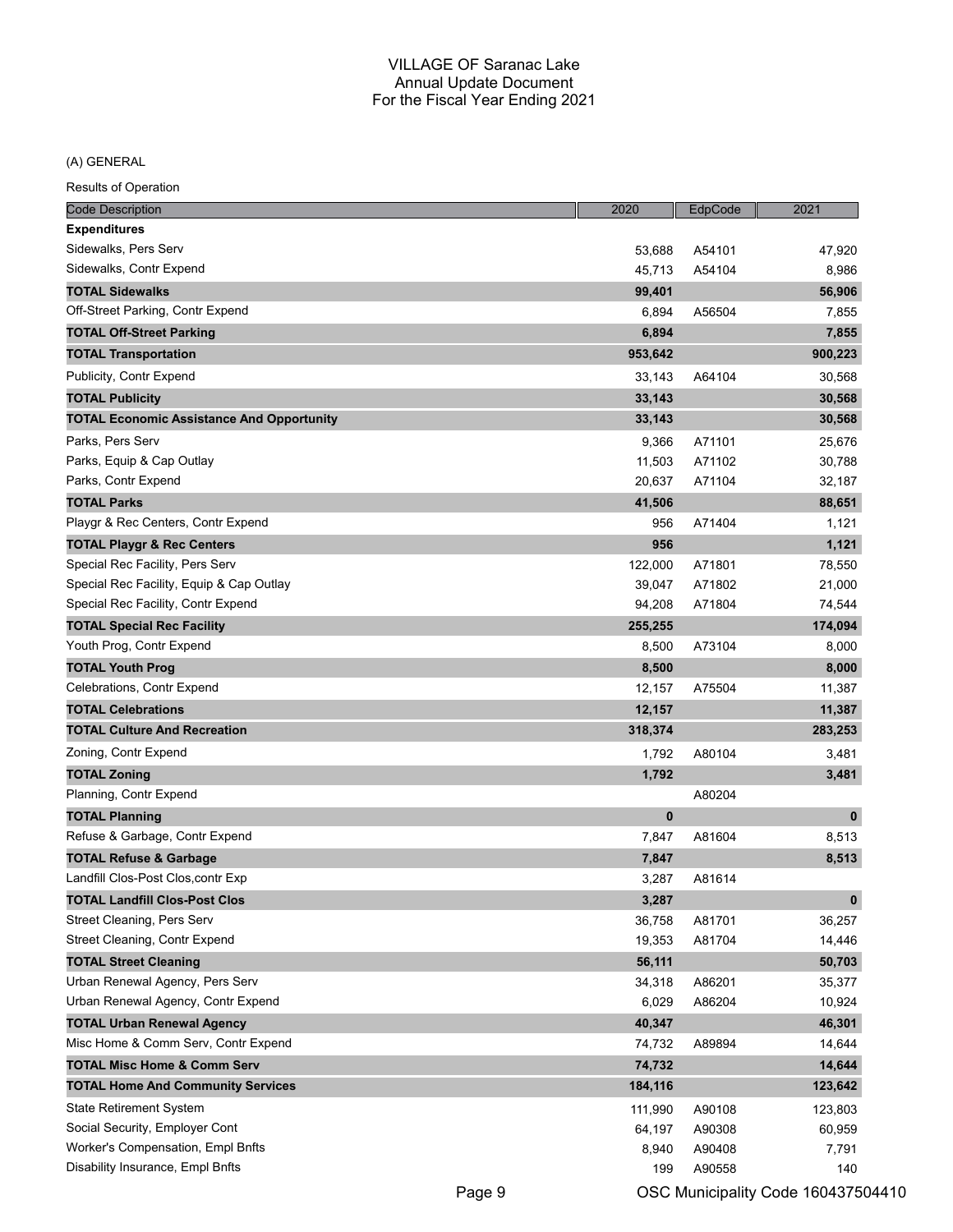(A) GENERAL

| <b>Results of Operation</b>                     |           |         |           |
|-------------------------------------------------|-----------|---------|-----------|
| <b>Code Description</b>                         | 2020      | EdpCode | 2021      |
| <b>Expenditures</b>                             |           |         |           |
| Hospital & Medical (dental) Ins, Empl Bnft      | 94,393    | A90608  | 156,232   |
| <b>Union Welfare Benefits</b>                   | 5,023     | A90708  | 5,432     |
| <b>TOTAL Employee Benefits</b>                  | 284,742   |         | 354,357   |
| Debt Principal, Serial Bonds                    | 180,000   | A97106  | 185,000   |
| <b>TOTAL Debt Principal</b>                     | 180,000   |         | 185,000   |
| Debt Interest, Serial Bonds                     | 11,063    | A97107  | 6,969     |
| <b>TOTAL Debt Interest</b>                      | 11,063    |         | 6,969     |
| <b>TOTAL Expenditures</b>                       | 4,751,757 |         | 4,592,297 |
| Transfers, Capital Projects Fund                | 180,333   | A99509  | 352,978   |
| <b>TOTAL Operating Transfers</b>                | 180,333   |         | 352,978   |
| <b>TOTAL Other Uses</b>                         | 180,333   |         | 352,978   |
| <b>TOTAL Detail Expenditures And Other Uses</b> | 4,932,090 |         | 4,945,275 |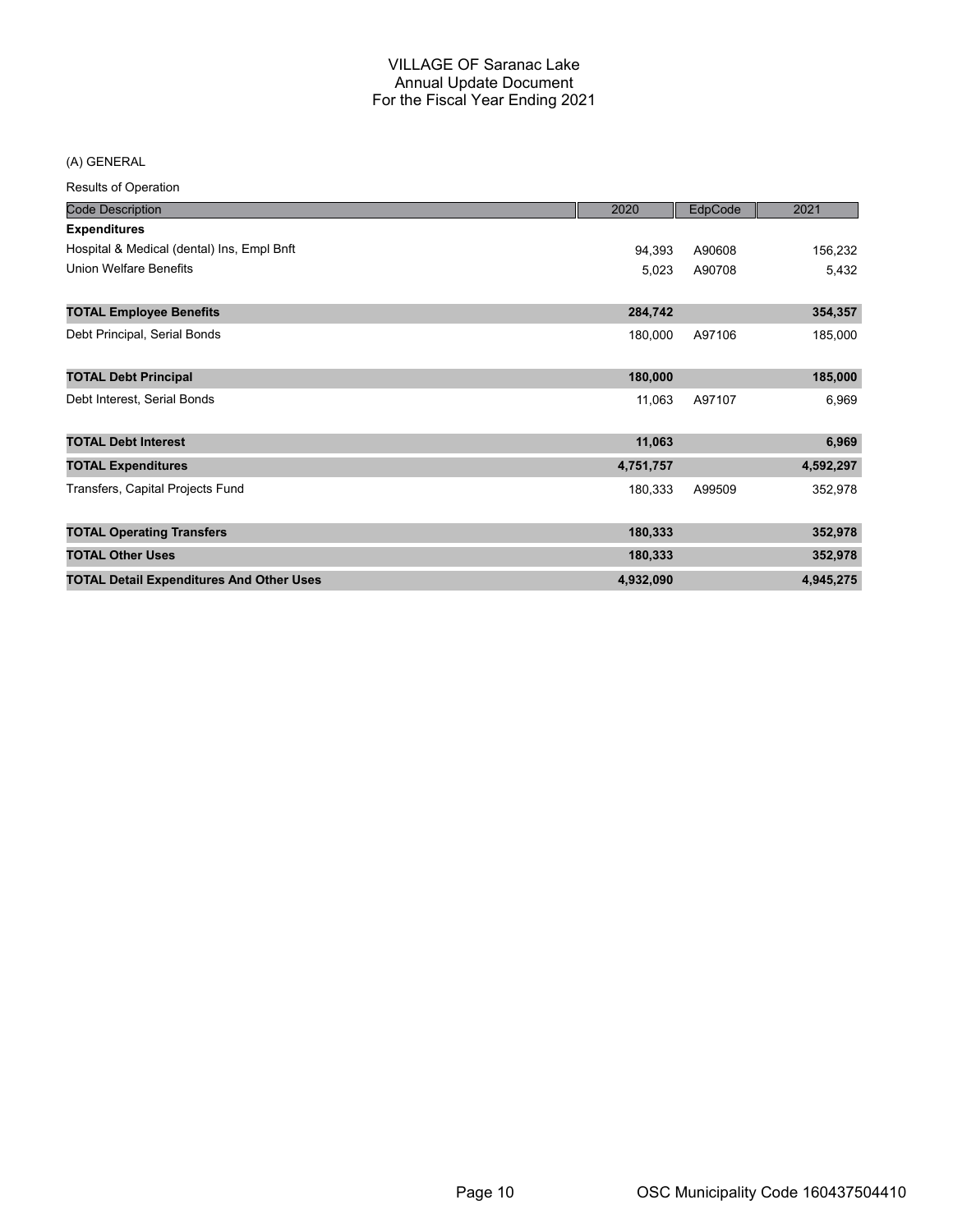(A) GENERAL

**Analysis of Changes in Fund Balance**

| <b>Code Description</b>                    | 2020      | EdpCode | 2021      |
|--------------------------------------------|-----------|---------|-----------|
| Analysis of Changes in Fund Balance        |           |         |           |
| <b>Fund Balance - Beginning of Year</b>    | 5.374.567 | A8021   | 5,686,182 |
| <b>Restated Fund Balance - Beg of Year</b> | 5.374.567 | A8022   | 5,686,182 |
| ADD - REVENUES AND OTHER SOURCES           | 5,243,705 |         | 5,536,015 |
| DEDUCT - EXPENDITURES AND OTHER USES       | 4.932.090 |         | 4.945.275 |
| <b>Fund Balance - End of Year</b>          | 5.686.182 | A8029   | 6,276,922 |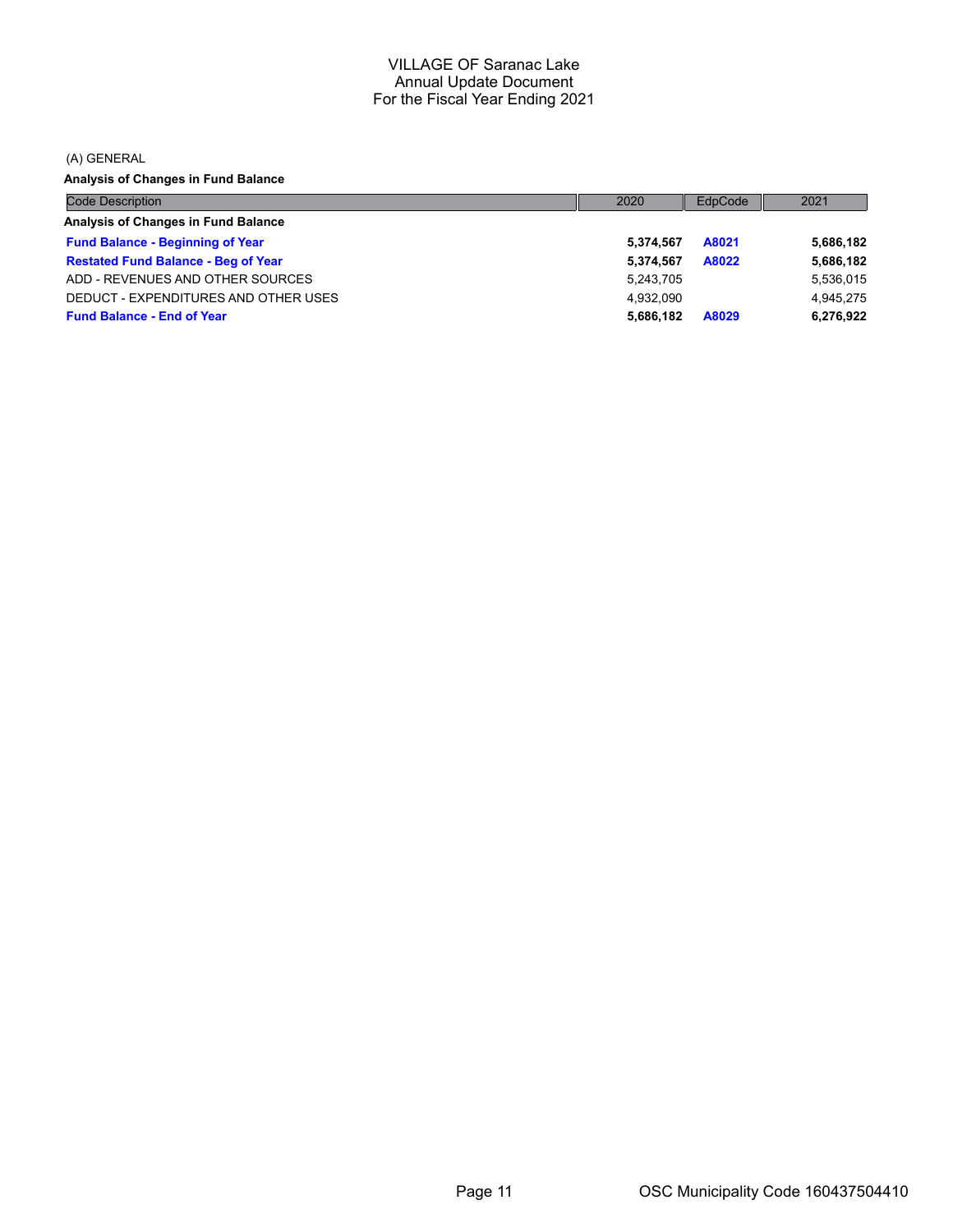## (A) GENERAL

Budget Summary

| <b>Code Description</b>                           | 2021      | EdpCode | 2022      |
|---------------------------------------------------|-----------|---------|-----------|
| <b>Estimated Revenues</b>                         |           |         |           |
| Est Rev - Real Property Taxes                     | 3.900.000 | A1049N  | 3,950,000 |
| Est Rev - Real Property Tax Items                 | 50,000    | A1099N  | 55,000    |
| Est Rev - Non Property Tax Items                  | 150,000   | A1199N  | 155,000   |
| Est Rev - Departmental Income                     | 350,000   | A1299N  | 355,000   |
| Est Rev - Intergovernmental Charges               | 325,000   | A2399N  | 330,000   |
| Est Rev - Use of Money And Property               | 50,000    | A2499N  | 50,000    |
| Est Rev - Miscellaneous Local Sources             | 50,000    | A2799N  | 50,000    |
| Est Rev - Interfund Revenues                      | 90,000    | A2801N  | 90,000    |
| Est Rev - State Aid                               | 250,000   | A3099N  | 250,000   |
| <b>TOTAL Estimated Revenues</b>                   | 5,215,000 |         | 5,285,000 |
| <b>TOTAL Estimated Revenues And Other Sources</b> | 5,215,000 |         | 5,285,000 |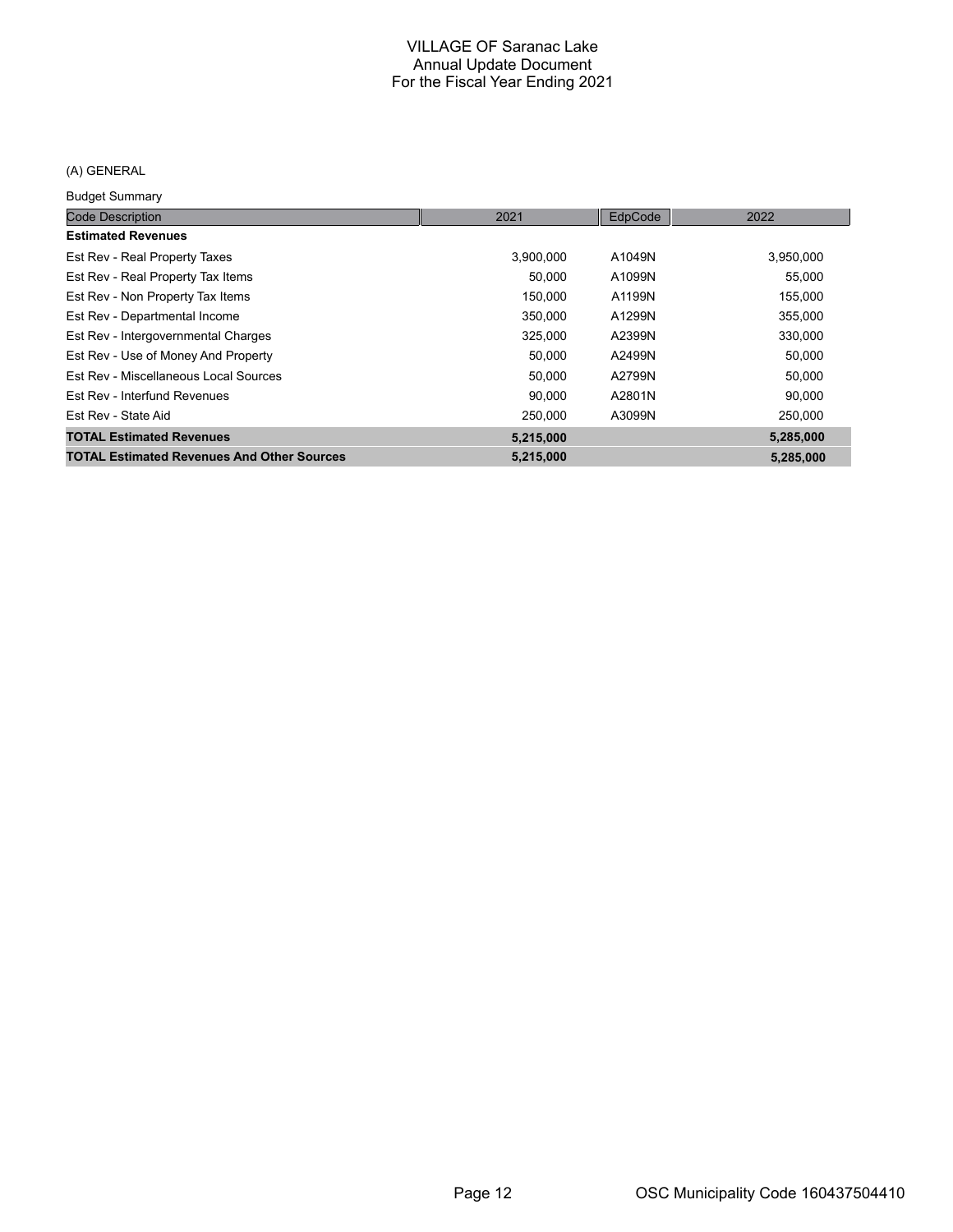## (A) GENERAL

Budget Summary

| <b>Code Description</b>                    | 2021      | EdpCode | 2022      |
|--------------------------------------------|-----------|---------|-----------|
| <b>Appropriations</b>                      |           |         |           |
| App - General Government Support           | 625,000   | A1999N  | 650,000   |
| App - Public Safety                        | 2,500,000 | A3999N  | 2,519,000 |
| App - Health                               | 6,000     | A4999N  | 6,000     |
| App - Transportation                       | 1,109,000 | A5999N  | 1,110,000 |
| App - Economic Assistance And Opportunity  | 35,000    | A6999N  | 35,000    |
| App - Culture And Recreation               | 325,000   | A7999N  | 325,000   |
| App - Home And Community Services          | 175.000   | A8999N  | 200.000   |
| App - Employee Benefits                    | 250,000   | A9199N  | 250,000   |
| App - Debt Service                         | 190.000   | A9899N  | 190.000   |
| <b>TOTAL Appropriations</b>                | 5,215,000 |         | 5,285,000 |
| <b>TOTAL Appropriations And Other Uses</b> | 5,215,000 |         | 5,285,000 |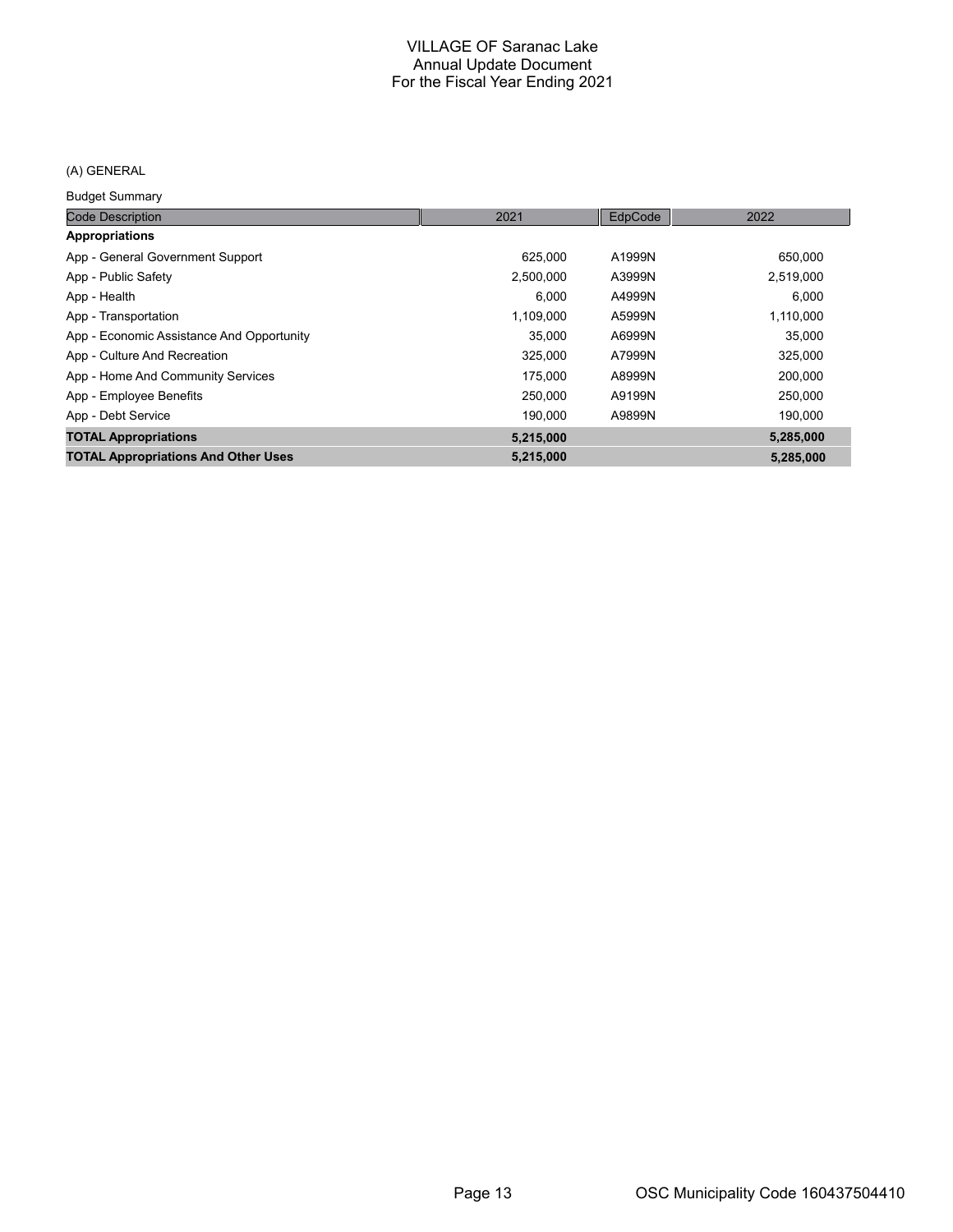# (CD) SPECIAL GRANT

| <b>Code Description</b>                                | 2020      | EdpCode | 2021      |
|--------------------------------------------------------|-----------|---------|-----------|
| <b>Assets</b>                                          |           |         |           |
| Cash                                                   | 916.500   | CD200   | 956,837   |
| <b>TOTAL Cash</b>                                      | 916,500   |         | 956,837   |
| <b>Rehabilitation Loan Receivable</b>                  | 21.974    | CD390   | 21,207    |
| <b>TOTAL Other Receivables (net)</b>                   | 21,974    |         | 21,207    |
| Due From Other Funds                                   | 71.304    | CD391   | 71,304    |
| <b>TOTAL Due From Other Funds</b>                      | 71,304    |         | 71,304    |
| <b>TOTAL Assets and Deferred Outflows of Resources</b> | 1,009,778 |         | 1,049,348 |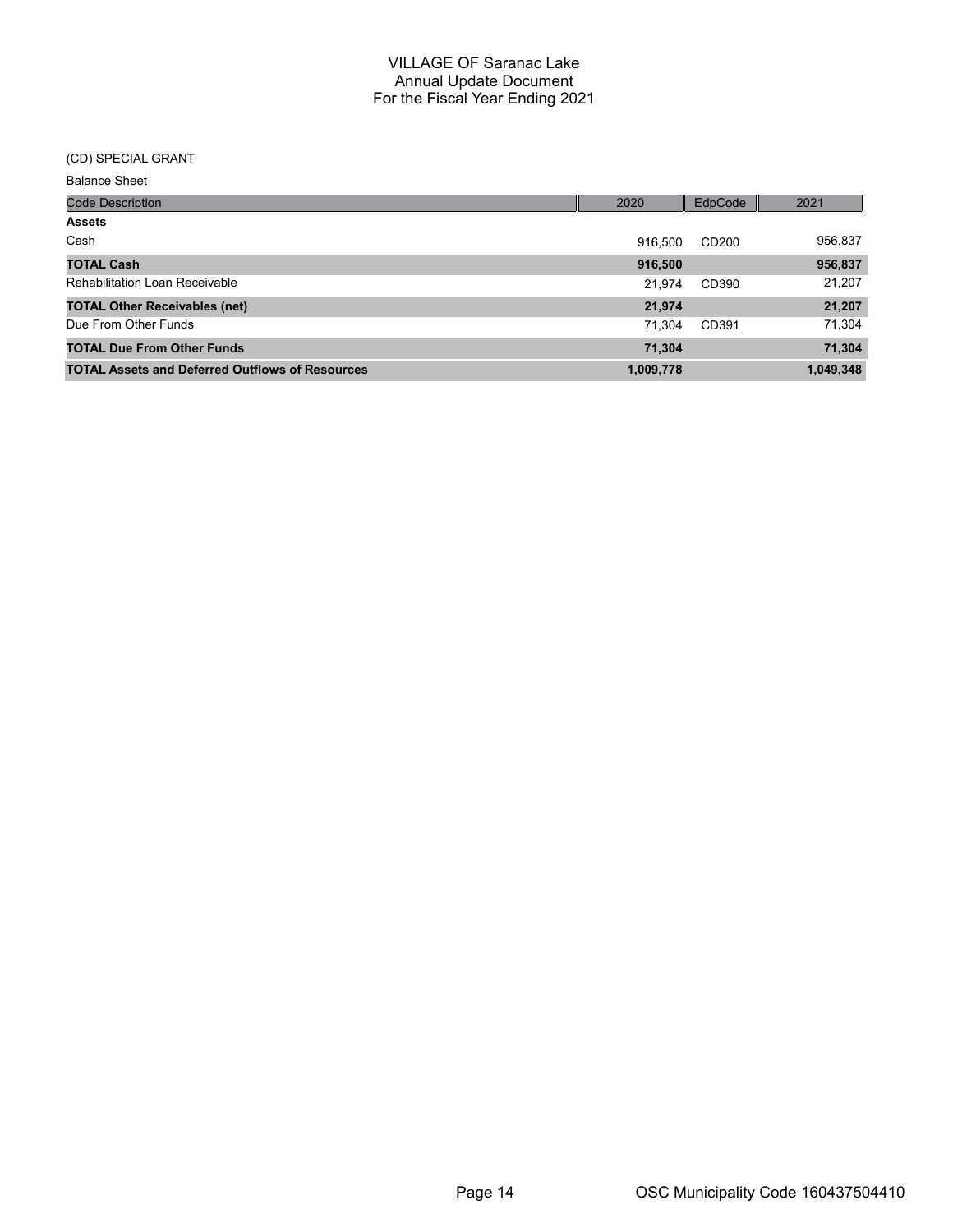# (CD) SPECIAL GRANT

| <b>Balance Sheet</b>                                          |           |         |           |
|---------------------------------------------------------------|-----------|---------|-----------|
| <b>Code Description</b>                                       | 2020      | EdpCode | 2021      |
| <b>Accounts Payable</b>                                       | 7,588     | CD600   |           |
| <b>TOTAL Accounts Payable</b>                                 | 7,588     |         | $\pmb{0}$ |
| Due To Other Funds                                            | 55,000    | CD630   | 55,000    |
| <b>TOTAL Due To Other Funds</b>                               | 55,000    |         | 55,000    |
| <b>TOTAL Liabilities</b>                                      | 62,588    |         | 55,000    |
| Deferred Inflows of Resources<br>Deferred Inflow of Resources | 21.974    | CD691   | 21,974    |
| <b>TOTAL Deferred Inflows of Resources</b>                    | 21,974    |         | 21,974    |
| <b>TOTAL Deferred Inflows of Resources</b>                    | 21,974    |         | 21,974    |
| <b>Fund Balance</b><br>Assigned Unappropriated Fund Balance   | 925.216   | CD915   | 972,374   |
| <b>TOTAL Assigned Fund Balance</b>                            | 925,216   |         | 972,374   |
| <b>TOTAL Fund Balance</b>                                     | 925,216   |         | 972,374   |
| <b>TOTAL Liabilities, Deferred Inflows And Fund Balance</b>   | 1,009,778 |         | 1,049,348 |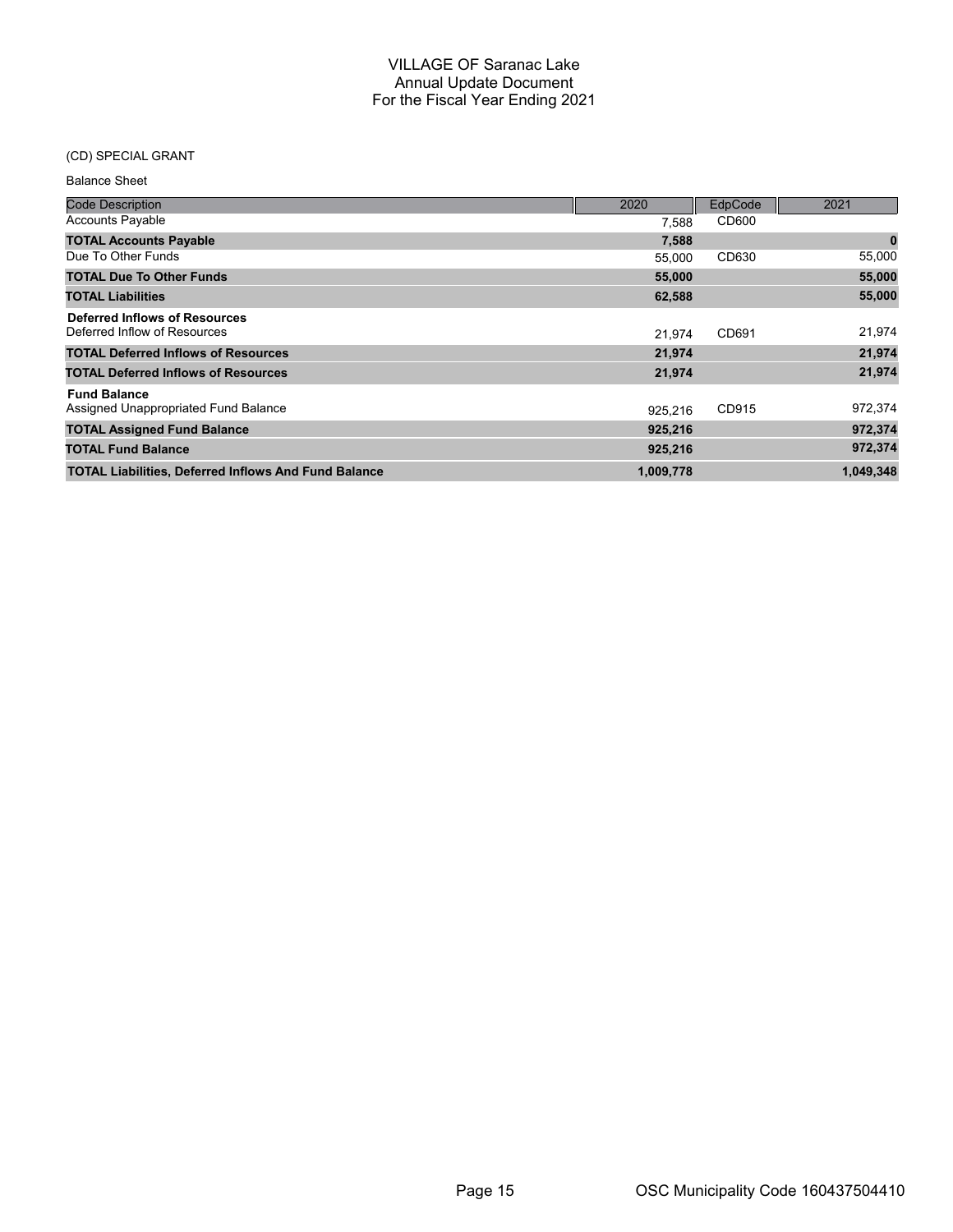## (CD) SPECIAL GRANT

| <b>Code Description</b>                                       | 2020     | EdpCode | 2021    |
|---------------------------------------------------------------|----------|---------|---------|
| <b>Revenues</b>                                               |          |         |         |
| <b>Community Development Income</b>                           | 4.617    | CD2170  | 900     |
| <b>TOTAL Departmental Income</b>                              | 4,617    |         | 900     |
| Interest And Earnings                                         | 134      | CD2401  | 5       |
| <b>TOTAL Use of Money And Property</b>                        | 134      |         | 5       |
| Other Aid (specify)<br>Additional Description NYSDOS Qualcomm |          | CD3089  | 45,000  |
| <b>TOTAL State Aid</b>                                        | $\bf{0}$ |         | 45,000  |
| Fed Aid, Community Development Act                            |          | CD4910  | 750,000 |
| <b>TOTAL Federal Aid</b>                                      | $\bf{0}$ |         | 750,000 |
| <b>TOTAL Revenues</b>                                         | 4,751    |         | 795,905 |
| <b>TOTAL Detail Revenues And Other Sources</b>                | 4,751    |         | 795,905 |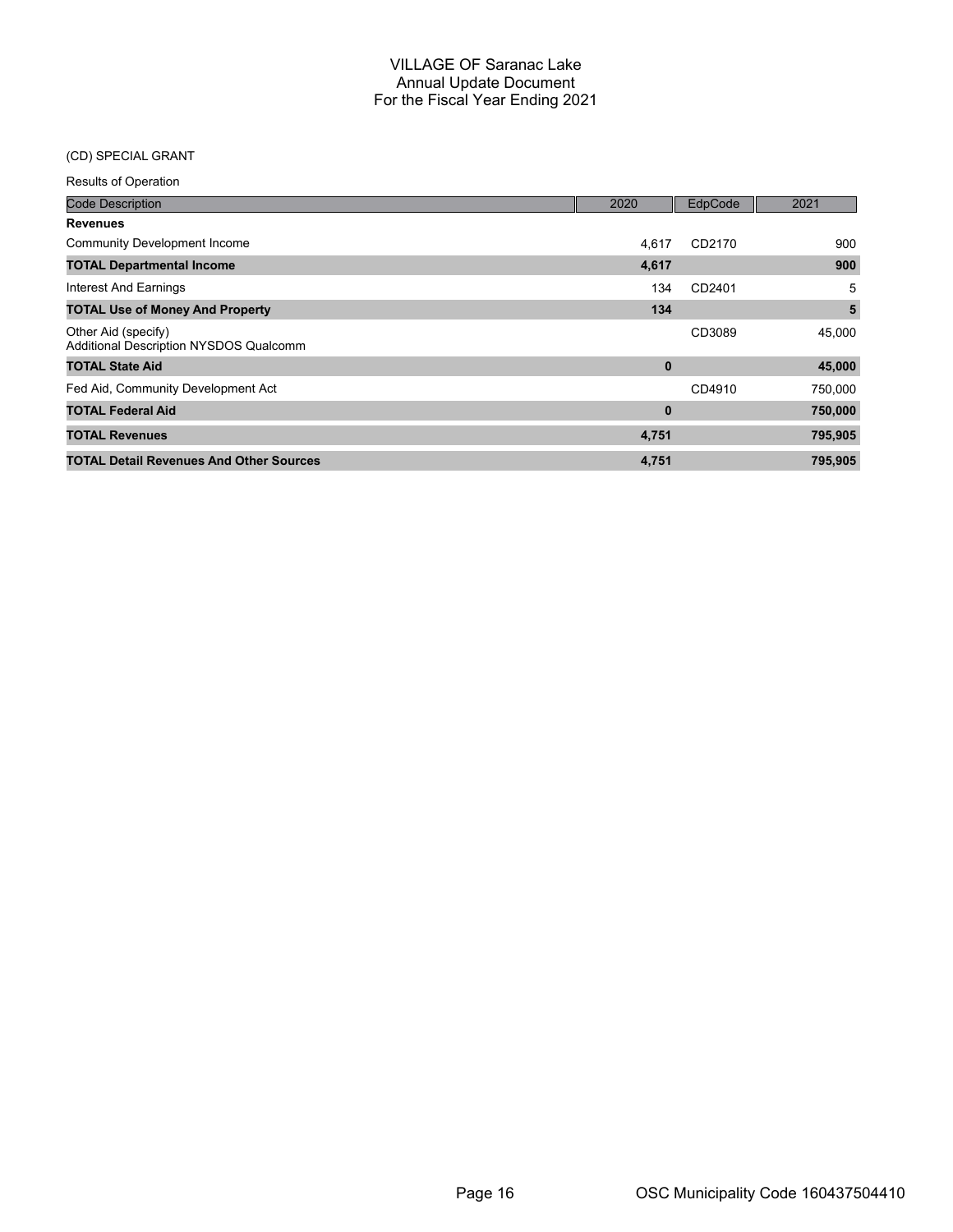## (CD) SPECIAL GRANT

| <b>Code Description</b>                         | 2020        | EdpCode | 2021         |
|-------------------------------------------------|-------------|---------|--------------|
| <b>Expenditures</b>                             |             |         |              |
| Assessment                                      |             | CD13552 |              |
| <b>TOTAL Assessment</b>                         | $\mathbf 0$ |         | $\mathbf{0}$ |
| <b>TOTAL General Government Support</b>         | $\bf{0}$    |         | $\bf{0}$     |
| Public Works Fac Site, Contr Expend             | 1,525       | CD86624 | 4,113        |
| <b>TOTAL Public Works Fac Site</b>              | 1,525       |         | 4,113        |
| Comp U/r Project, Equip & Cap Outlay            | 5,206       | CD86802 | 7,216        |
| <b>TOTAL Comp U/r Project</b>                   | 5,206       |         | 7,216        |
| Administration, Equip & Cap Outlay              | 35,425      | CD86862 |              |
| Administration, Contr Expend                    | 28,500      | CD86864 |              |
| <b>TOTAL Administration</b>                     | 63,925      |         | $\pmb{0}$    |
| Econ Dev Zone - Equip & Cap Outlay              | 4,730       | CD86872 | 3,418        |
| Econ Dev Zone - Contr Expend                    |             | CD86874 | 734,000      |
| <b>TOTAL Econ Dev Zone - Contr Expend</b>       | 4,730       |         | 737,418      |
| <b>TOTAL Home And Community Services</b>        | 75,386      |         | 748,747      |
| <b>TOTAL Expenditures</b>                       | 75,386      |         | 748,747      |
| <b>TOTAL Detail Expenditures And Other Uses</b> | 75,386      |         | 748,747      |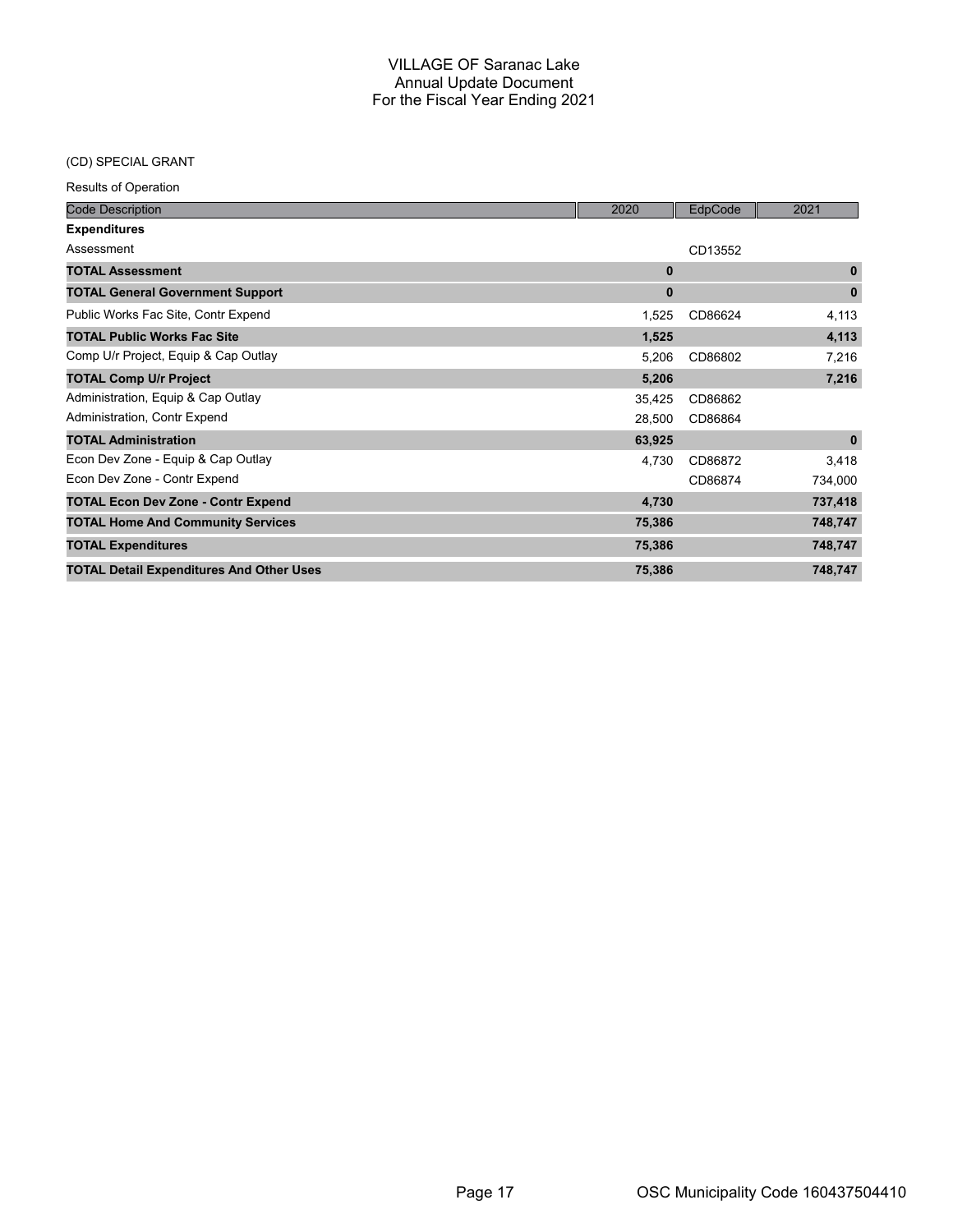#### (CD) SPECIAL GRANT

# **Analysis of Changes in Fund Balance**

| <b>Code Description</b>                    | 2020    | EdpCode       | 2021    |
|--------------------------------------------|---------|---------------|---------|
| Analysis of Changes in Fund Balance        |         |               |         |
| <b>Fund Balance - Beginning of Year</b>    | 937.600 | CD8021        | 925.216 |
| Prior Period Adj -Increase In Fund Balance | 58.251  | CD8012        |         |
| <b>Restated Fund Balance - Beg of Year</b> | 995.851 | <b>CD8022</b> | 925,216 |
| ADD - REVENUES AND OTHER SOURCES           | 4.751   |               | 795,905 |
| DEDUCT - EXPENDITURES AND OTHER USES       | 75.386  |               | 748.747 |
| <b>Fund Balance - End of Year</b>          | 925.216 | <b>CD8029</b> | 972,374 |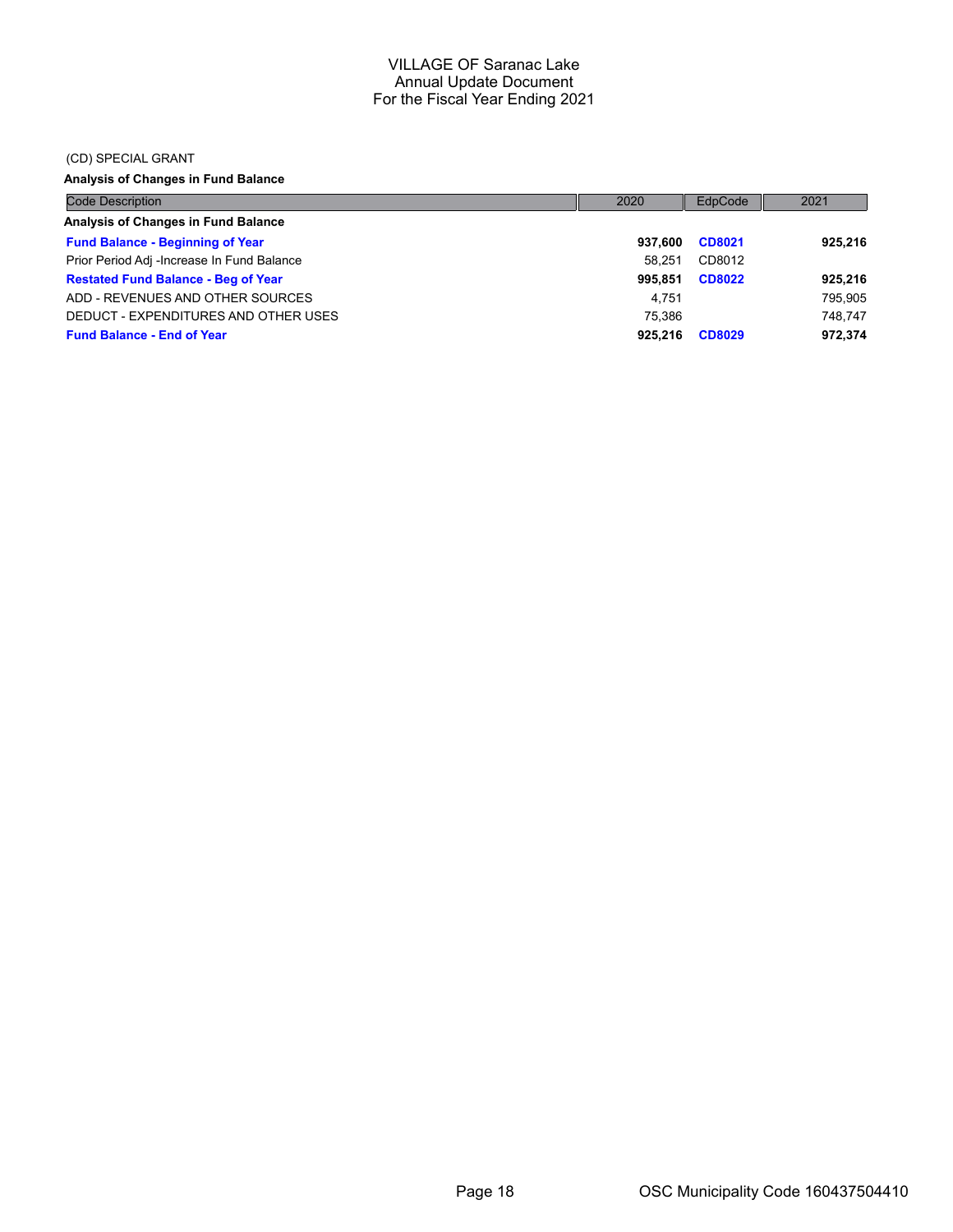#### (FX) WATER

Balance Sheet

| <b>Code Description</b>                                | 2020      | EdpCode      | 2021      |
|--------------------------------------------------------|-----------|--------------|-----------|
| <b>Assets</b>                                          |           |              |           |
| Cash                                                   | 1,296,040 | <b>FX200</b> | 1,403,789 |
| <b>TOTAL Cash</b>                                      | 1,296,040 |              | 1,403,789 |
| <b>Water Rents Receivable</b>                          | 264.778   | <b>FX350</b> | 260,585   |
| <b>TOTAL Other Receivables (net)</b>                   | 264,778   |              | 260,585   |
| Due From Other Funds                                   | 11.519    | FX391        | 11,519    |
| <b>TOTAL Due From Other Funds</b>                      | 11,519    |              | 11,519    |
| <b>Prepaid Expenses</b>                                | 525       | <b>FX480</b> | 525       |
| <b>TOTAL Prepaid Expenses</b>                          | 525       |              | 525       |
| <b>Cash Special Reserves</b>                           | 1,501,522 | FX230        | 1,642,870 |
| <b>TOTAL Restricted Assets</b>                         | 1,501,522 |              | 1,642,870 |
| <b>TOTAL Assets and Deferred Outflows of Resources</b> | 3,074,384 |              | 3,319,288 |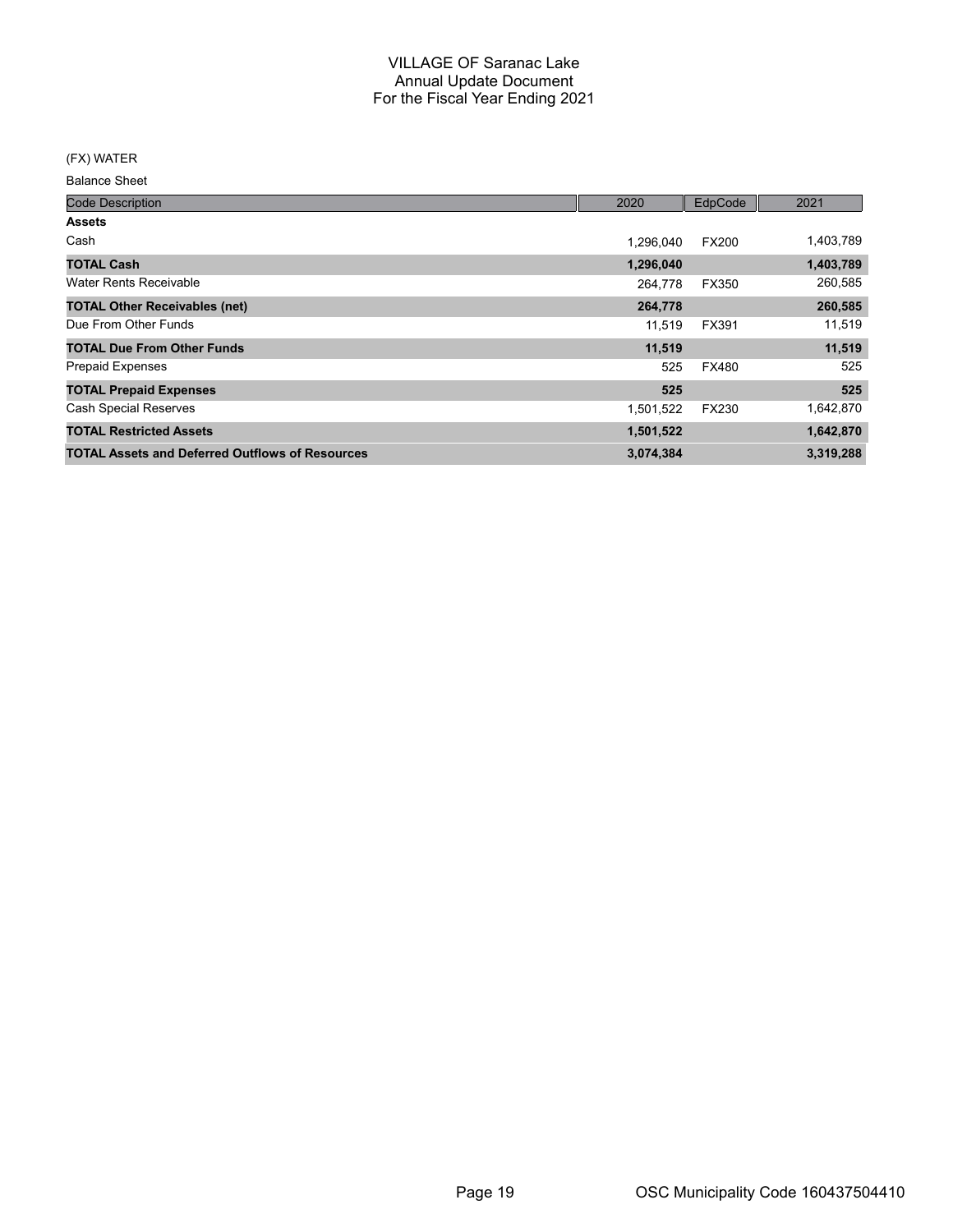#### (FX) WATER

Balance Sheet

| <b>Code Description</b>                                     | 2020      | <b>EdpCode</b> | 2021      |
|-------------------------------------------------------------|-----------|----------------|-----------|
| <b>Accounts Payable</b>                                     | 26.260    | <b>FX600</b>   | 35,189    |
| <b>TOTAL Accounts Payable</b>                               | 26.260    |                | 35,189    |
| <b>TOTAL Liabilities</b>                                    | 26,260    |                | 35,189    |
| <b>Fund Balance</b>                                         |           |                |           |
| Not in Spendable Form                                       | 525       | <b>FX806</b>   | 525       |
| <b>TOTAL Nonspendable Fund Balance</b>                      | 525       |                | 525       |
| <b>Capital Reserve</b>                                      | 1,501,522 | <b>FX878</b>   | 1,642,870 |
| <b>TOTAL Restricted Fund Balance</b>                        | 1,501,522 |                | 1,642,870 |
| Assigned Unappropriated Fund Balance                        | 1,546,077 | FX915          | 1,640,704 |
| <b>TOTAL Assigned Fund Balance</b>                          | 1,546,077 |                | 1,640,704 |
| <b>TOTAL Fund Balance</b>                                   | 3,048,124 |                | 3,284,099 |
| <b>TOTAL Liabilities, Deferred Inflows And Fund Balance</b> | 3,074,384 |                | 3.319.288 |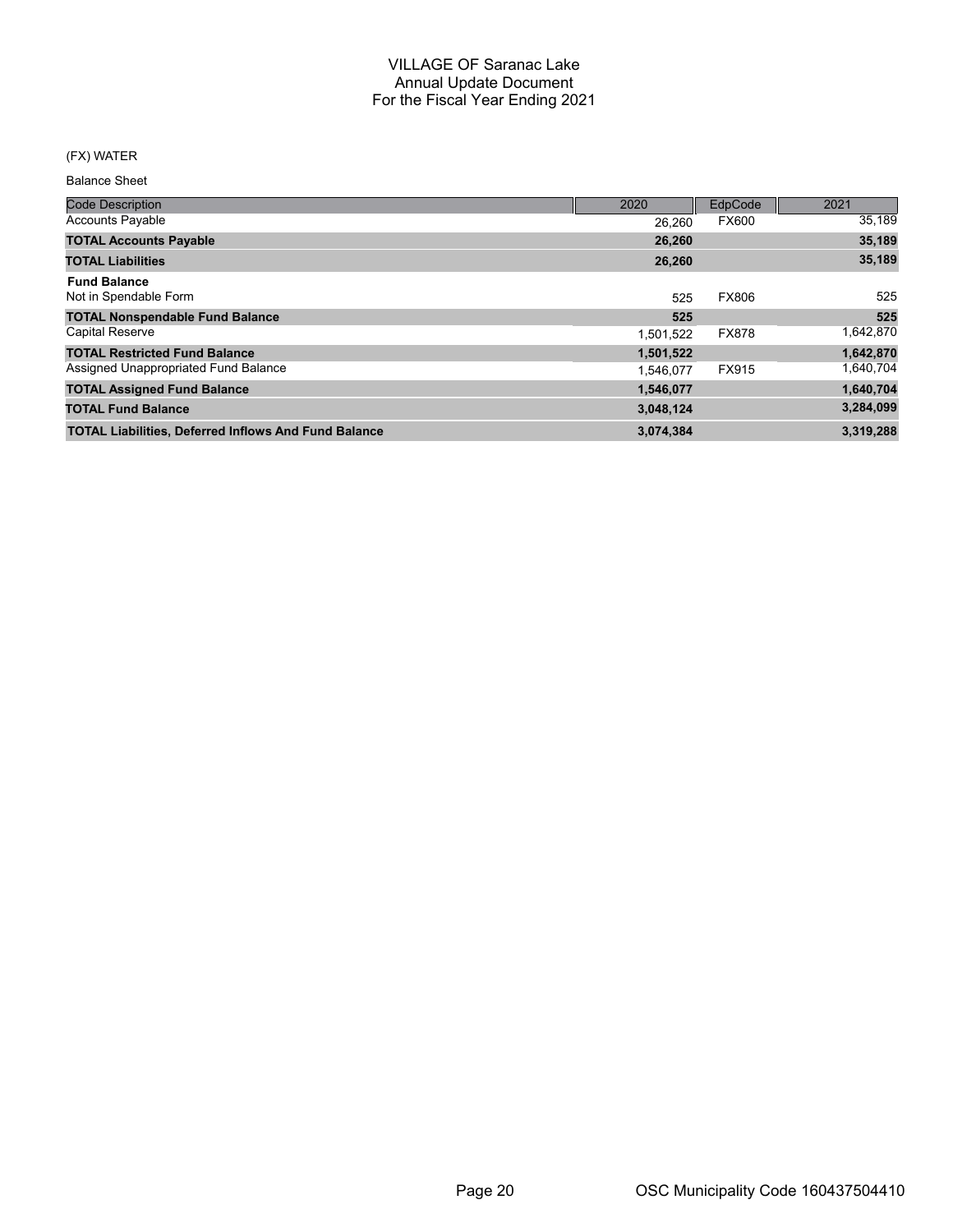## (FX) WATER

| <b>Code Description</b>                        | 2020      | EdpCode | 2021      |
|------------------------------------------------|-----------|---------|-----------|
| <b>Revenues</b>                                |           |         |           |
| Metered Water Sales                            | 1,634,964 | FX2140  | 1,777,794 |
| <b>Unmetered Water Sales</b>                   | 41.229    | FX2142  | 40,706    |
| <b>Water Service Charges</b>                   | 22.466    | FX2144  | 11,543    |
| Interest & Penalties On Water Rents            | 25.015    | FX2148  | 7,791     |
| <b>TOTAL Departmental Income</b>               | 1,723,674 |         | 1,837,834 |
| Interest And Earnings                          | 1.850     | FX2401  | 133       |
| Rental of Real Property, Individuals           | 8.700     | FX2410  | 34,974    |
| <b>TOTAL Use of Money And Property</b>         | 10,550    |         | 35,107    |
| <b>TOTAL Revenues</b>                          | 1,734,224 |         | 1,872,941 |
| <b>TOTAL Detail Revenues And Other Sources</b> | 1,734,224 |         | 1,872,941 |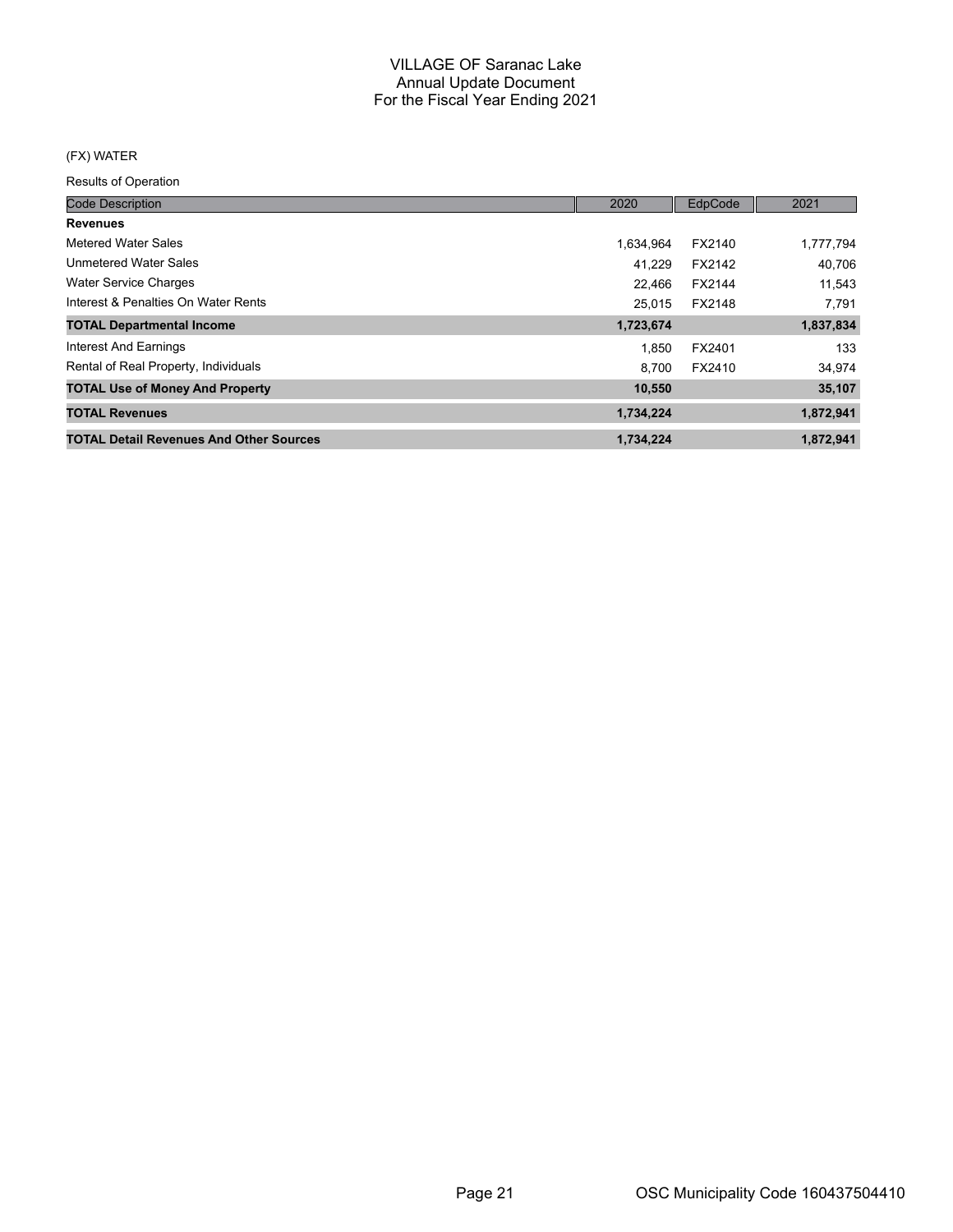## (FX) WATER

| <b>Code Description</b>                         | 2020      | EdpCode | 2021      |
|-------------------------------------------------|-----------|---------|-----------|
| <b>Expenditures</b>                             |           |         |           |
| Law, Contr Expend                               | 7,334     | FX14204 | 8,524     |
| <b>TOTAL Law</b>                                | 7,334     |         | 8,524     |
| Central Garage, Pers Serv                       | 47,574    | FX16401 | 45,314    |
| Central Garage, Equip & Cap Outlay              | 16,876    | FX16402 | 14,859    |
| Central Garage, Contr Expend                    | 12,179    | FX16404 | 13,631    |
| <b>TOTAL Central Garage</b>                     | 76,629    |         | 73,804    |
| Unallocated Insurance, Contr Expend             | 28,643    | FX19104 | 30,285    |
| <b>TOTAL Unallocated Insurance</b>              | 28,643    |         | 30,285    |
| Taxes & Assess On Munic Prop, Contr Expend      | 7,176     | FX19504 | 5,748     |
| <b>TOTAL Taxes &amp; Assess On Munic Prop</b>   | 7,176     |         | 5,748     |
| <b>TOTAL General Government Support</b>         | 119,782   |         | 118,361   |
| Water Administration, Pers Serv                 | 186,315   | FX83101 | 185,792   |
| Water Administration, Contr Expend              | 41,935    | FX83104 | 49,898    |
| <b>TOTAL Water Administration</b>               | 228,250   |         | 235,690   |
| Source Supply Pwr & Pump, Pers Serv             | 100,623   | FX83201 | 93,505    |
| Source Supply Pwr & Pump, Contr Expend          | 160,665   | FX83204 | 87,137    |
| <b>TOTAL Source Supply Pwr &amp; Pump</b>       | 261,288   |         | 180,642   |
| <b>Water Purification, Contr Expend</b>         | 28,660    | FX83304 | 30,454    |
| <b>TOTAL Water Purification</b>                 | 28,660    |         | 30,454    |
| Water Trans & Distrib, Pers Serv                | 167,114   | FX83401 | 192,473   |
| Water Trans & Distrib, Equip & Cap Outlay       | 59,379    | FX83402 | 6,070     |
| Water Trans & Distrib, Contr Expend             | 158,462   | FX83404 | 251,675   |
| <b>TOTAL Water Trans &amp; Distrib</b>          | 384,955   |         | 450,218   |
| <b>TOTAL Home And Community Services</b>        | 903,153   |         | 897,004   |
| State Retirement, Empl Bnfts                    | 59,458    | FX90108 | 64,806    |
| Social Security, Empl Bnfts                     | 36,910    | FX90308 | 38,039    |
| Workers Compensation, Empl Bnfts                | 4,764     | FX90408 | 6,254     |
| Life Insurance, Empl Bnfts                      | 865       | FX90458 | 970       |
| Disability Insurance, Empl Bnfts                | 193       | FX90558 | 136       |
| Hospital & Medical (dental) Ins, Empl Bnft      | 115,048   | FX90608 | 117,140   |
| <b>Union Welfare Benefits</b>                   | 5,623     | FX90708 | 5,856     |
| <b>TOTAL Employee Benefits</b>                  | 222,861   |         | 233,201   |
| Debt Principal, Installment Bonds               | 362,400   | FX97206 | 362,400   |
| <b>TOTAL Debt Principal</b>                     | 362,400   |         | 362,400   |
| <b>TOTAL Expenditures</b>                       | 1,608,196 |         | 1,610,966 |
| Transfers, Other Funds                          | 26,000    | FX99019 | 26,000    |
| <b>TOTAL Operating Transfers</b>                | 26,000    |         | 26,000    |
| <b>TOTAL Other Uses</b>                         | 26,000    |         | 26,000    |
| <b>TOTAL Detail Expenditures And Other Uses</b> | 1,634,196 |         | 1,636,966 |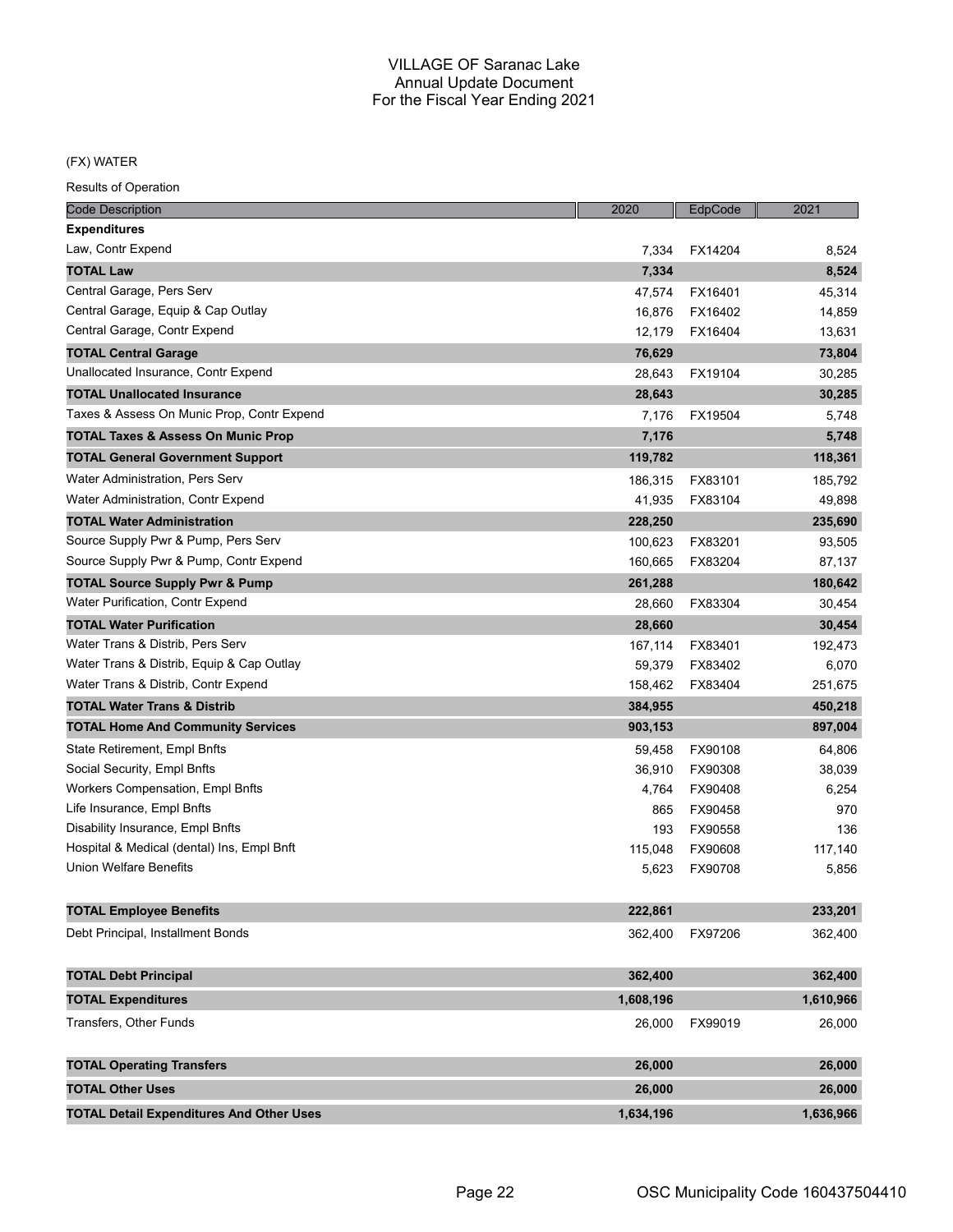#### (FX) WATER

**Analysis of Changes in Fund Balance**

| <b>Code Description</b>                    | 2020      | EdpCode       | 2021      |
|--------------------------------------------|-----------|---------------|-----------|
| Analysis of Changes in Fund Balance        |           |               |           |
| <b>Fund Balance - Beginning of Year</b>    | 2.948.096 | <b>FX8021</b> | 3,048,124 |
| <b>Restated Fund Balance - Beg of Year</b> | 2.948.096 | <b>FX8022</b> | 3,048,124 |
| ADD - REVENUES AND OTHER SOURCES           | 1.734.224 |               | 1.872.941 |
| DEDUCT - EXPENDITURES AND OTHER USES       | 1.634.196 |               | 1,636,966 |
| <b>Fund Balance - End of Year</b>          | 3.048.124 | <b>FX8029</b> | 3,284,099 |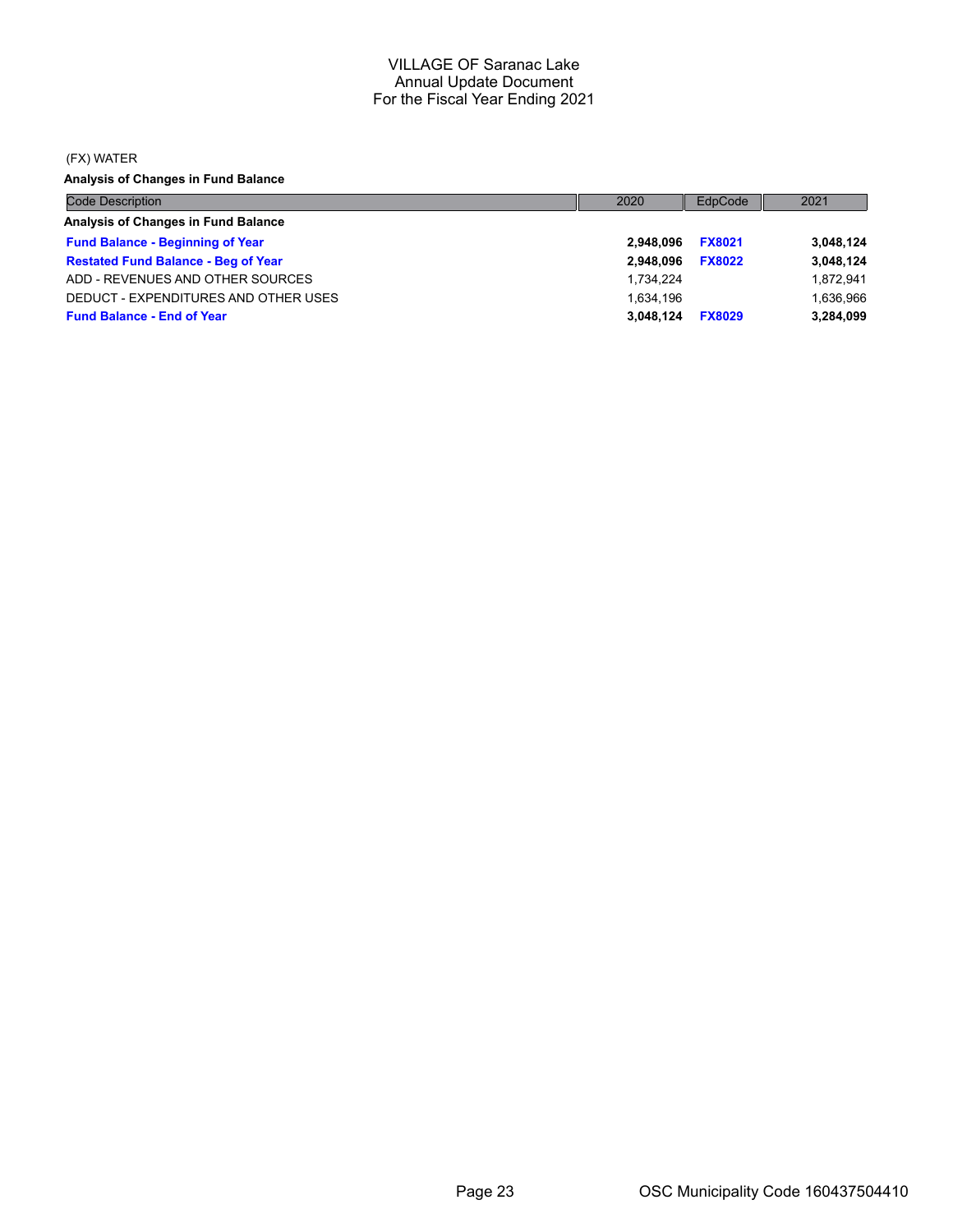#### (FX) WATER

Code Description Budget Summary 2021 EdpCode 2022 **Estimated Revenues** Est Rev - Departmental Income 1,800,000 FX1299N 1,815,000 Est Rev - Use of Money And Property **15,000** FX2499N 20,000 **TOTAL Estimated Revenues 1,815,000 1,835,000 TOTAL Estimated Revenues And Other Sources 1,815,000 1,835,000**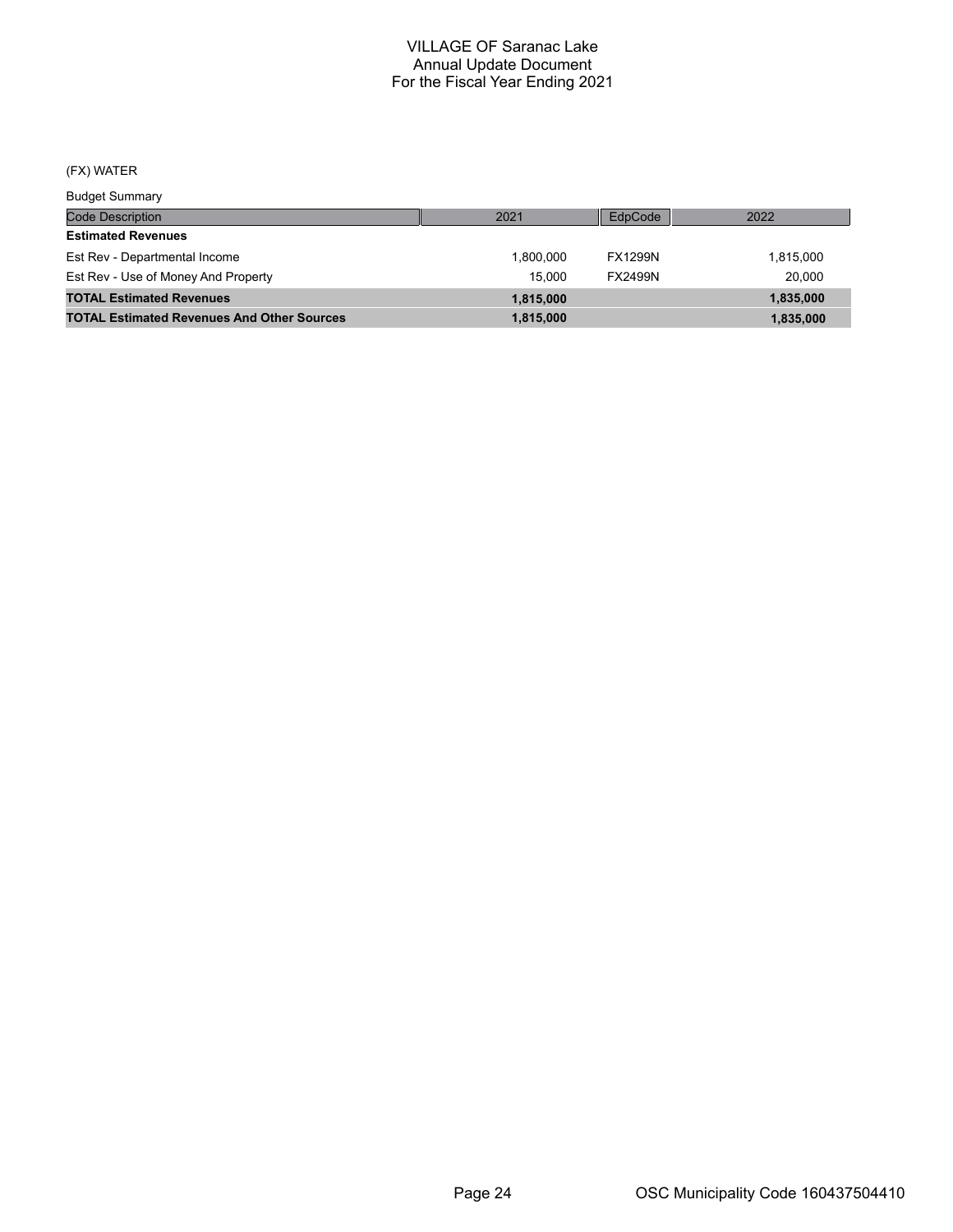## (FX) WATER

Budget Summary

| ___________                                |           |                |           |
|--------------------------------------------|-----------|----------------|-----------|
| <b>Code Description</b>                    | 2021      | EdpCode        | 2022      |
| Appropriations                             |           |                |           |
| App - General Government Support           | 224.000   | <b>FX1999N</b> | 230,000   |
| App - Home And Community Services          | 975,000   | <b>FX8999N</b> | 984,000   |
| App - Employee Benefits                    | 225,000   | <b>FX9199N</b> | 230,000   |
| App - Debt Service                         | 365,000   | <b>FX9899N</b> | 365,000   |
| <b>TOTAL Appropriations</b>                | 1,789,000 |                | 1,809,000 |
| App - Interfund Transfer                   | 26,000    | <b>FX9999N</b> | 26,000    |
| <b>TOTAL Other Uses</b>                    | 26,000    |                | 26,000    |
| <b>TOTAL Appropriations And Other Uses</b> | 1,815,000 |                | 1.835.000 |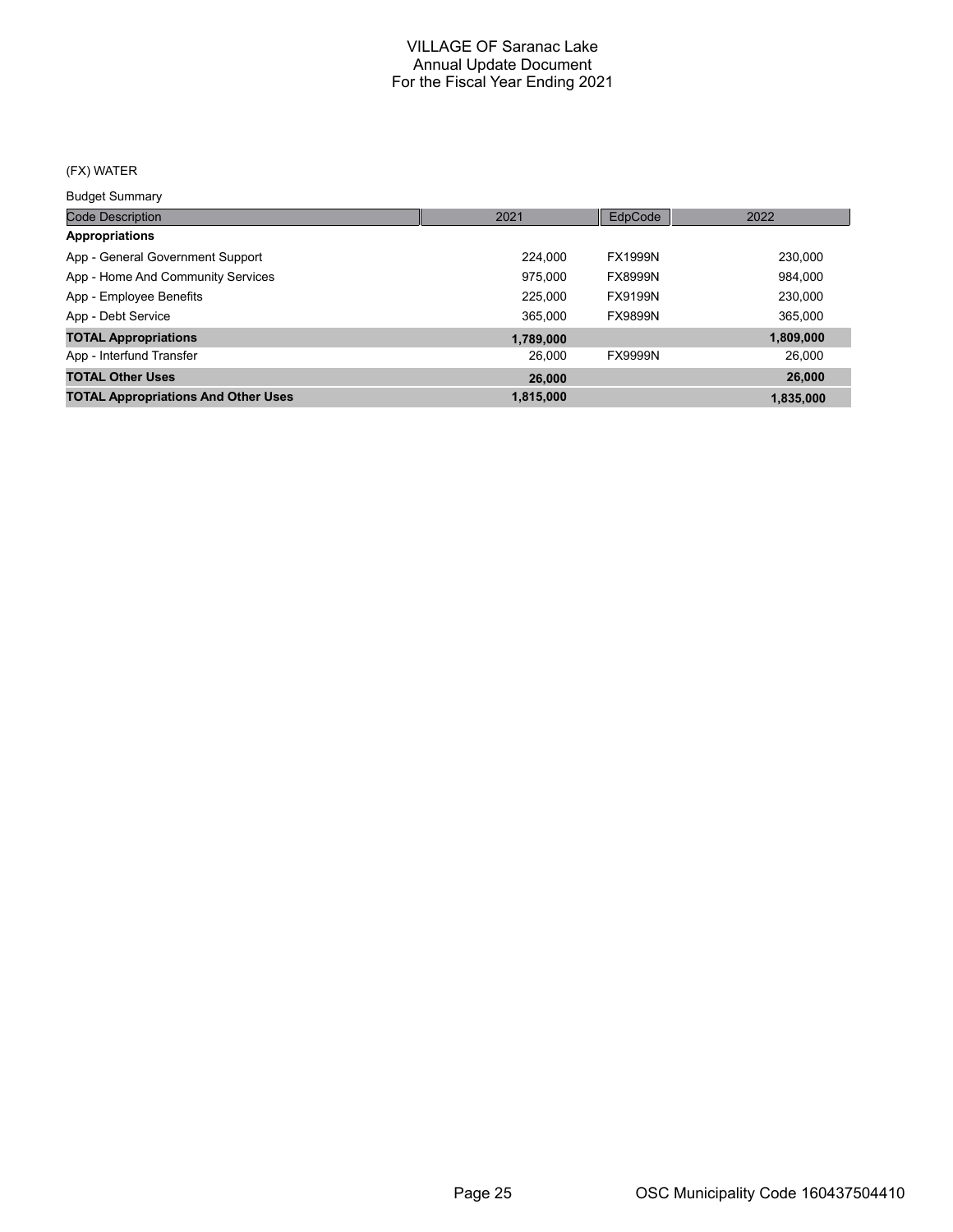(G) SEWER

Balance Sheet

| <b>Code Description</b>                                | 2020      | EdpCode | 2021      |
|--------------------------------------------------------|-----------|---------|-----------|
| <b>Assets</b>                                          |           |         |           |
| Cash                                                   | 1,085,763 | G200    | 1,310,731 |
| <b>TOTAL Cash</b>                                      | 1,085,763 |         | 1,310,731 |
| Sewer Rents Receivable                                 | 443,755   | G360    | 524,473   |
| Accounts Receivable                                    |           | G380    | 1,699     |
| <b>TOTAL Other Receivables (net)</b>                   | 443,755   |         | 526,172   |
| Due From Other Funds                                   | 38,419    | G391    | 38,419    |
| <b>TOTAL Due From Other Funds</b>                      | 38,419    |         | 38,419    |
| Due From Other Governments                             | 430       | G440    | 430       |
| <b>TOTAL Due From Other Governments</b>                | 430       |         | 430       |
| <b>Prepaid Expenses</b>                                | 525       | G480    | 525       |
| <b>TOTAL Prepaid Expenses</b>                          | 525       |         | 525       |
| Cash Special Reserves                                  | 1,448,041 | G230    | 1,615,964 |
| <b>TOTAL Restricted Assets</b>                         | 1,448,041 |         | 1,615,964 |
| <b>TOTAL Assets and Deferred Outflows of Resources</b> | 3,016,933 |         | 3,492,241 |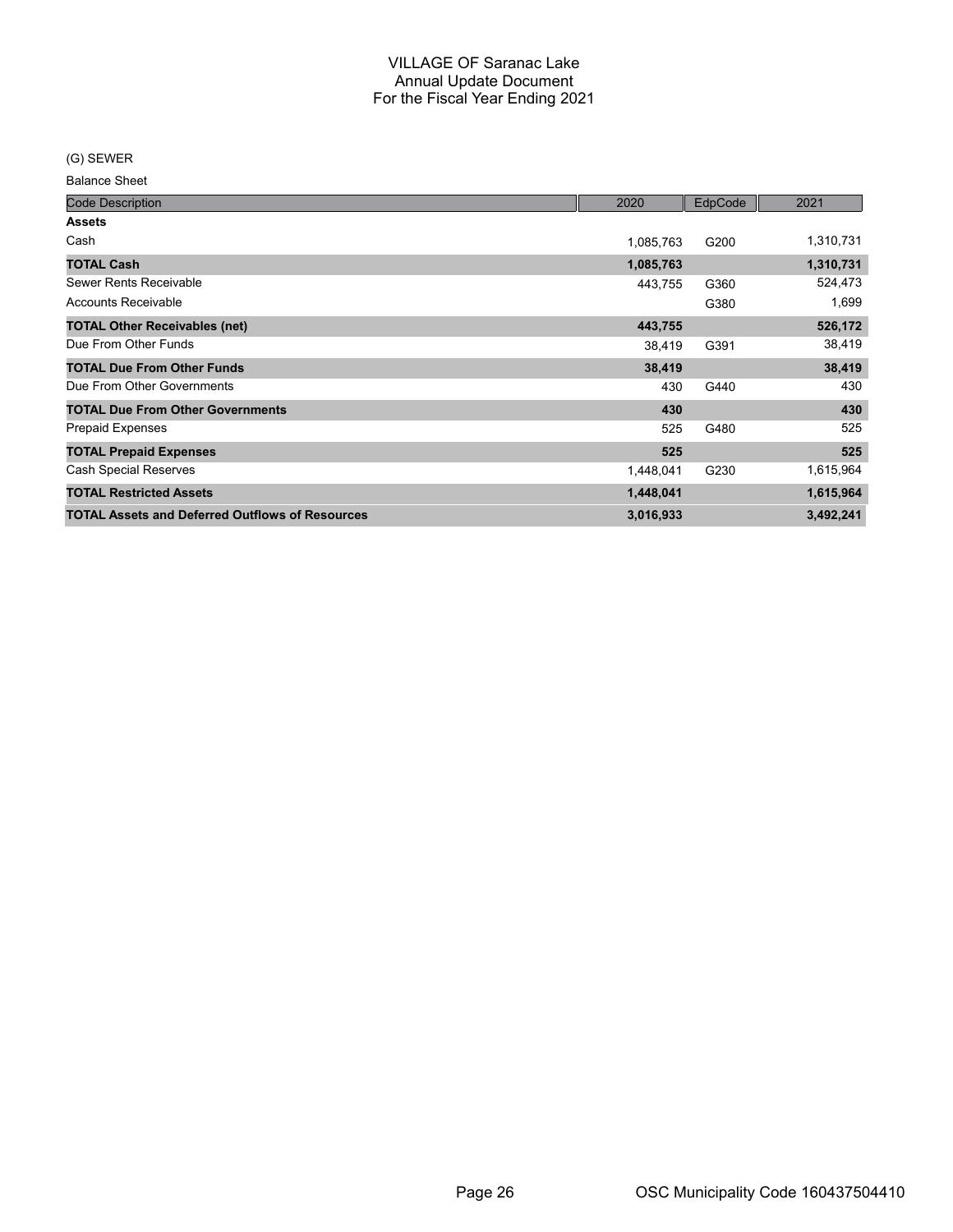#### (G) SEWER

Balance Sheet

| <b>Code Description</b>                                     | 2020      | EdpCode | 2021      |
|-------------------------------------------------------------|-----------|---------|-----------|
| <b>Accounts Payable</b>                                     | 34.961    | G600    | 39,974    |
| <b>TOTAL Accounts Payable</b>                               | 34,961    |         | 39,974    |
| Due To Other Funds                                          | 675.000   | G630    | 675,000   |
| <b>TOTAL Due To Other Funds</b>                             | 675,000   |         | 675,000   |
| <b>TOTAL Liabilities</b>                                    | 709,961   |         | 714,974   |
| <b>Fund Balance</b>                                         |           |         |           |
| Not in Spendable Form                                       | 525       | G806    | 525       |
| <b>TOTAL Nonspendable Fund Balance</b>                      | 525       |         | 525       |
| <b>Capital Reserve</b>                                      | 1,448,041 | G878    | 1,615,964 |
| <b>TOTAL Restricted Fund Balance</b>                        | 1,448,041 |         | 1,615,964 |
| Assigned Unappropriated Fund Balance                        | 858.406   | G915    | 1,160,778 |
| <b>TOTAL Assigned Fund Balance</b>                          | 858,406   |         | 1,160,778 |
| <b>TOTAL Fund Balance</b>                                   | 2,306,972 |         | 2,777,267 |
| <b>TOTAL Liabilities, Deferred Inflows And Fund Balance</b> | 3,016,933 |         | 3,492,241 |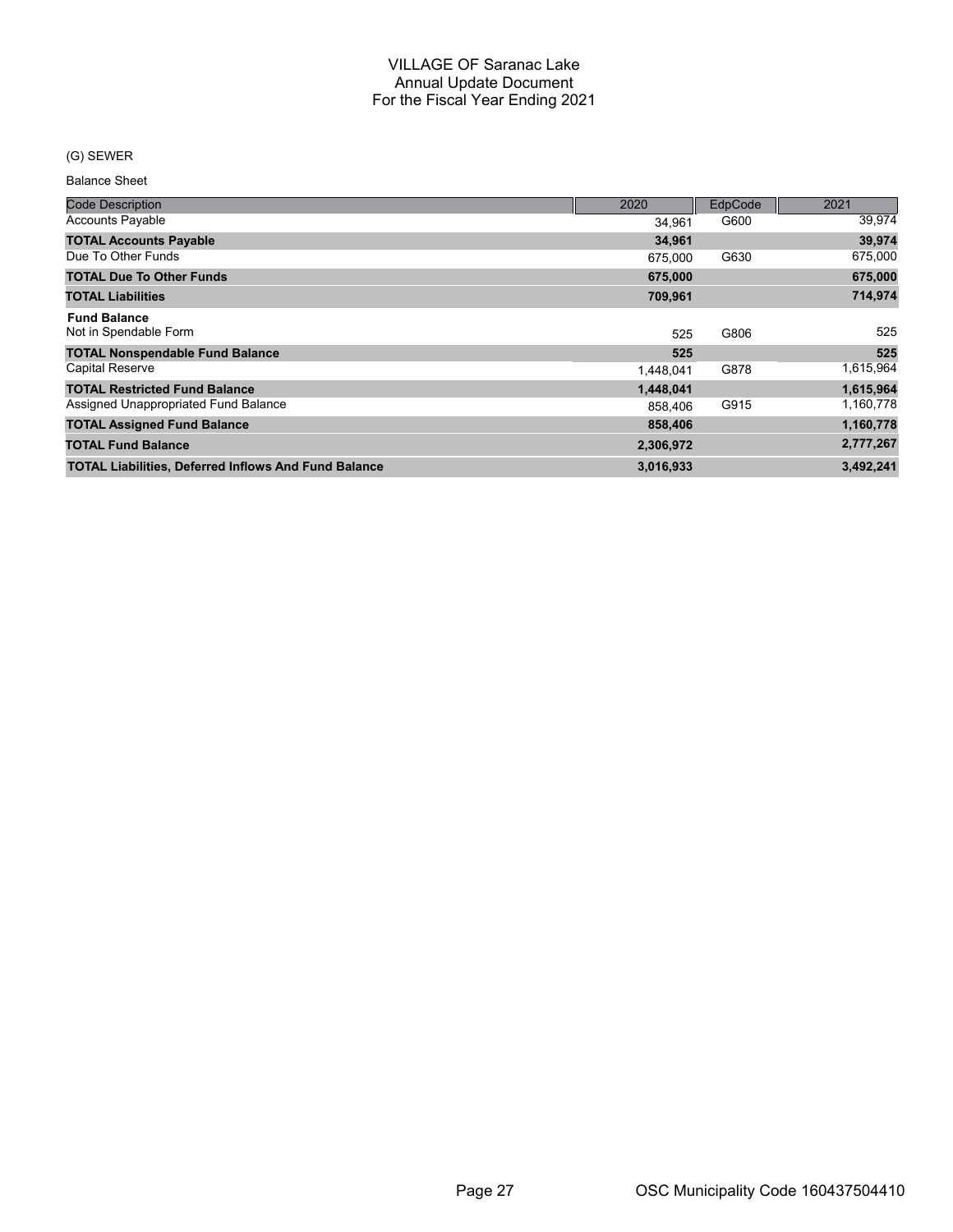## (G) SEWER

| <b>Code Description</b>                        | 2020      | EdpCode | 2021      |
|------------------------------------------------|-----------|---------|-----------|
| <b>Revenues</b>                                |           |         |           |
| Sewer Rents                                    | 1,316,720 | G2120   | 1,465,105 |
| Sewer Charges                                  |           | G2122   |           |
| Interest & Penalties On Sewer Accts            | 22,761    | G2128   | 16,280    |
| <b>TOTAL Departmental Income</b>               | 1,339,481 |         | 1,481,385 |
| Sewer Serv Other Govts                         | 806,729   | G2374   | 919,636   |
| <b>TOTAL Intergovernmental Charges</b>         | 806,729   |         | 919,636   |
| <b>Interest And Earnings</b>                   | 1.748     | G2401   | 123       |
| <b>TOTAL Use of Money And Property</b>         | 1,748     |         | 123       |
| Unclassified (specify)                         | 45,534    | G2770   | 26,223    |
| <b>TOTAL Miscellaneous Local Sources</b>       | 45,534    |         | 26,223    |
| <b>TOTAL Revenues</b>                          | 2,193,492 |         | 2,427,367 |
| <b>TOTAL Detail Revenues And Other Sources</b> | 2,193,492 |         | 2.427.367 |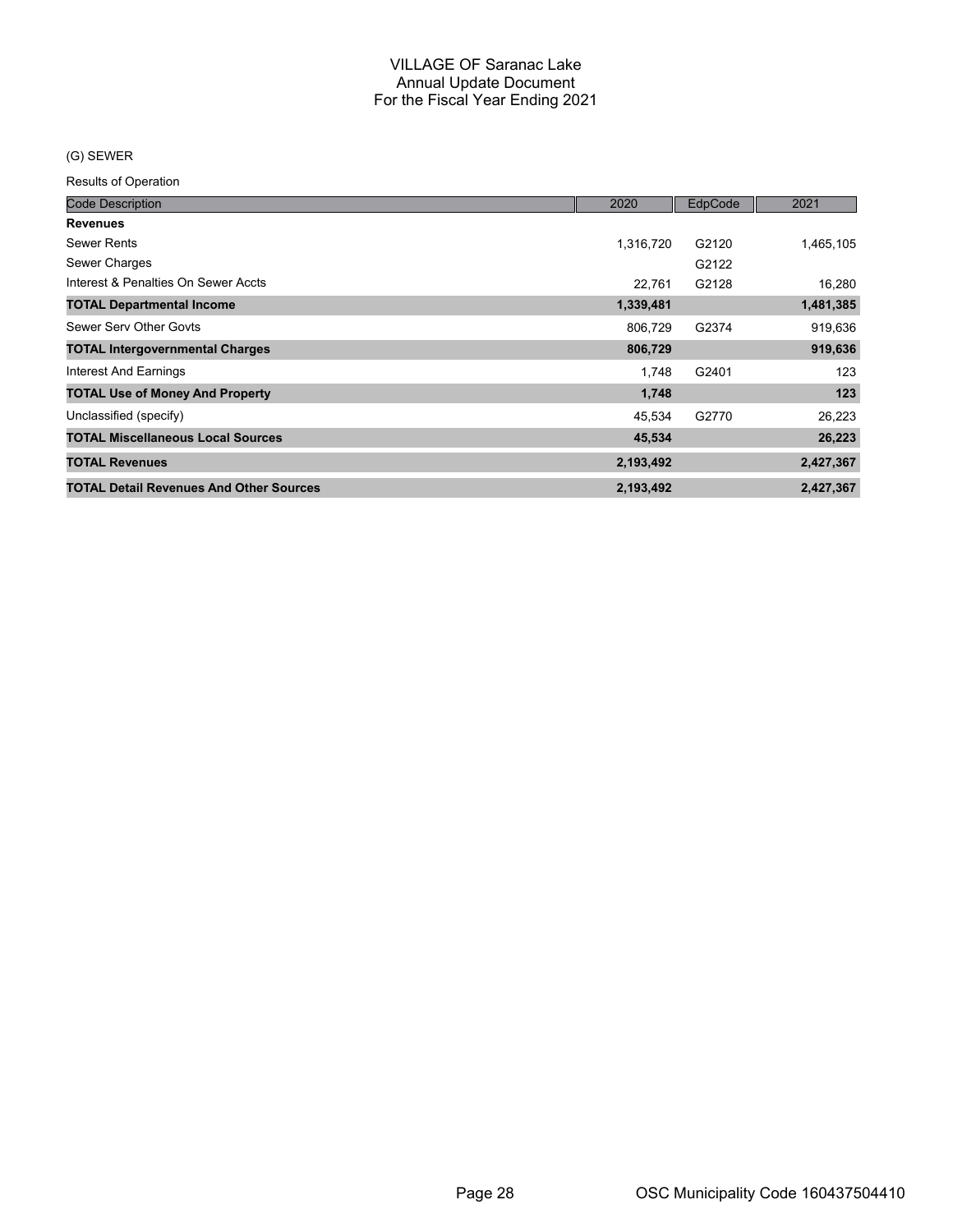## (G) SEWER

| <b>Code Description</b>                         | 2020      | EdpCode | 2021      |
|-------------------------------------------------|-----------|---------|-----------|
| <b>Expenditures</b>                             |           |         |           |
| Unallocated Insurance, Contr Expend             | 57,051    | G19104  | 59,920    |
| <b>TOTAL Unallocated Insurance</b>              | 57,051    |         | 59,920    |
| Taxes & Assess On Munic Prop, Contr Expend      | 3,682     | G19504  | 2,196     |
| TOTAL Taxes & Assess On Munic Prop              | 3,682     |         | 2,196     |
| Other General Govt Support, Personal Serv       | 47,574    | G19891  | 45,308    |
| Other General Govt Support, Equip⋒ Out          | 16,876    | G19892  | 14,859    |
| Other General Govt Support, Contract Exp        | 12,234    | G19894  | 13,552    |
| <b>TOTAL Other General Govt Support</b>         | 76,684    |         | 73,719    |
| <b>TOTAL General Government Support</b>         | 137,417   |         | 135,835   |
| Sewer Administration, Pers Serv                 | 186,311   | G81101  | 185,790   |
| Sewer Administration, Contr Expend              | 86,721    | G81104  | 87,755    |
| <b>TOTAL Sewer Administration</b>               | 273,032   |         | 273,545   |
| Sanitary Sewers, Pers Serv                      | 180,798   | G81201  | 192,320   |
| Sanitary Sewers, Equip & Cap Outlay             | 30,614    | G81202  | 2,904     |
| Sanitary Sewers, Contr Expend                   | 63,614    | G81204  | 93,582    |
| <b>TOTAL Sanitary Sewers</b>                    | 275,026   |         | 288,806   |
| Sewage Treat Disp, Pers Serv                    | 207,525   | G81301  | 176,169   |
| Sewage Treat Disp, Equip & Cap Outlay           |           | G81302  | 27,000    |
| Sewage Treat Disp, Contr Expend                 | 269,196   | G81304  | 286,181   |
| <b>TOTAL Sewage Treat Disp</b>                  | 476,721   |         | 489,350   |
| <b>TOTAL Home And Community Services</b>        | 1,024,779 |         | 1,051,701 |
| State Retirement, Empl Bnfts                    | 70,122    | G90108  | 78,430    |
| Social Security, Empl Bnfts                     | 45,846    | G90308  | 44,112    |
| Worker's Compensation, Empl Bnfts               | 5,619     | G90408  | 6,254     |
| Life Insurance, Empl Bnfts                      | 865       | G90458  | 970       |
| Disability Insurance, Empl Bnfts                | 193       | G90558  | 136       |
| Hospital & Medical (dental) Ins, Empl Bnft      | 115,048   | G90608  | 122,140   |
| <b>Union Welfare Benefits</b>                   | 5,623     | G90708  | 5,856     |
|                                                 |           |         |           |
| <b>TOTAL Employee Benefits</b>                  | 243,316   |         | 257,898   |
| Debt Principal, Serial Bonds                    | 483,950   | G97106  | 483,950   |
|                                                 |           |         |           |
| <b>TOTAL Debt Principal</b>                     | 483,950   |         | 483,950   |
| Debt Interest, Serial Bonds                     | 5,100     | G97107  | 1,688     |
|                                                 |           |         |           |
| <b>TOTAL Debt Interest</b>                      | 5,100     |         | 1,688     |
| <b>TOTAL Expenditures</b>                       | 1,894,562 |         | 1,931,072 |
| Transfers, Capital Projects Fund                | 26,000    | G99509  | 26,000    |
|                                                 |           |         |           |
| <b>TOTAL Operating Transfers</b>                | 26,000    |         | 26,000    |
| <b>TOTAL Other Uses</b>                         | 26,000    |         | 26,000    |
| <b>TOTAL Detail Expenditures And Other Uses</b> | 1,920,562 |         | 1,957,072 |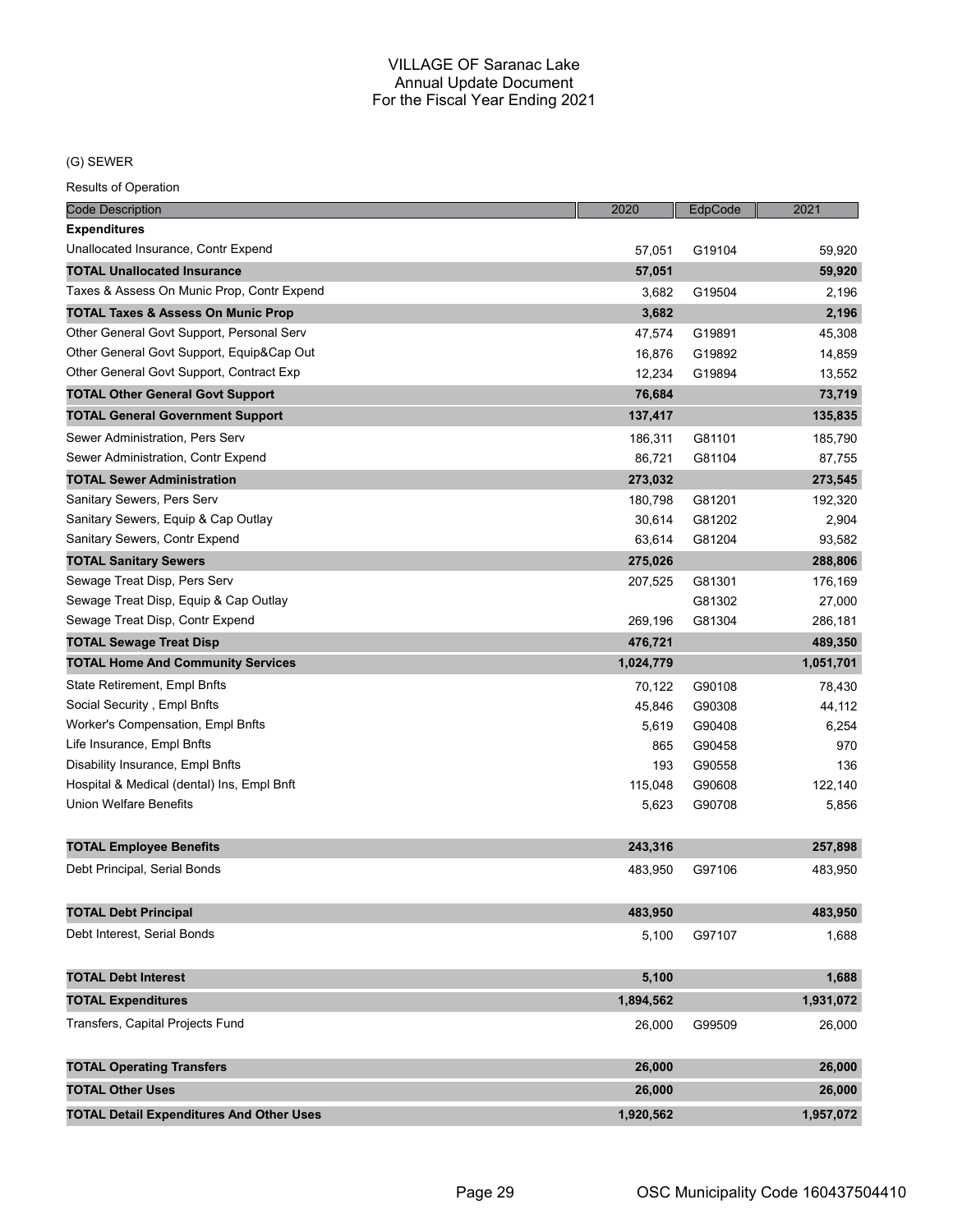(G) SEWER

**Analysis of Changes in Fund Balance**

| <b>Code Description</b>                    | 2020      | EdpCode | 2021      |
|--------------------------------------------|-----------|---------|-----------|
| Analysis of Changes in Fund Balance        |           |         |           |
| <b>Fund Balance - Beginning of Year</b>    | 2.034.042 | G8021   | 2,306,972 |
| <b>Restated Fund Balance - Beg of Year</b> | 2.034.042 | G8022   | 2,306,972 |
| ADD - REVENUES AND OTHER SOURCES           | 2,193,492 |         | 2,427,367 |
| DEDUCT - EXPENDITURES AND OTHER USES       | 1.920.562 |         | 1.957.072 |
| <b>Fund Balance - End of Year</b>          | 2.306.972 | G8029   | 2,777,267 |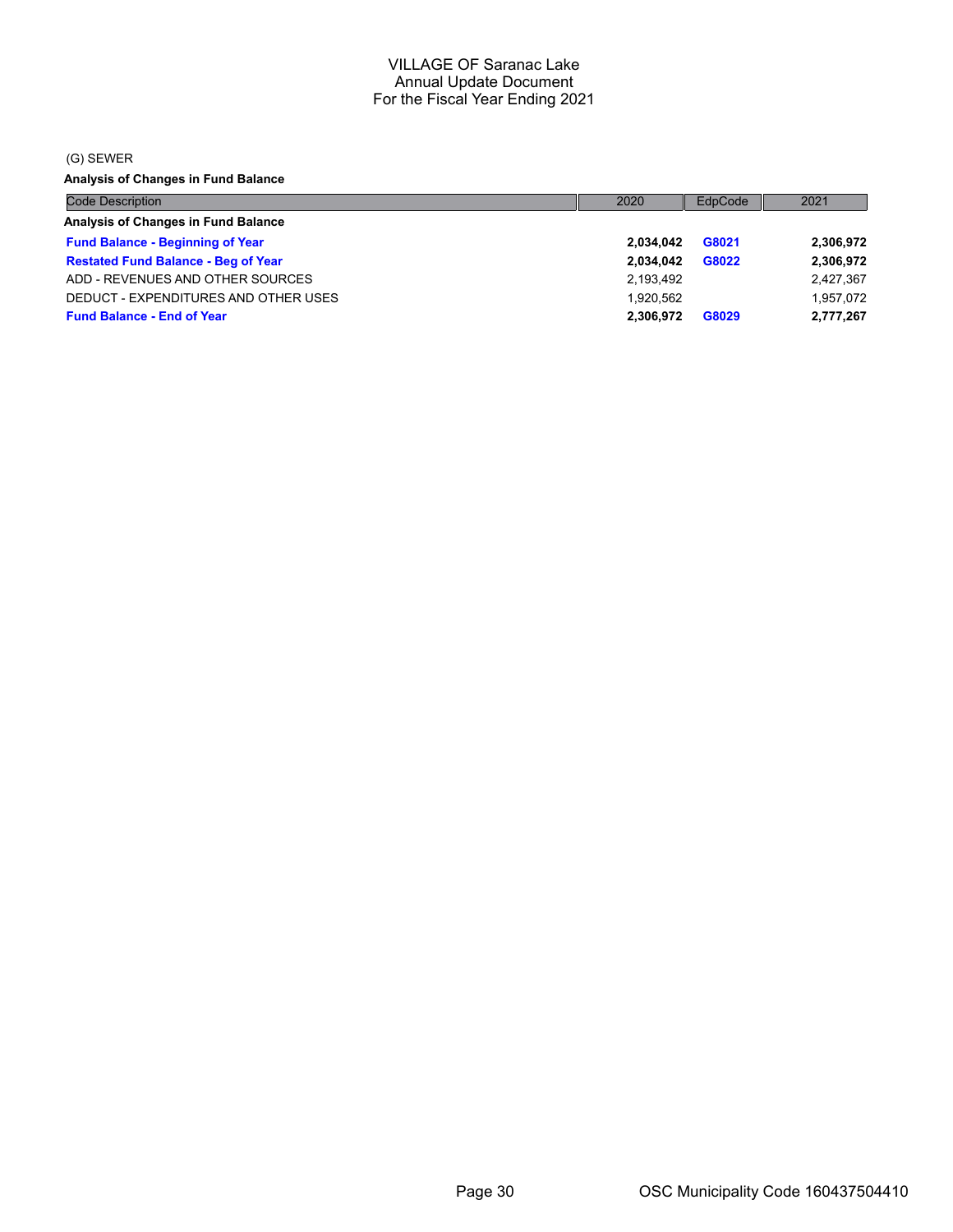## (G) SEWER

Budget Summary

| Duuyot Ouriniury                                  |           |         |           |
|---------------------------------------------------|-----------|---------|-----------|
| Code Description                                  | 2021      | EdpCode | 2022      |
| <b>Estimated Revenues</b>                         |           |         |           |
| Est Rev - Departmental Income                     | 1.250.000 | G1299N  | 1,250,000 |
| Est Rev - Intergovernmental Charges               | 820.000   | G2399N  | 820,000   |
| Est Rev - Miscellaneous Local Sources             | 30.000    | G2799N  | 30.000    |
| <b>TOTAL Estimated Revenues</b>                   | 2,100,000 |         | 2,100,000 |
| <b>TOTAL Estimated Revenues And Other Sources</b> | 2,100,000 |         | 2,100,000 |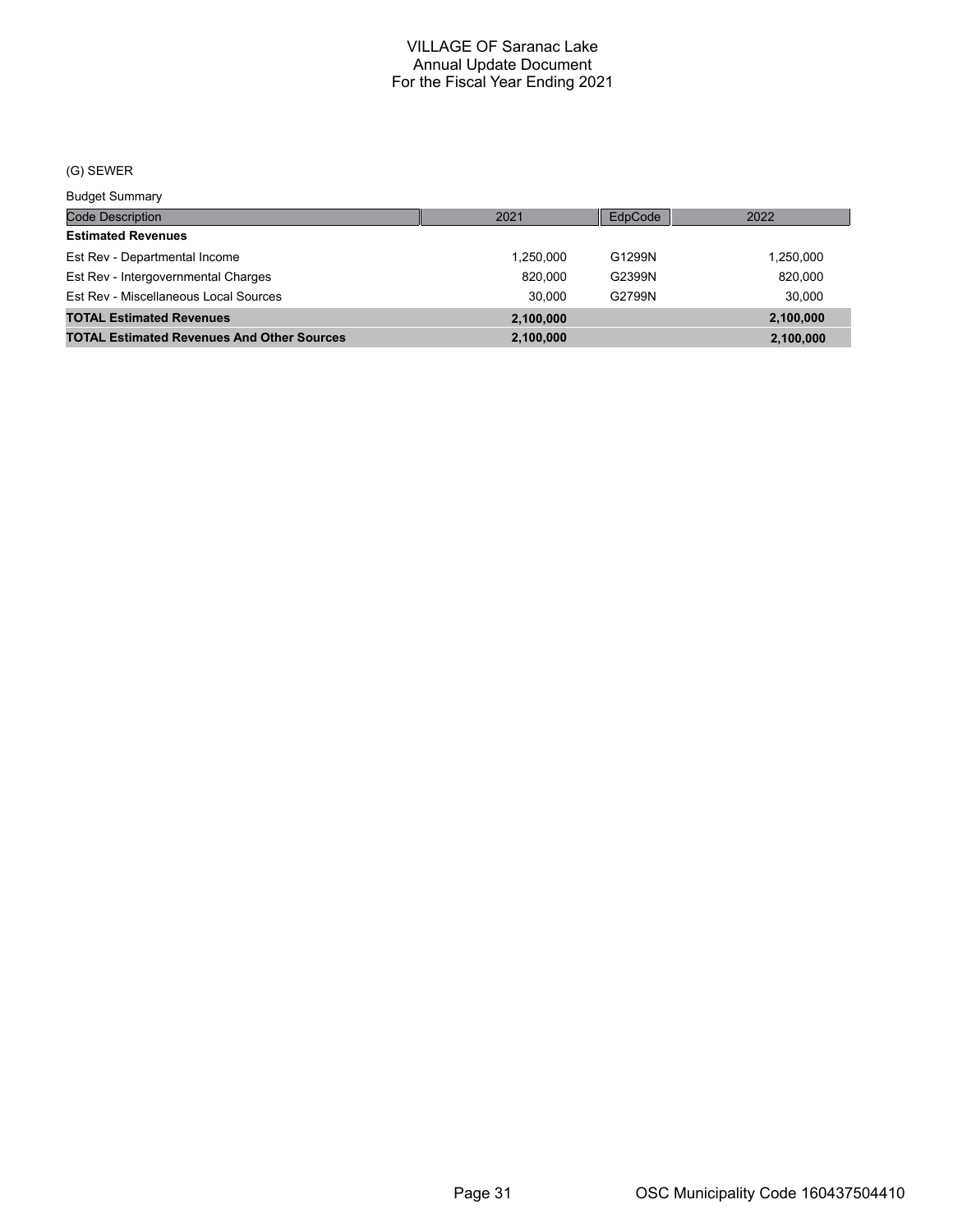#### (G) SEWER

Budget Summary

| ___________                                |           |         |           |
|--------------------------------------------|-----------|---------|-----------|
| <b>Code Description</b>                    | 2021      | EdpCode | 2022      |
| <b>Appropriations</b>                      |           |         |           |
| App - General Government Support           | 200.000   | G1999N  | 200,000   |
| App - Home And Community Services          | 1,200,000 | G8999N  | 1,200,000 |
| App - Employee Benefits                    | 220,000   | G9199N  | 220.000   |
| App - Debt Service                         | 450,000   | G9899N  | 450.000   |
| <b>TOTAL Appropriations</b>                | 2,070,000 |         | 2,070,000 |
| App - Interfund Transfer                   | 30.000    | G9999N  | 30,000    |
| <b>TOTAL Other Uses</b>                    | 30,000    |         | 30,000    |
| <b>TOTAL Appropriations And Other Uses</b> | 2,100,000 |         | 2.100.000 |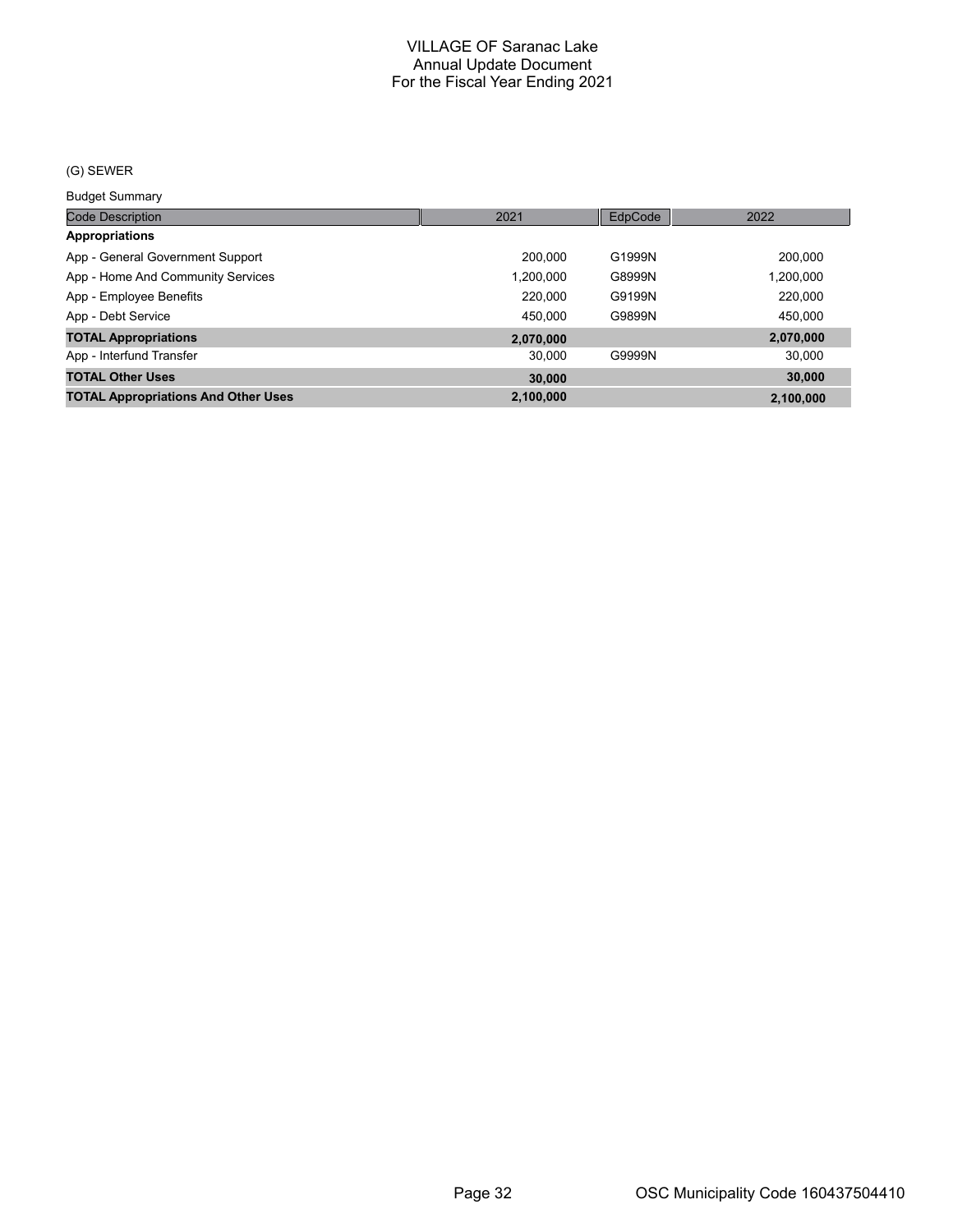#### (H) CAPITAL PROJECTS

| <b>Balance Sheet</b>                                   |         |                  |         |
|--------------------------------------------------------|---------|------------------|---------|
| <b>Code Description</b>                                | 2020    | EdpCode          | 2021    |
| <b>Assets</b>                                          |         |                  |         |
| Cash                                                   | 477.700 | H <sub>200</sub> | 676,914 |
| <b>TOTAL Cash</b>                                      | 477,700 |                  | 676,914 |
| Due From Other Funds                                   |         | H391             | 57,700  |
| <b>TOTAL Due From Other Funds</b>                      | 0       |                  | 57,700  |
| <b>TOTAL Assets and Deferred Outflows of Resources</b> | 477,700 |                  | 734,614 |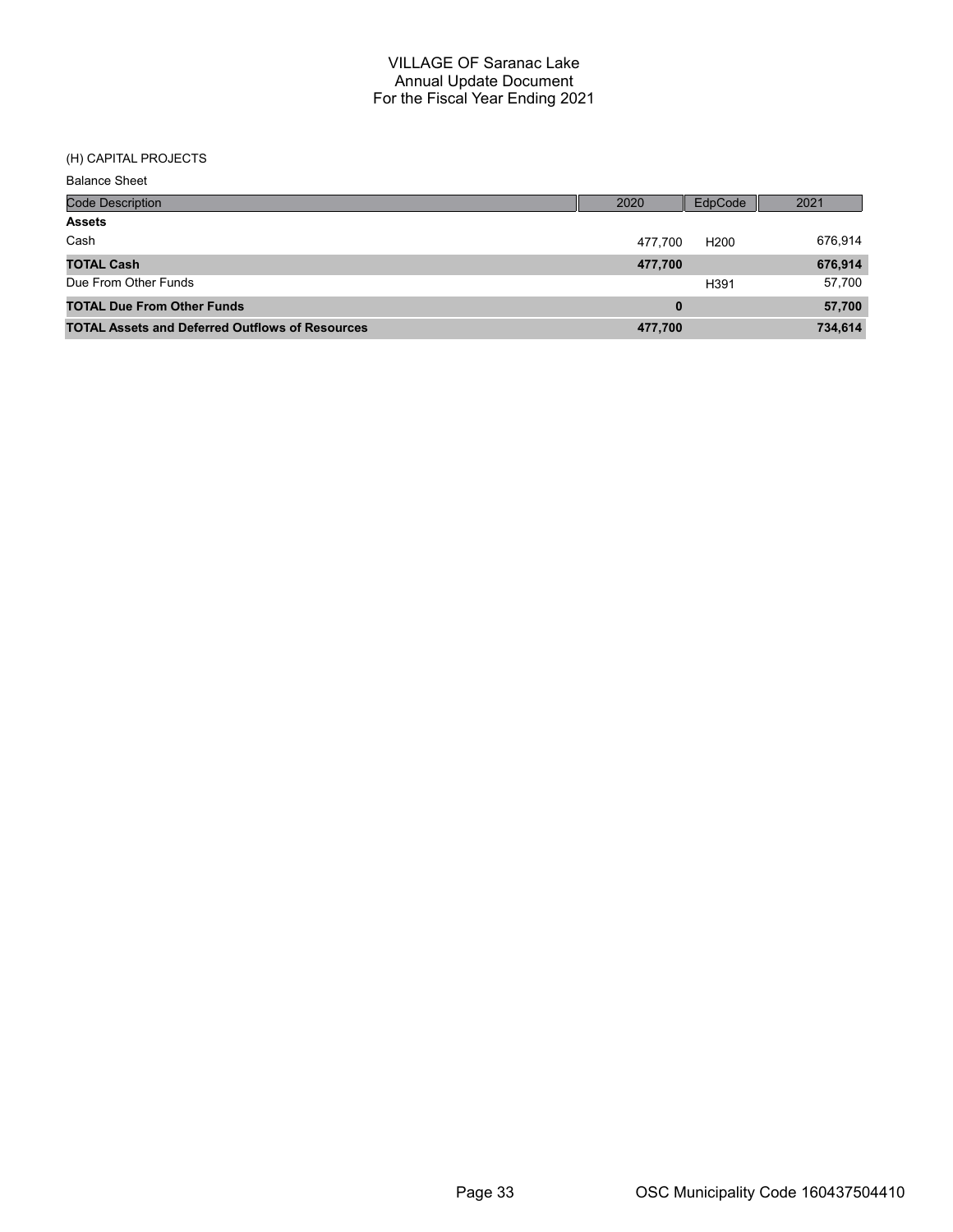## (H) CAPITAL PROJECTS

| <b>Code Description</b>                                     | 2020       | <b>EdpCode</b> | 2021         |
|-------------------------------------------------------------|------------|----------------|--------------|
| <b>Accounts Payable</b>                                     | 83.861     | H600           | 45,506       |
| <b>TOTAL Accounts Payable</b>                               | 83,861     |                | 45,506       |
| <b>Bond Anticipation Notes Payable</b>                      |            | H626           | 931,817      |
| <b>TOTAL Notes Payable</b>                                  | $\bf{0}$   |                | 931,817      |
| Due To Other Funds                                          | 1,027,431  | H630           | 1,247,351    |
| <b>TOTAL Due To Other Funds</b>                             | 1,027,431  |                | 1,247,351    |
| <b>TOTAL Liabilities</b>                                    | 1,111,292  |                | 2,224,674    |
| <b>Fund Balance</b>                                         |            |                |              |
| Unassigned Fund Balance                                     | -633.592   | H917           | $-1,490,060$ |
| <b>TOTAL Unassigned Fund Balance</b>                        | $-633.592$ |                | $-1,490,060$ |
| <b>TOTAL Fund Balance</b>                                   | $-633,592$ |                | $-1,490,060$ |
| <b>TOTAL Liabilities, Deferred Inflows And Fund Balance</b> | 477,700    |                | 734.614      |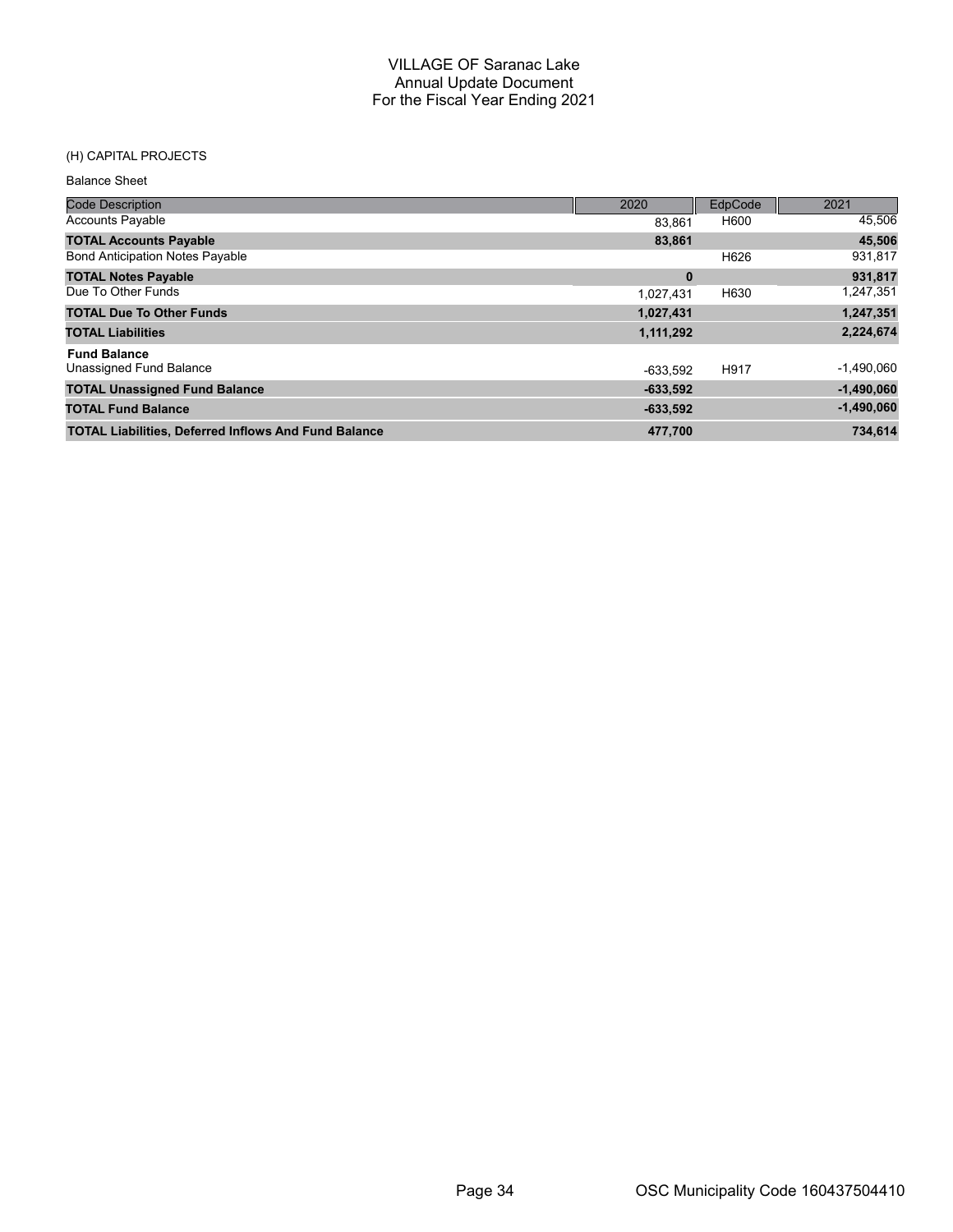#### (H) CAPITAL PROJECTS

| <b>Code Description</b>                        | 2020      | EdpCode           | 2021     |
|------------------------------------------------|-----------|-------------------|----------|
| <b>Revenues</b>                                |           |                   |          |
| <b>Interest And Earnings</b>                   | 79        | H <sub>2401</sub> | 6        |
| <b>TOTAL Use of Money And Property</b>         | 79        |                   | 6        |
| St Aid, Sewer Cap Proj                         | 520,248   | H3990             | 519,048  |
| St Aid-Water Cap Proj                          | 12,395    | H3991             |          |
| <b>TOTAL State Aid</b>                         | 532,643   |                   | 519,048  |
| <b>TOTAL Revenues</b>                          | 532,722   |                   | 519,054  |
| <b>Interfund Transfers</b>                     | 232,333   | H5031             | 404,978  |
| <b>TOTAL Interfund Transfers</b>               | 232,333   |                   | 404,978  |
| Serial Bonds                                   | 1,918,242 | H5710             |          |
| <b>TOTAL Proceeds of Obligations</b>           | 1,918,242 |                   | $\bf{0}$ |
| <b>TOTAL Other Sources</b>                     | 2,150,575 |                   | 404,978  |
| <b>TOTAL Detail Revenues And Other Sources</b> | 2,683,297 |                   | 924,032  |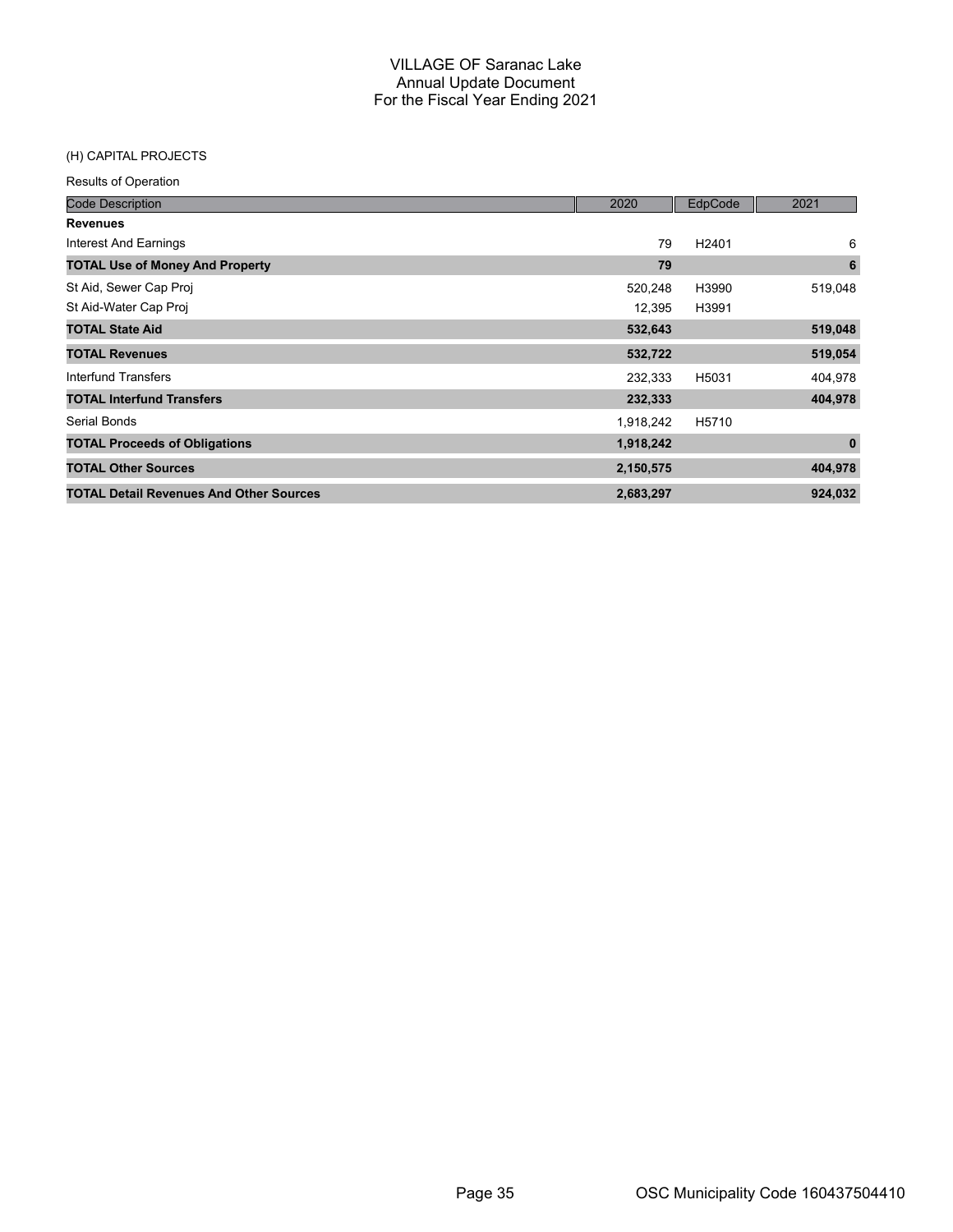## (H) CAPITAL PROJECTS

| <b>Code Description</b>                  | 2020    | EdpCode | 2021      |
|------------------------------------------|---------|---------|-----------|
| <b>Expenditures</b>                      |         |         |           |
| Street Admin, Equip & Cap Outlay         | 109.427 | H50102  | 296       |
| <b>TOTAL Street Admin</b>                | 109,427 |         | 296       |
| <b>TOTAL Transportation</b>              | 109,427 |         | 296       |
| Sanitary Sewers, Equip & Cap Outlay      | 864.125 | H81202  | 1,247,303 |
| <b>TOTAL Sanitary Sewers</b>             | 864,125 |         | 1,247,303 |
| Water Administration, Equip & Cap Outlay | 29.420  | H83102  | 532,901   |
| <b>TOTAL Water Administration</b>        | 29,420  |         | 532,901   |
| Urban Renewal Agency, Equip & Cap Outlay | 12,396  | H86202  |           |
| <b>TOTAL Urban Renewal Agency</b>        | 12,396  |         | $\bf{0}$  |
| <b>TOTAL Home And Community Services</b> | 905,941 |         | 1,780,204 |
| Debt Principal, Serial Bonds             |         | H97106  |           |

| <b>TOTAL Debt Principal</b>                     |           |           |
|-------------------------------------------------|-----------|-----------|
| <b>TOTAL Expenditures</b>                       | 1.015.368 | 1.780.500 |
| <b>TOTAL Detail Expenditures And Other Uses</b> | 1.015.368 | 1.780.500 |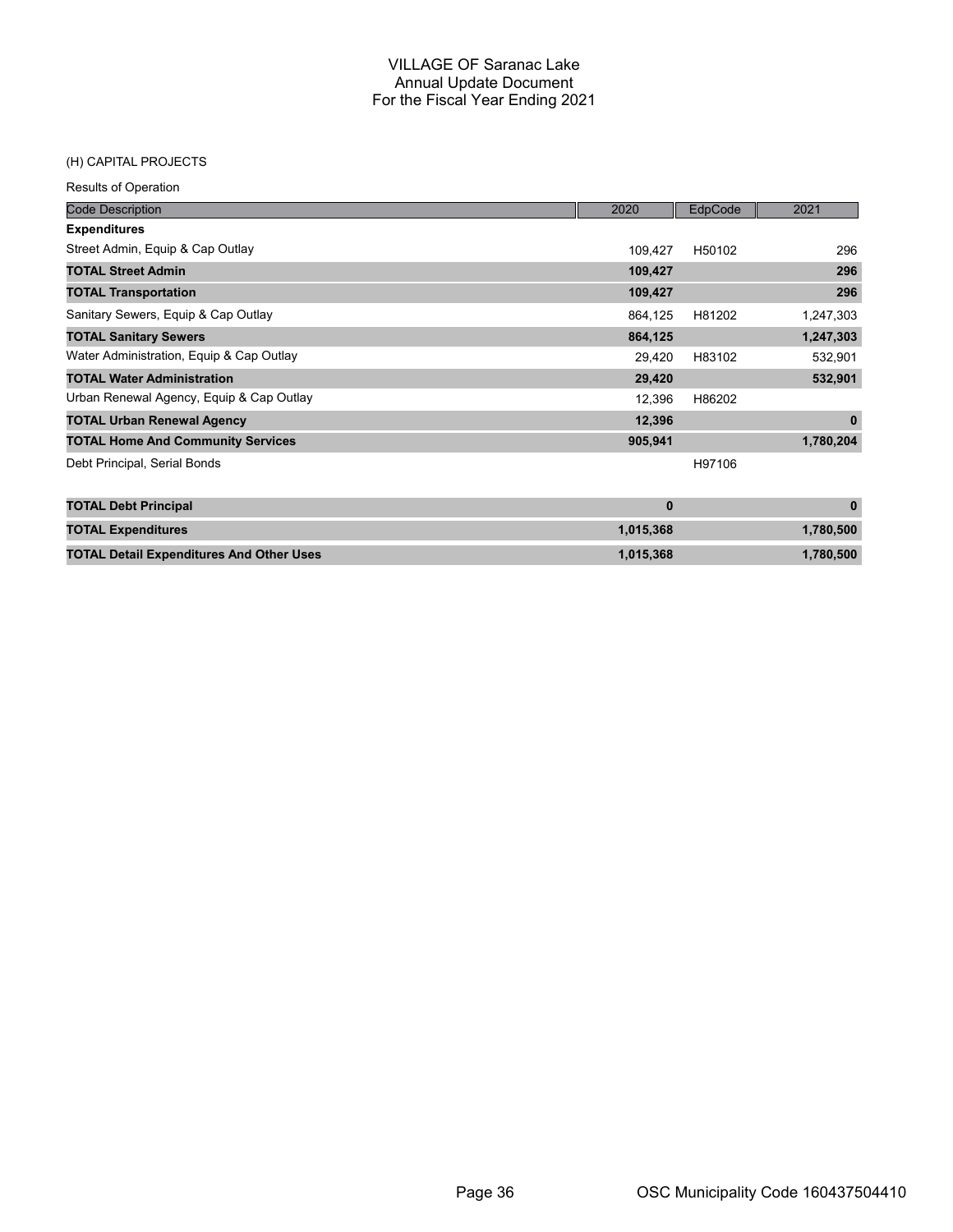#### (H) CAPITAL PROJECTS

# **Analysis of Changes in Fund Balance**

| <b>Code Description</b>                    | 2020         | EdpCode | 2021         |
|--------------------------------------------|--------------|---------|--------------|
| Analysis of Changes in Fund Balance        |              |         |              |
| <b>Fund Balance - Beginning of Year</b>    | $-2,243,272$ | H8021   | $-633.592$   |
| Prior Period Adj -Decrease In Fund Balance | 58.249       | H8015   |              |
| <b>Restated Fund Balance - Beg of Year</b> | $-2.301.521$ | H8022   | $-633.592$   |
| ADD - REVENUES AND OTHER SOURCES           | 2,683,297    |         | 924,032      |
| DEDUCT - EXPENDITURES AND OTHER USES       | 1.015.368    |         | 1,780,500    |
| <b>Fund Balance - End of Year</b>          | -633.592     | H8029   | $-1,490,060$ |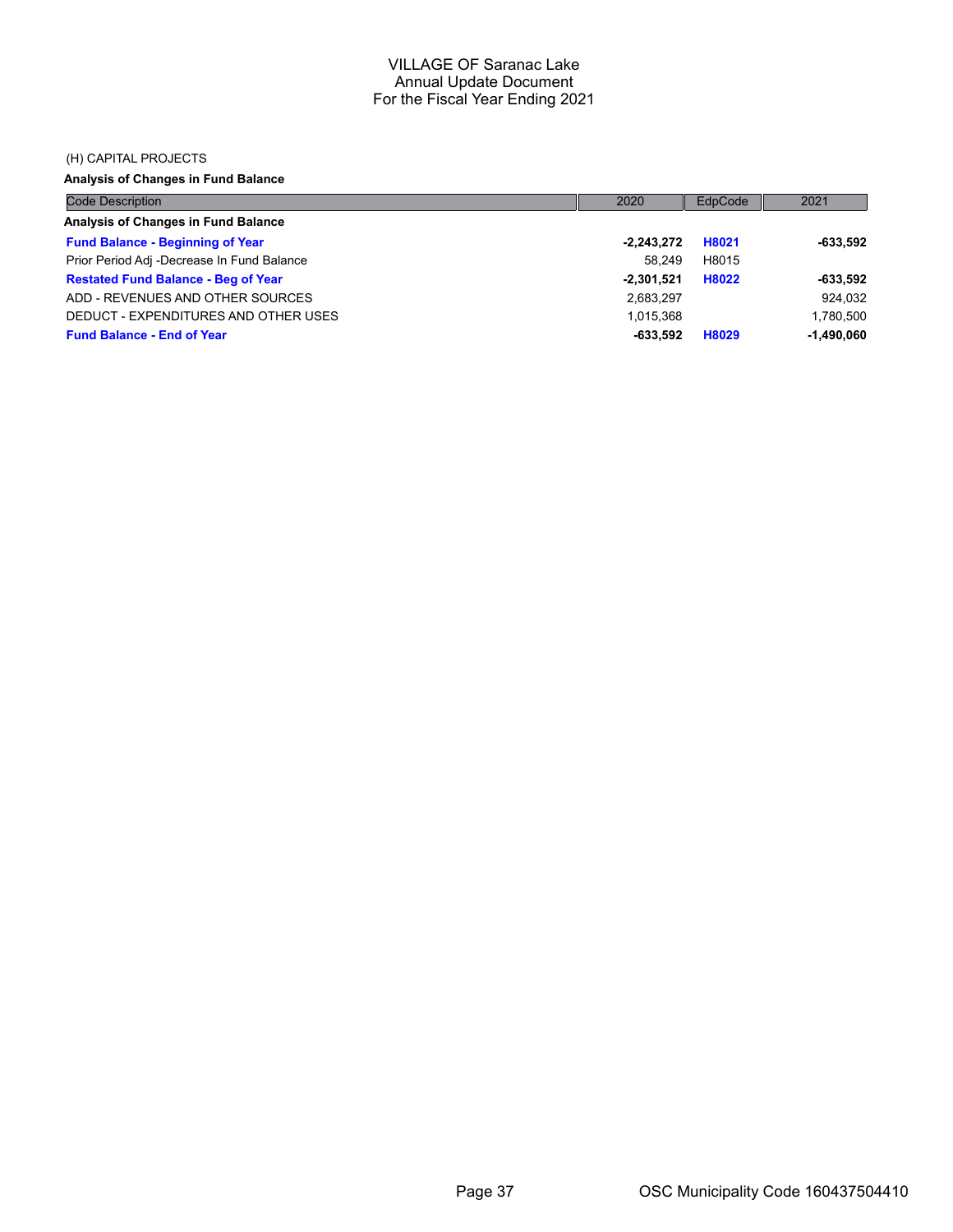#### (K) GENERAL FIXED ASSETS

Balance Sheet

| <b>Code Description</b>                                | 2020       | EdpCode          | 2021       |
|--------------------------------------------------------|------------|------------------|------------|
| <b>Assets</b>                                          |            |                  |            |
| Land                                                   | 1.250.000  | K <sub>101</sub> | 1,250,000  |
| <b>Buildings</b>                                       | 30,328,670 | K <sub>102</sub> | 30,328,670 |
| Improvements Other Than Buildings                      | 225.800    | K <sub>103</sub> | 225,800    |
| Machinery And Equipment                                | 5.514.915  | K <sub>104</sub> | 5,514,915  |
| <b>TOTAL Fixed Assets (net)</b>                        | 37,319,385 |                  | 37,319,385 |
| <b>TOTAL Assets and Deferred Outflows of Resources</b> | 37,319,385 |                  | 37,319,385 |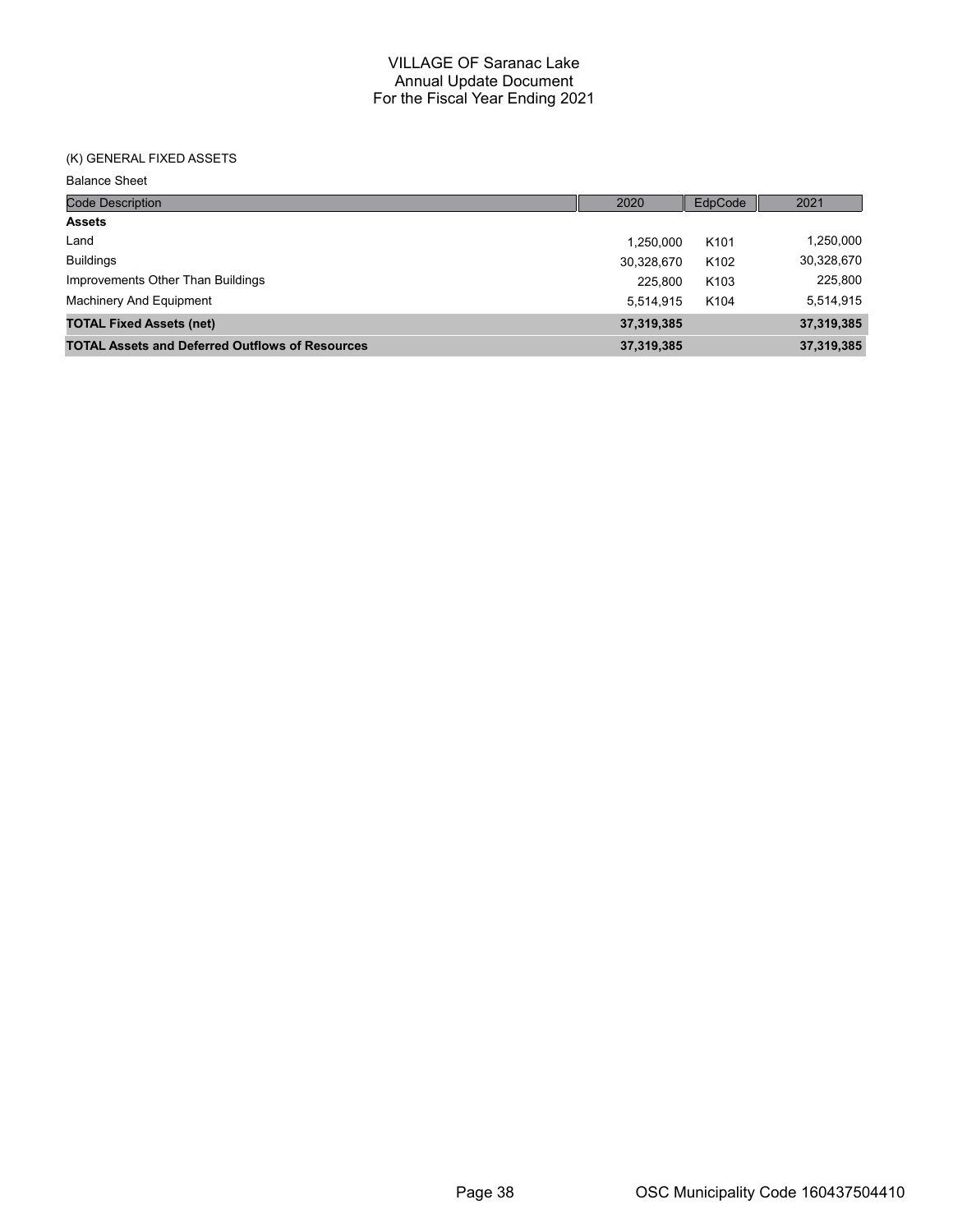# (K) GENERAL FIXED ASSETS

| <b>Balance Sheet</b>                                                                   |            |                  |            |
|----------------------------------------------------------------------------------------|------------|------------------|------------|
| <b>Code Description</b>                                                                | 2020       | EdpCode          | 2021       |
| Liabilities, Deferred Inflows And Fund Balance<br><b>Total Non-Current Govt Assets</b> | 37.319.385 | K <sub>159</sub> | 37,319,385 |
| <b>TOTAL Investments in Non-Current Government Assets</b>                              | 37,319,385 |                  | 37,319,385 |
| <b>TOTAL Fund Balance</b>                                                              | 37,319,385 |                  | 37,319,385 |
| <b>TOTAL</b>                                                                           | 37,319,385 |                  | 37,319,385 |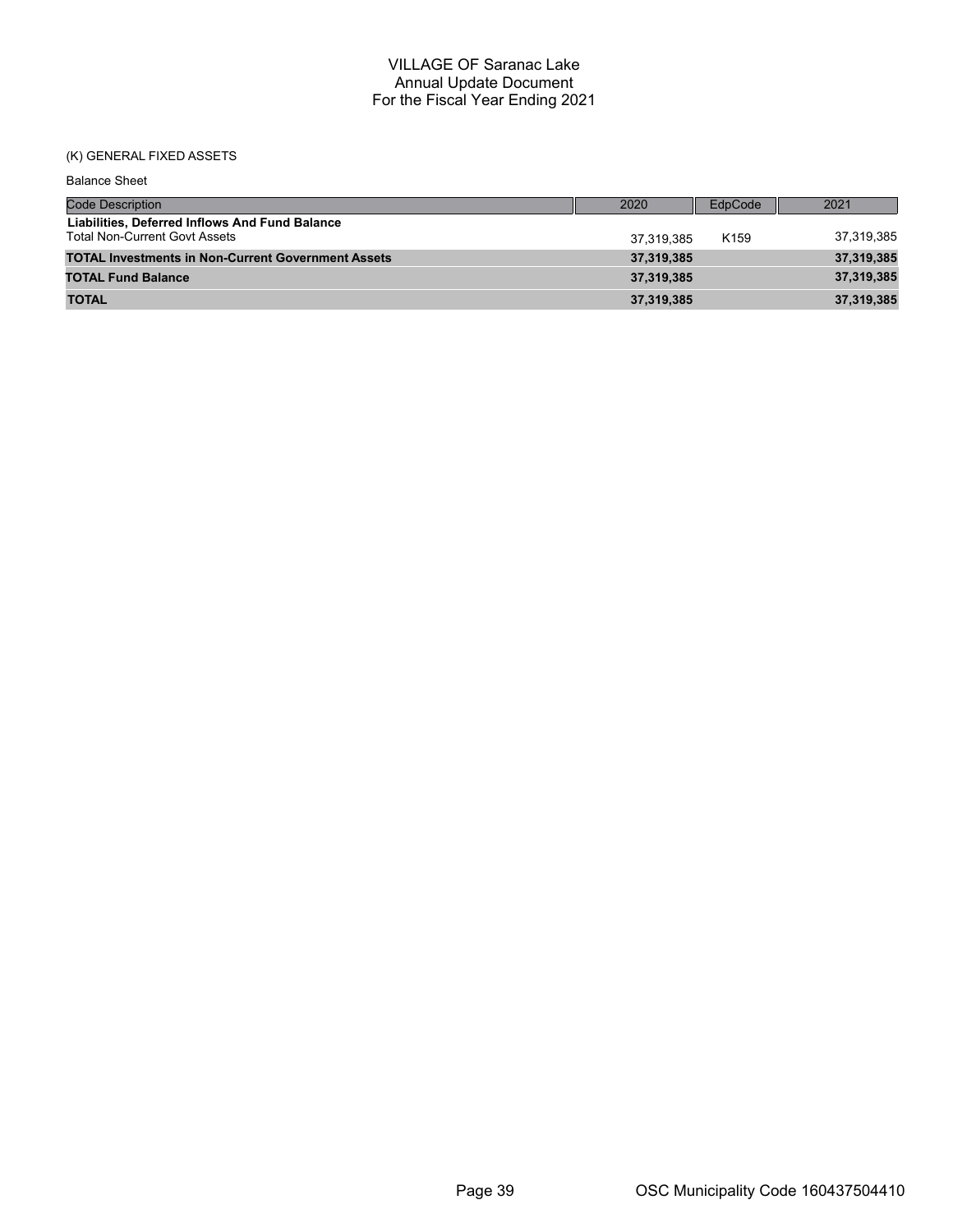(TA) AGENCY

| <b>Balance Sheet</b>                                   |         |              |          |
|--------------------------------------------------------|---------|--------------|----------|
| <b>Code Description</b>                                | 2020    | EdpCode      | 2021     |
| <b>Assets</b>                                          |         |              |          |
| Cash                                                   | 121.418 | <b>TA200</b> |          |
| <b>TOTAL Cash</b>                                      | 121,418 |              | $\bf{0}$ |
| <b>TOTAL Assets and Deferred Outflows of Resources</b> | 121,418 |              | $\bf{0}$ |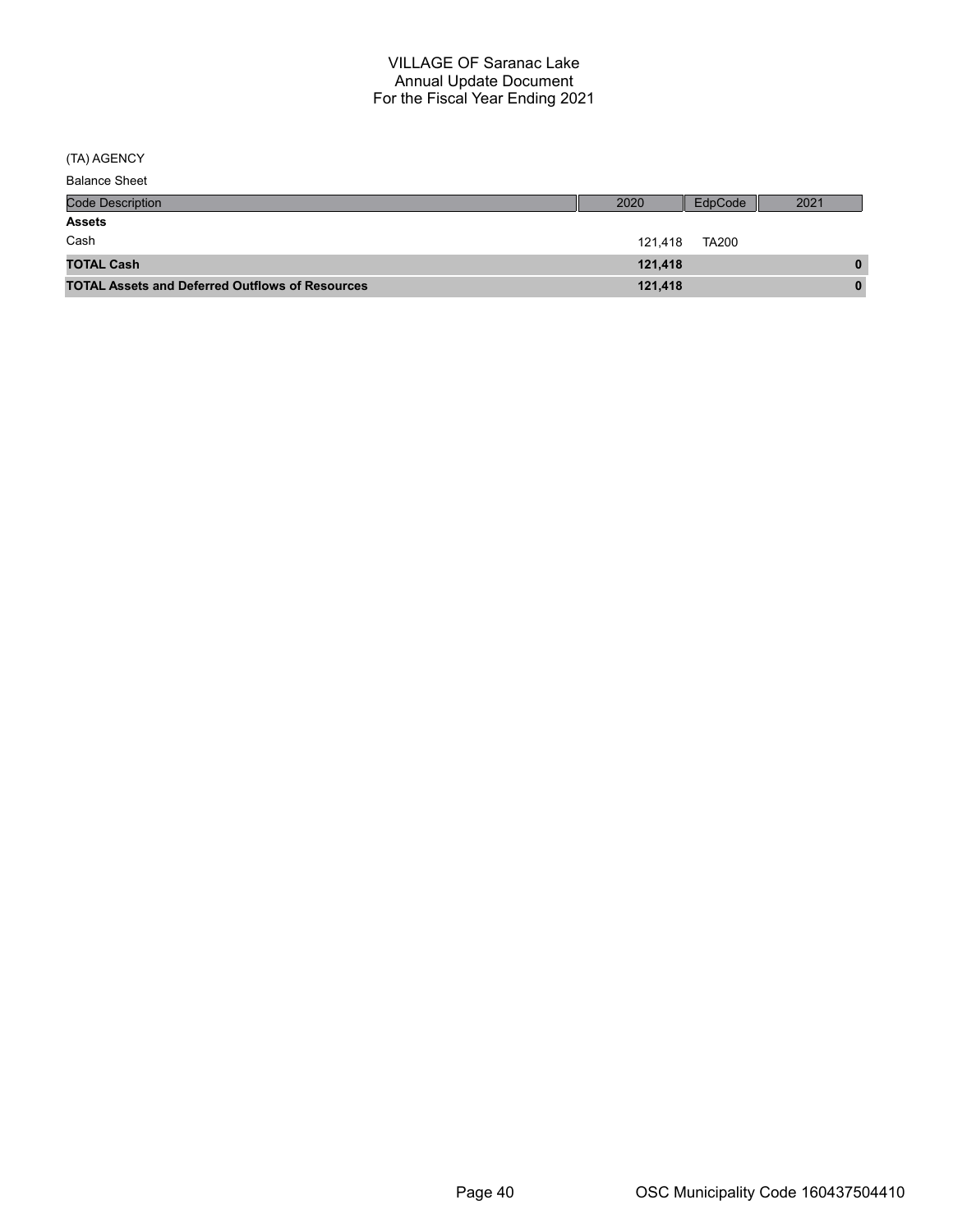# (TA) AGENCY

#### Balance Sheet

| <b>Code Description</b>                                     | 2020    | <b>EdpCode</b> | 2021     |
|-------------------------------------------------------------|---------|----------------|----------|
| Due To Other Funds                                          | 112     | TA630          |          |
| <b>TOTAL Due To Other Funds</b>                             | $112$   |                | $\bf{0}$ |
| <b>State Retirement</b>                                     | 44      | <b>TA18</b>    |          |
| Disability Insurance                                        | 264     | <b>TA19</b>    |          |
| Group Insurance                                             | 1.304   | <b>TA20</b>    |          |
| Other Funds (specify)                                       | 119.694 | <b>TA85</b>    |          |
| <b>TOTAL Agency Liabilities</b>                             | 121,306 |                | $\bf{0}$ |
| <b>TOTAL Liabilities</b>                                    | 121,418 |                | $\bf{0}$ |
| <b>TOTAL Liabilities, Deferred Inflows And Fund Balance</b> | 121,418 |                | 0        |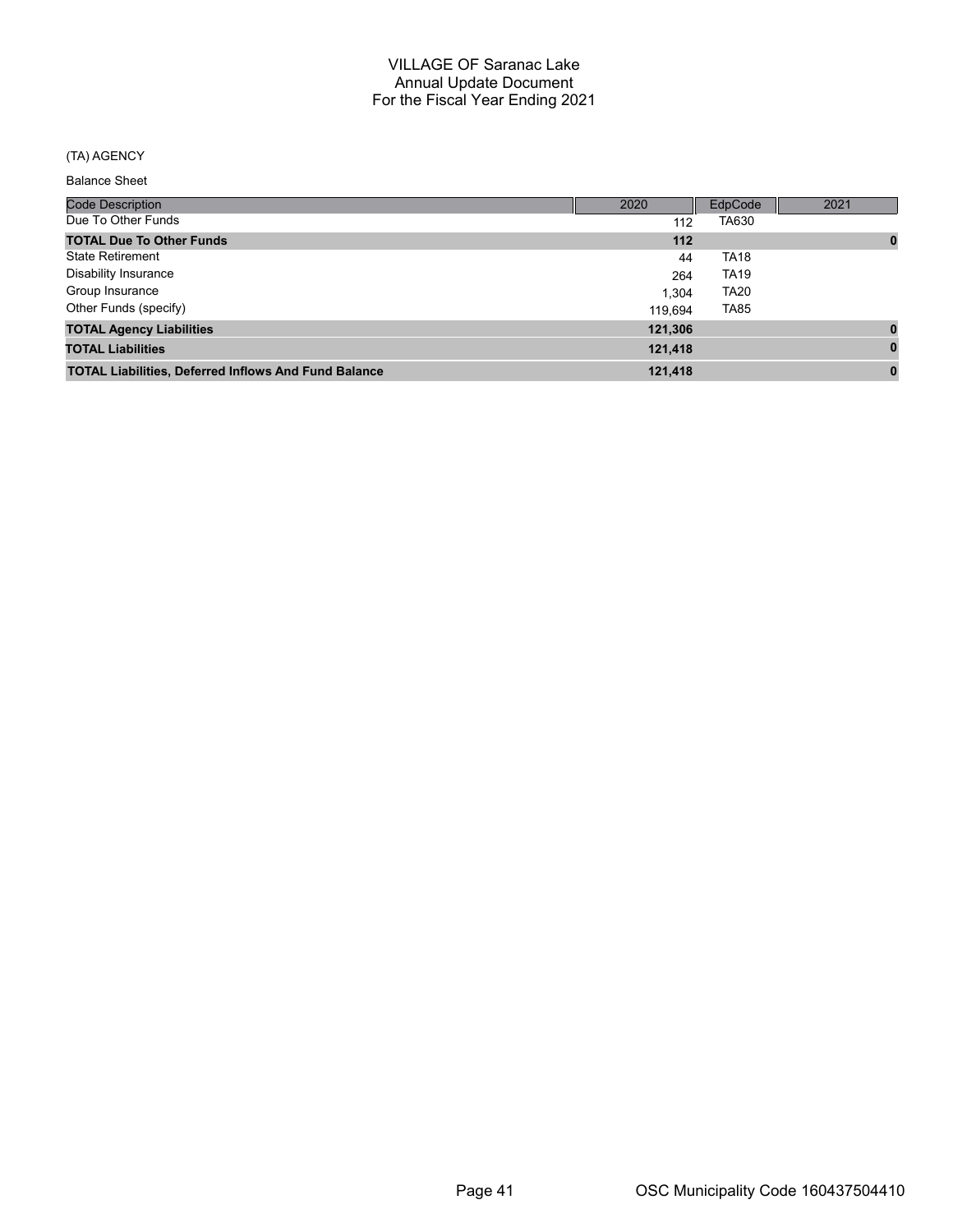#### (TE) PRIVATE PURPOSE TRUST

| <b>Balance Sheet</b>                                   |       |              |       |
|--------------------------------------------------------|-------|--------------|-------|
| <b>Code Description</b>                                | 2020  | EdpCode      | 2021  |
| <b>Assets</b>                                          |       |              |       |
| Cash                                                   | 3.478 | <b>TE200</b> | 3,478 |
| <b>TOTAL Cash</b>                                      | 3,478 |              | 3,478 |
| <b>TOTAL Assets and Deferred Outflows of Resources</b> | 3,478 |              | 3,478 |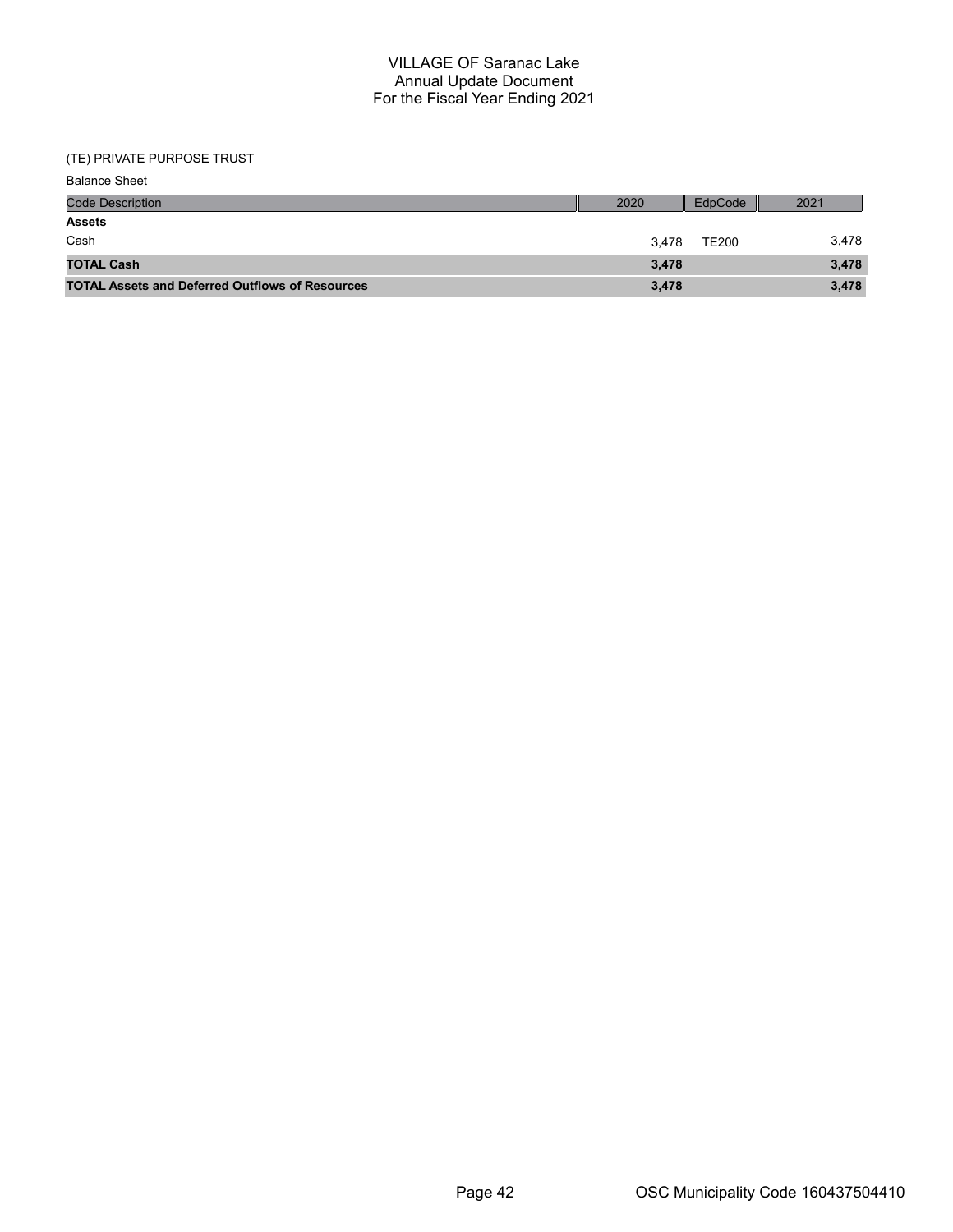# (TE) PRIVATE PURPOSE TRUST

| <b>Balance Sheet</b>                                            |       |         |       |
|-----------------------------------------------------------------|-------|---------|-------|
| <b>Code Description</b>                                         | 2020  | EdpCode | 2021  |
| <b>Fund Balance</b><br>Net Assets-Restricted For Other Purposes | 3.478 | TE923   | 3,478 |
| <b>TOTAL Net Position</b>                                       | 3,478 |         | 3,478 |
| <b>TOTAL Fund Balance</b>                                       | 3,478 |         | 3,478 |
| <b>TOTAL Liabilities, Deferred Inflows And Fund Balance</b>     | 3,478 |         | 3,478 |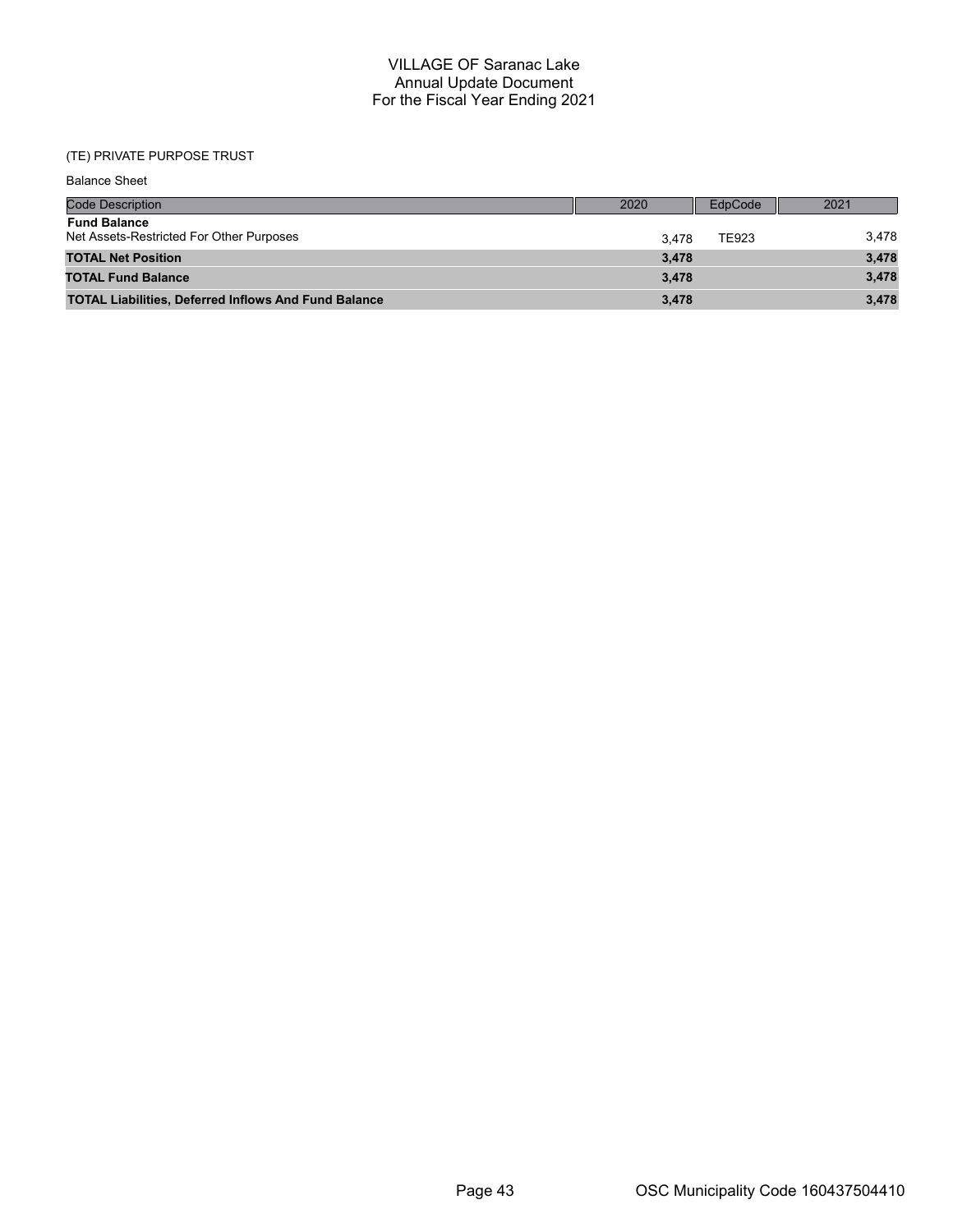Results of Operation Code Description 2021 2021 2020 Reserve the Code 2020 Reserve the Code 2021 2020 Reserve the 2021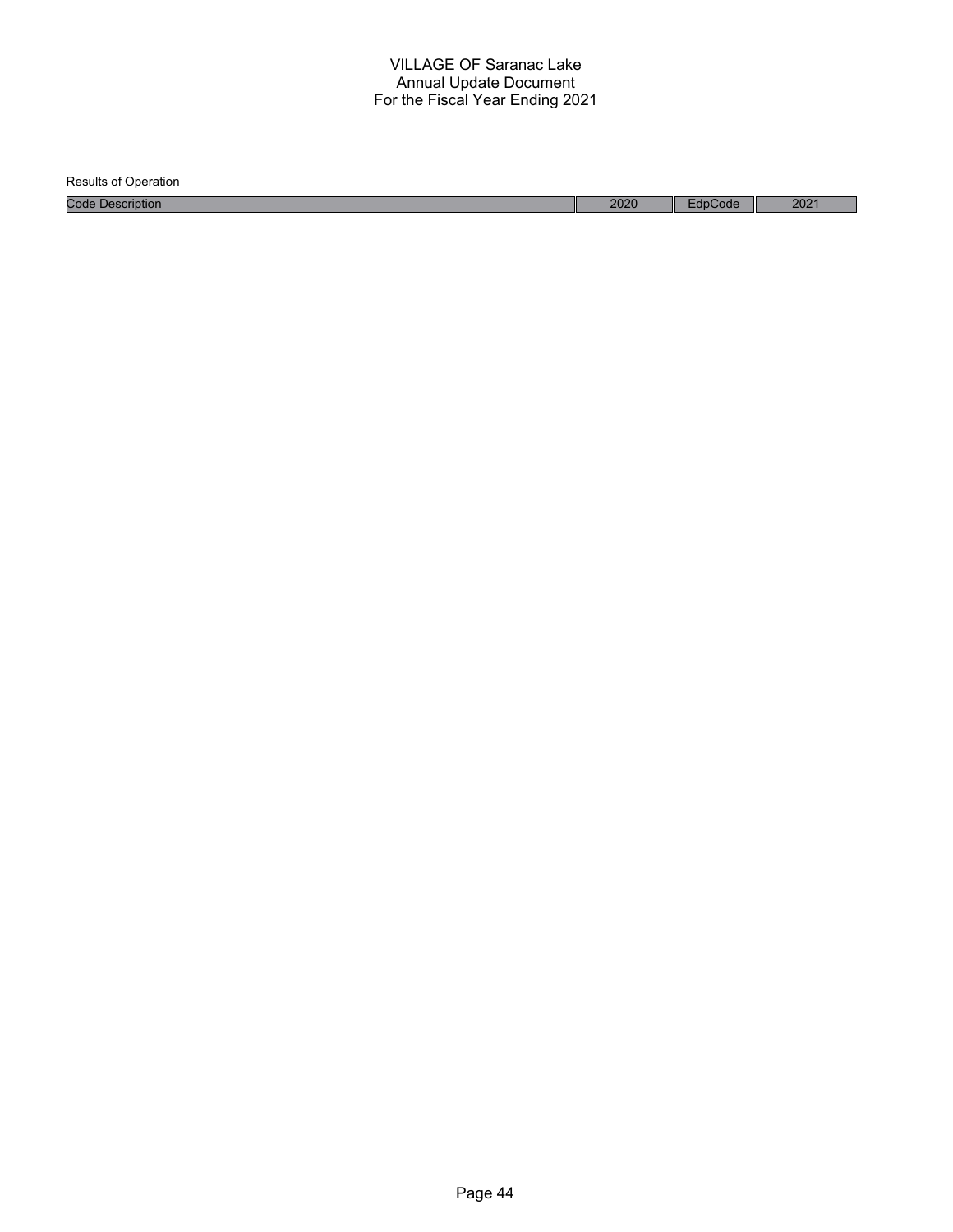| <b>Results of Operation</b> |      |         |                  |
|-----------------------------|------|---------|------------------|
| <b>Code Description</b>     | 2020 | EdpCode | 202 <sup>7</sup> |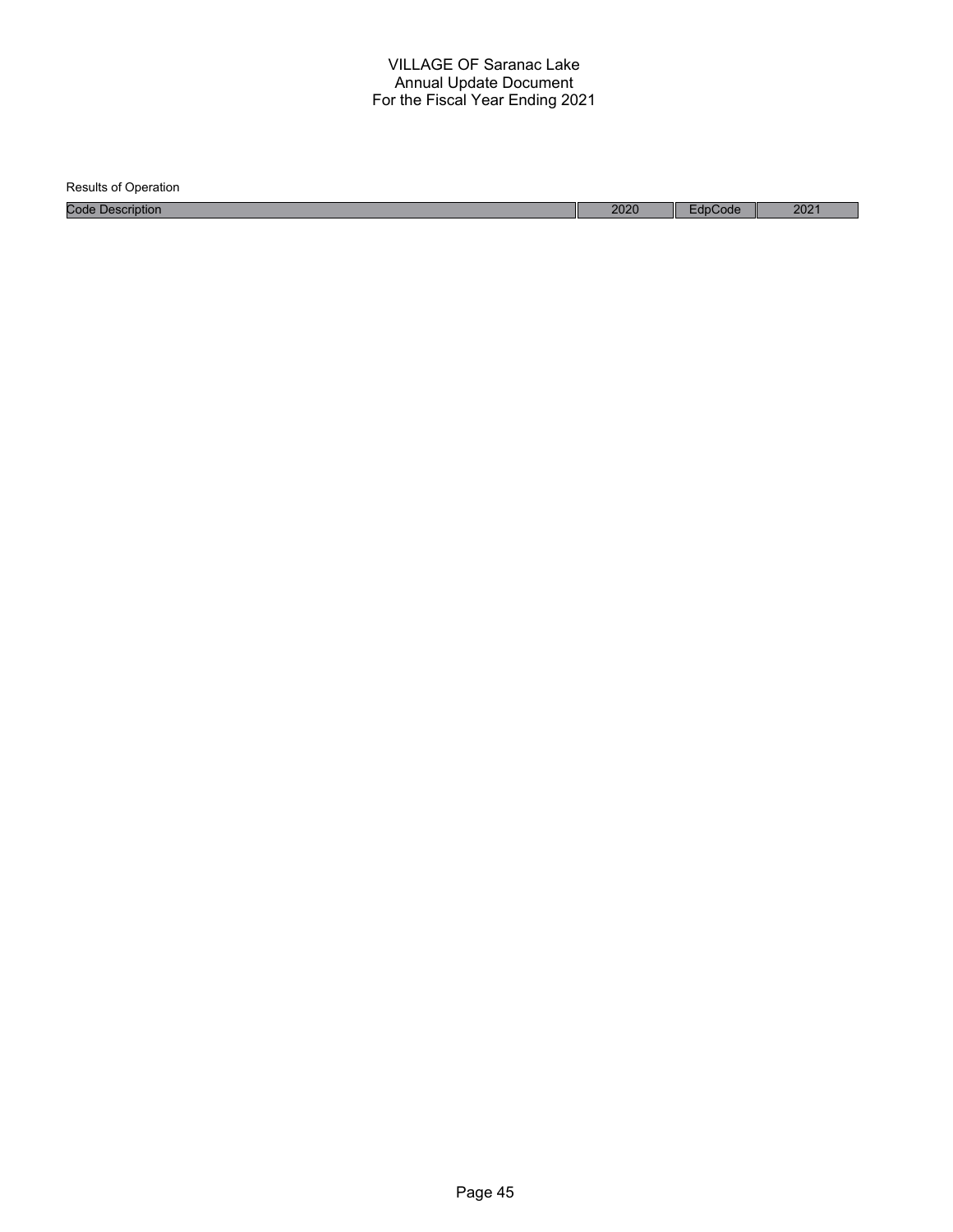#### (TE) PRIVATE PURPOSE TRUST

#### **Analysis of Changes in Net Position**

| <b>Code Description</b>                    | 2020 | EdpCode                | 2021  |
|--------------------------------------------|------|------------------------|-------|
| Analysis of Changes in Net Position        |      |                        |       |
| <b>Fund Balance - Beginning of Year</b>    |      | <b>TE8021</b><br>3.478 | 3.478 |
| <b>Restated Fund Balance - Beg of Year</b> |      | <b>TE8022</b><br>3.478 | 3.478 |
| <b>Fund Balance - End of Year</b>          |      | 3.478<br><b>TE8029</b> | 3.478 |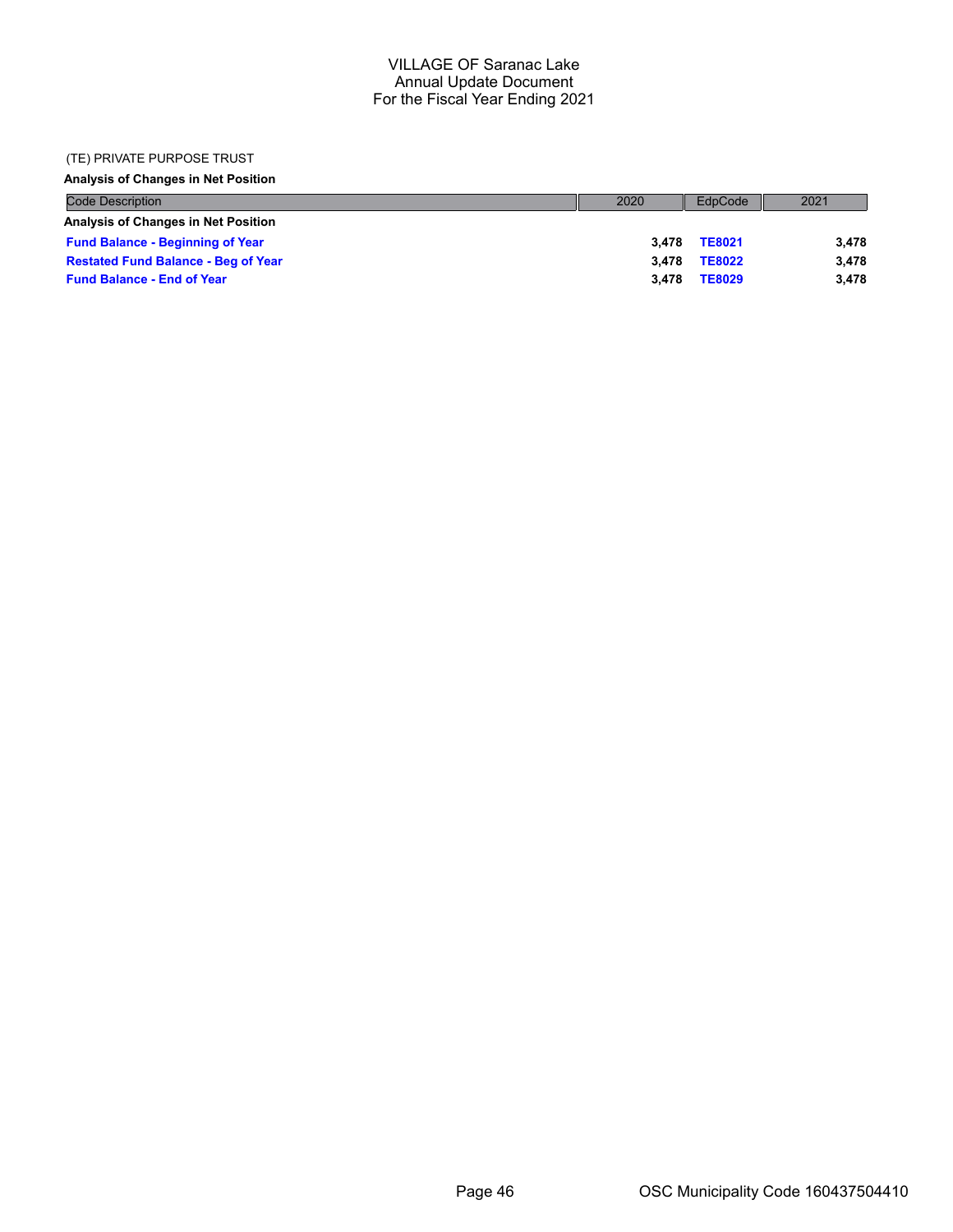#### (W) GENERAL LONG-TERM DEBT

| <b>Balance Sheet</b>                                   |            |         |            |
|--------------------------------------------------------|------------|---------|------------|
| <b>Code Description</b>                                | 2020       | EdpCode | 2021       |
| <b>Assets</b>                                          |            |         |            |
| <b>Total Non-Current Govt Liabilities</b>              | 17.810.953 | W129    | 14,339,187 |
| <b>TOTAL Provision To Be Made In Future Budgets</b>    | 17,810,953 |         | 14,339,187 |
| <b>TOTAL Assets and Deferred Outflows of Resources</b> | 17,810,953 |         | 14,339,187 |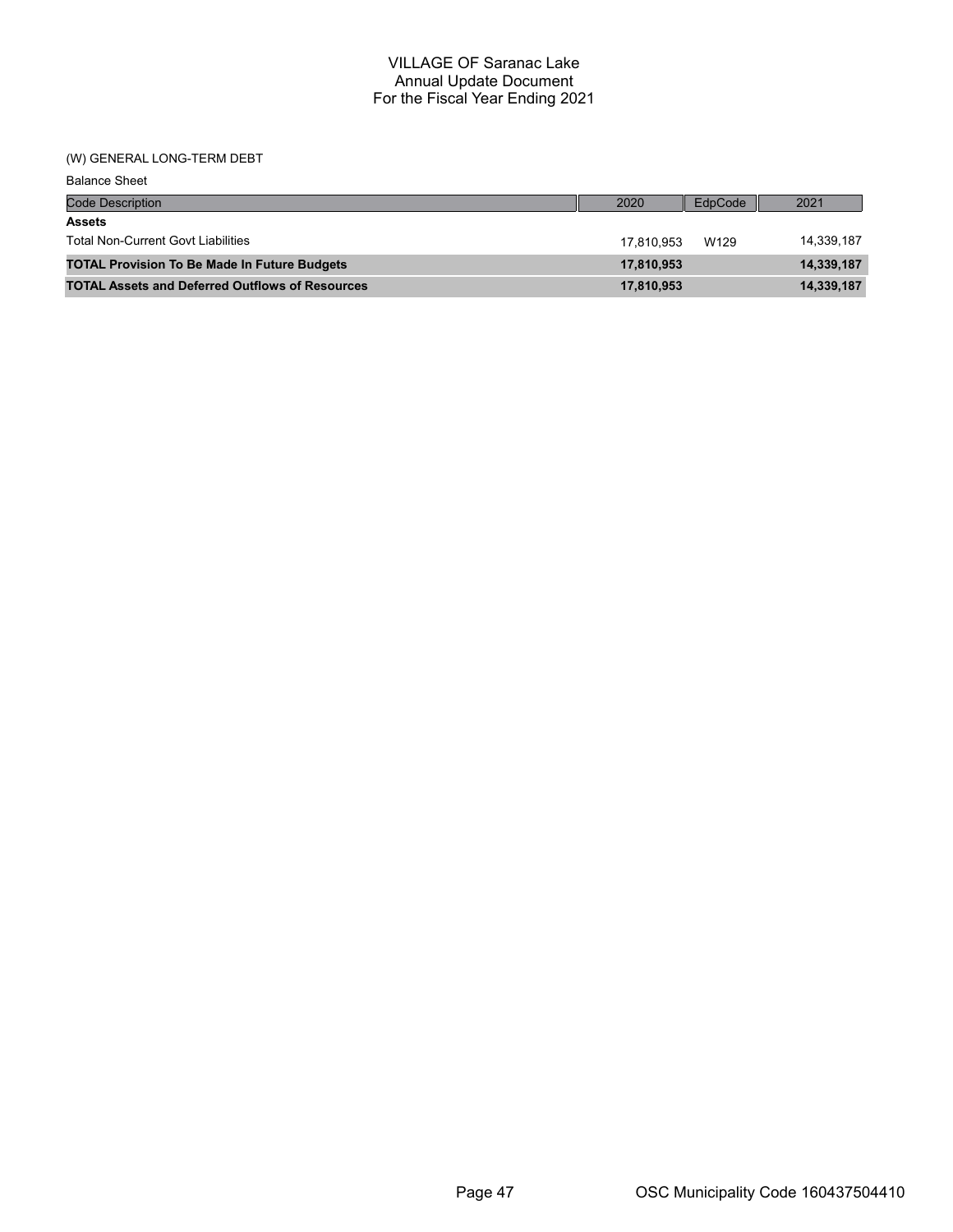# (W) GENERAL LONG-TERM DEBT

| <b>Balance Sheet</b>                        |            |         |            |
|---------------------------------------------|------------|---------|------------|
| Code Description                            | 2020       | EdpCode | 2021       |
| Net Pension Liability - Proportionate Share | 2,787,297  | W638    | 346,881    |
| Landfill Closure & Post Closure Liability   | 55.000     | W684    | 55,000     |
| <b>Compensated Absences</b>                 | 124.364    | W687    | 124,364    |
| <b>TOTAL Other Liabilities</b>              | 2,966,661  |         | 526,245    |
| <b>Bonds Payable</b>                        | 14.844.292 | W628    | 13,812,942 |
| <b>TOTAL Bond And Long Term Liabilities</b> | 14,844,292 |         | 13,812,942 |
| <b>TOTAL Liabilities</b>                    | 17,810,953 |         | 14,339,187 |
| <b>TOTAL Liabilities</b>                    | 17,810,953 |         | 14,339,187 |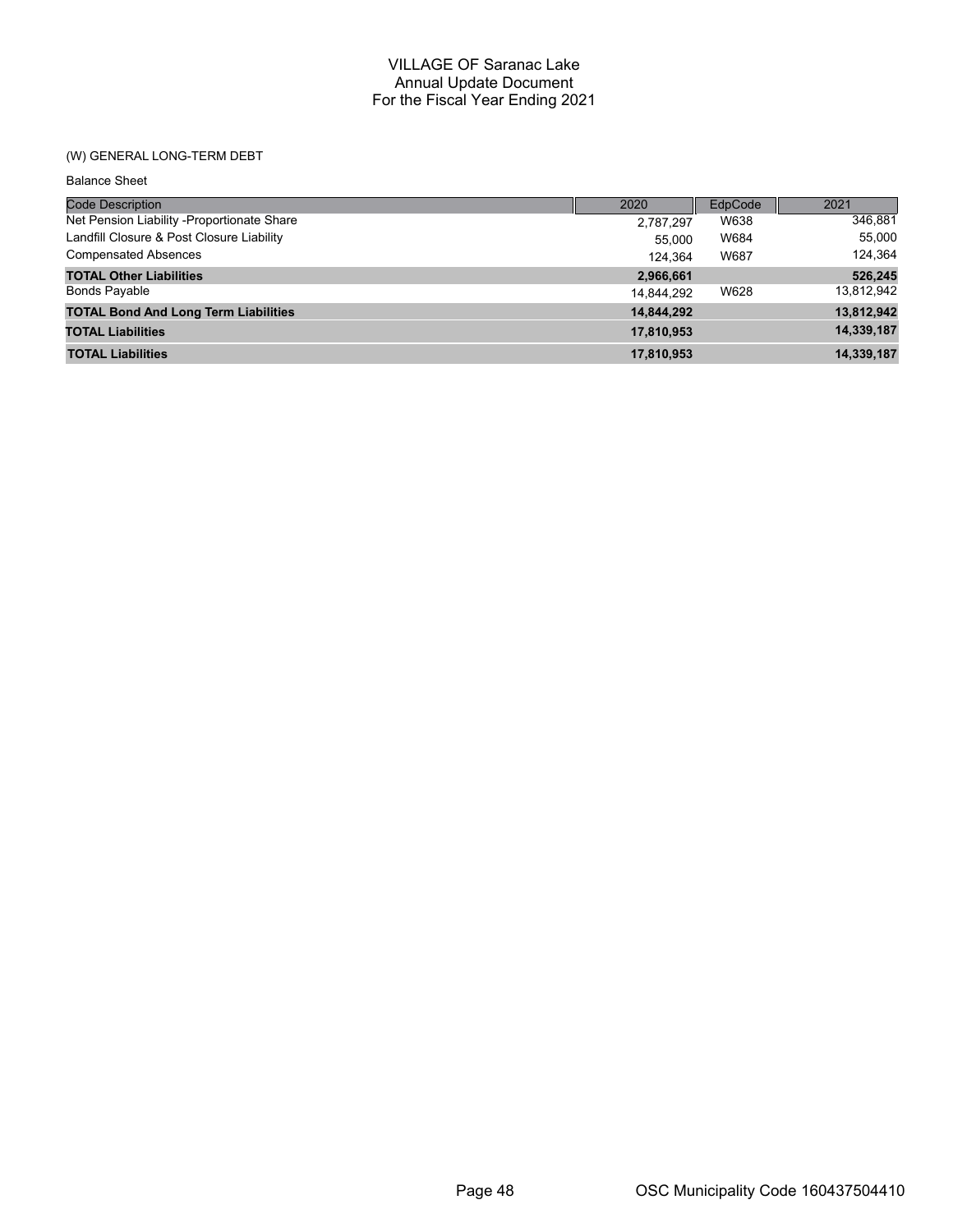## **Office of the State Comptroller VILLAGE OF Saranac Lake 3/4/2022Statement of Indebtedness For the Fiscal Year Ending 2021**

# **County of: Franklin**

#### **Municipal Code: 160437504410**

| <b>First</b><br>Year | Debt<br>Code  | Description                                                                | Cops<br>Flag | Comp<br>Flag | Date of<br>Issue | Date of<br>Maturity   | Int.<br>Rate | Var? | Amt. Orig.<br>Issued | $O/S$ Beg.<br>of Year | Paid<br>Dur. Year | Redeemed<br><b>Bond Proc.</b> | Prior Yr.<br>Adjust. | Accreted<br>Interest | $O/S$ End<br>of Year |
|----------------------|---------------|----------------------------------------------------------------------------|--------------|--------------|------------------|-----------------------|--------------|------|----------------------|-----------------------|-------------------|-------------------------------|----------------------|----------------------|----------------------|
| 2021                 | BAN<br>E.     | Water Infrastructure                                                       |              |              | 02/11/2021       | 06/20/2024            | $0.00\%$     |      | \$931,817            | \$0                   | \$0               | \$0                           | \$0                  |                      | \$931,817            |
|                      |               | Total for Type/Exempt Status - Sums Issued Amts only made in AFR Year      |              |              |                  |                       |              |      | \$931,817            | \$0                   | \$0               | \$0                           | \$0                  | \$0                  | \$931,817            |
| 2008                 | <b>BOND E</b> | <b>SEWER LINE</b><br><b>REPLACEMENT-EFC</b>                                |              |              |                  | 09/28/2006 04/01/2036 | 0.00%        |      |                      | \$3,325,000           | \$195,000         | \$0                           | \$0                  |                      | \$3,130,000          |
| 2016                 | <b>BOND E</b> | <b>Alternate Water</b><br>Source - EFC                                     |              |              |                  | 10/24/2015 02/19/2045 | $0.00\%$     |      | \$10,870,000         | \$9,060,000           | \$362,400         | \$0                           | \$0                  |                      | \$8,697,600          |
| 2020                 | <b>BOND E</b> | <b>EFC Project</b>                                                         |              |              | 06/19/2019       | 04/24/2049            | $0.00\%$     |      | \$1,918,242          | \$1,854,292           | \$63,950          | \$0                           | \$0                  |                      | \$1,790,342          |
| 2001                 | <b>BOND E</b> | Sewer-EFC                                                                  |              |              | 02/01/2001       | 02/01/2021            | $1.50\%$     |      | \$5,305,000          | \$225,000             | \$225,000         | \$0                           | \$0                  |                      | \$0                  |
| 2017                 | <b>BOND N</b> | <b>FIRE TRUCK PURCHASE</b>                                                 |              |              |                  | 07/05/2016 07/05/2021 | 1.625%       |      | \$350,000            | \$145,000             | \$70,000          | \$0                           | \$0                  |                      | \$75,000             |
|                      | 2012 BOND N   | <b>PUBLIC IMPROVEMENT</b>                                                  |              |              |                  | 11/15/2011 11/15/2021 | 2.39%        |      | \$1,400,000          | \$235,000             | \$115,000         | \$0                           | \$0                  |                      | \$120,000            |
|                      |               | Total for Type/Exempt Status - Sums Issued Amts only made in AFR Year      |              |              |                  |                       |              |      | \$0                  | \$14,844,292          | \$1,031,350       | \$0                           | \$0                  | \$0                  | \$13,812,942         |
|                      |               | AFR Year Total for All Debt Types - Sums Issued Amts only made in AFR Year |              |              |                  |                       |              |      | \$931,817            | \$14,844,292          | \$1,031,350       | \$0                           | \$0                  | \$0                  | \$14,744,759         |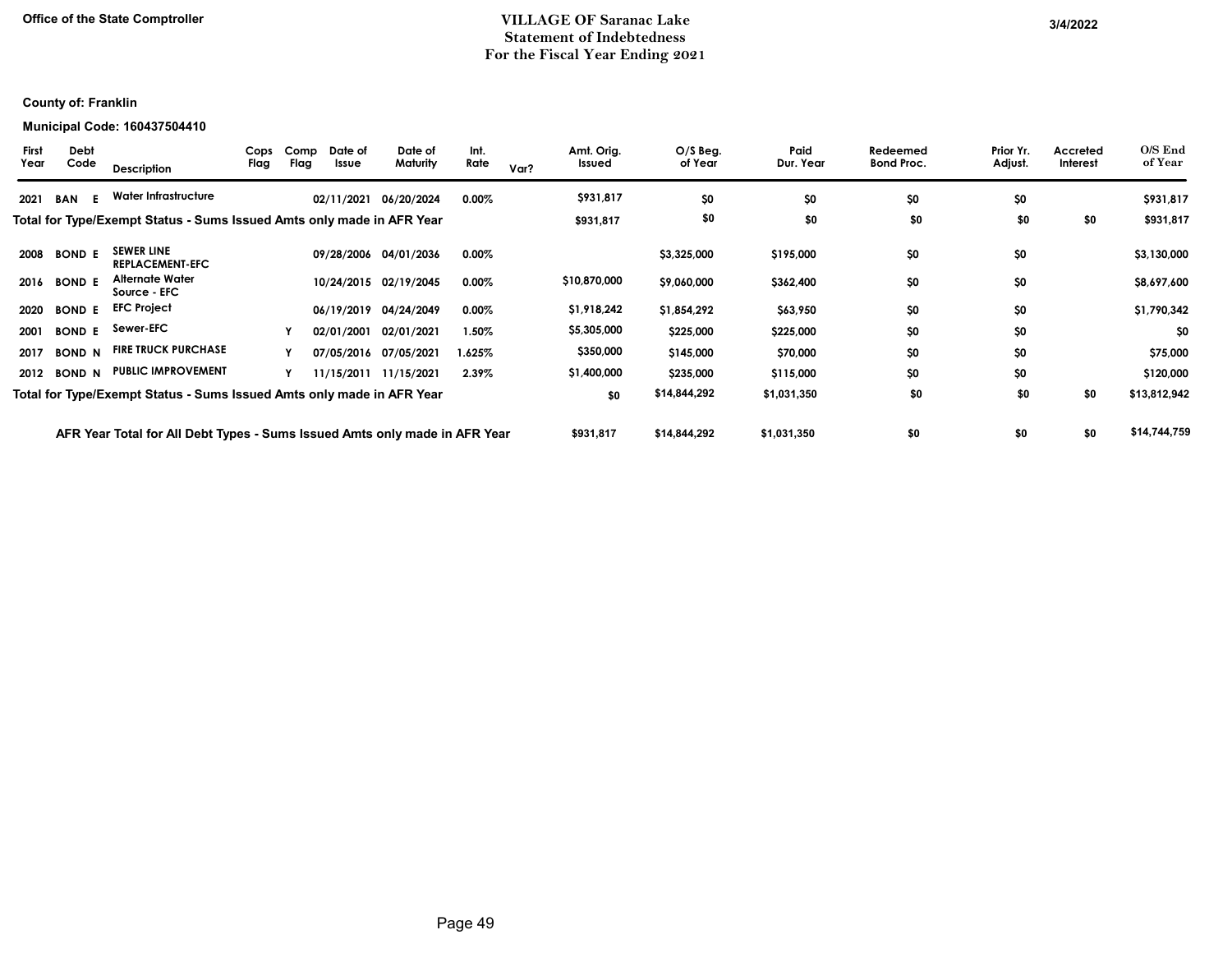#### VILLAGE OF Saranac Lake Schedule of Time Deposits and Investments For the Fiscal Year Ending 2021

|                                                                                   | <b>EDP Code</b> | Amount          |
|-----------------------------------------------------------------------------------|-----------------|-----------------|
| CASH:                                                                             |                 |                 |
| On Hand                                                                           | 9Z2001          | \$900.00        |
| <b>Demand Deposits</b>                                                            | 9Z2011          | \$11,765,057.00 |
| <b>Time Deposits</b>                                                              | 9Z2021          | \$1,022,805.00  |
| Total                                                                             |                 | \$12,788,762.00 |
| COLLATERAL:                                                                       |                 |                 |
| - FDIC Insurance                                                                  | 9Z2014          | \$750,000.00    |
| Collateralized with securities held in<br>possession of municipality or its agent | 9Z2014A         | \$12,261,976.00 |
| Total                                                                             |                 | \$13,011,976.00 |
| <b>INVESTMENTS:</b>                                                               |                 |                 |
| - Securities (450)                                                                |                 |                 |
| Book Value (cost)                                                                 | 9Z4501          |                 |
| Market Value at Balance Sheet Date                                                | 9Z4502          |                 |
| Collateralized with securities held in<br>possession of municipality or its agent | 9Z4504A         |                 |
| - Repurchase Agreements (451)                                                     |                 |                 |
| Book Value (cost)                                                                 | 9Z4511          |                 |
| Market Value at Balance Sheet Date                                                | 9Z4512          |                 |
| Collateralized with securities held in<br>possession of municipality or its agent | 9Z4514A         |                 |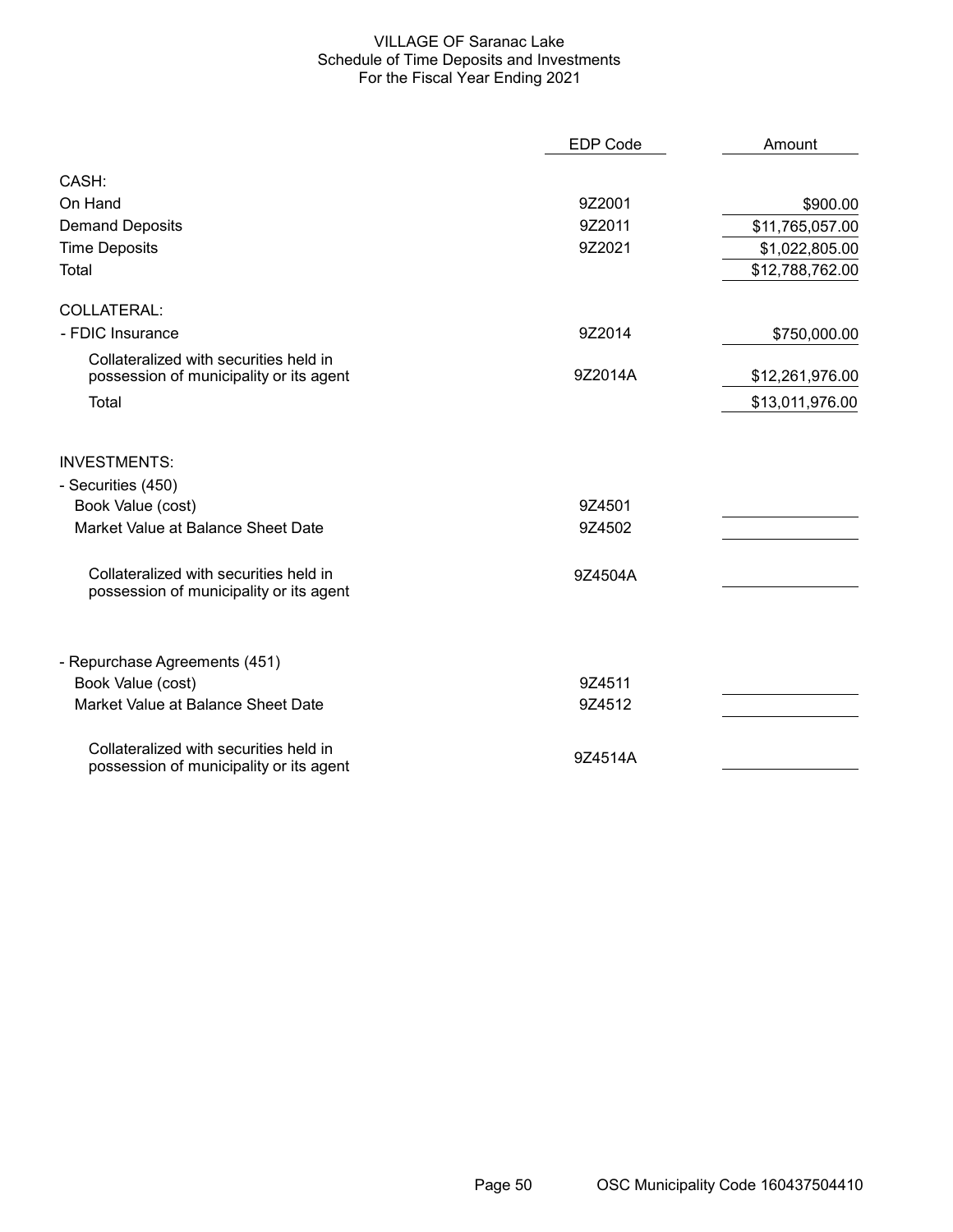#### VILLAGE OF Saranac Lake Bank Reconciliation For the Fiscal Year Ending 2021

# Include All Checking, Savings and C.D. Accounts

| <b>Bank</b><br>Account<br>Number | <b>Bank</b><br>Balance | Add:<br>Deposit<br>In Transit | Less:<br>Outstanding<br>Checks | Adjusted<br><b>Bank</b><br>Balance |
|----------------------------------|------------------------|-------------------------------|--------------------------------|------------------------------------|
| *****-108                        | \$151,726              | \$0                           | \$0                            | \$151,726                          |
| *****-203                        | \$11,317               | \$0                           | \$0                            | \$11,317                           |
| *****-239                        | \$131,088              | \$0                           | \$131,088                      | \$0                                |
| *****-256                        | \$110                  | \$0                           | \$0                            | \$110                              |
| *****-258                        | \$42,659               | \$0                           | \$0                            | \$42,659                           |
| *****-263                        | \$136,558              | \$0                           | \$0                            | \$136,558                          |
| *****-271                        | \$1                    | \$0                           | \$0                            | \$1                                |
| *****-295                        | \$14,227               | \$0                           | \$0                            | \$14,227                           |
| *****-329                        | \$47,456               | \$0                           | \$0                            | \$47,456                           |
| *****-336                        | \$15,521               | \$0                           | \$15,521                       | \$0                                |
| *****-355                        | \$462,985              | \$0                           | \$0                            | \$462,985                          |
| *****-423                        | \$144,496              | \$0                           | \$0                            | \$144,496                          |
| *****-431                        | \$67,939               | \$0                           | \$16,018                       | \$51,921                           |
| *****-443                        | \$1,552,803            | \$0                           | \$0                            | \$1,552,803                        |
| *****-446                        | \$424,176              | \$0                           | \$0                            | \$424,176                          |
| *****-451                        | \$432,487              | \$0                           | \$0                            | \$432,487                          |
| *****-565                        | \$88,934               | \$0                           | \$0                            | \$88,934                           |
| *****-573                        | \$15,173               | \$0                           | \$0                            | \$15,173                           |
| *****-728                        | \$5,306                | \$0                           | \$0                            | \$5,306                            |
| *****-734                        | \$595,548              | \$0                           | \$0                            | \$595,548                          |
| *****-753                        | \$5,085,712            | \$0                           | \$0                            | \$5,085,712                        |
| *****-777                        | \$175,888              | \$0                           | \$0                            | \$175,888                          |
| *****-932                        | \$20,582               | \$0                           | \$0                            | \$20,582                           |
| *****-935                        | \$1,929,699            | \$0                           | \$0                            | \$1,929,699                        |
| *****-938                        | \$211,766              | \$0                           | \$0                            | \$211,766                          |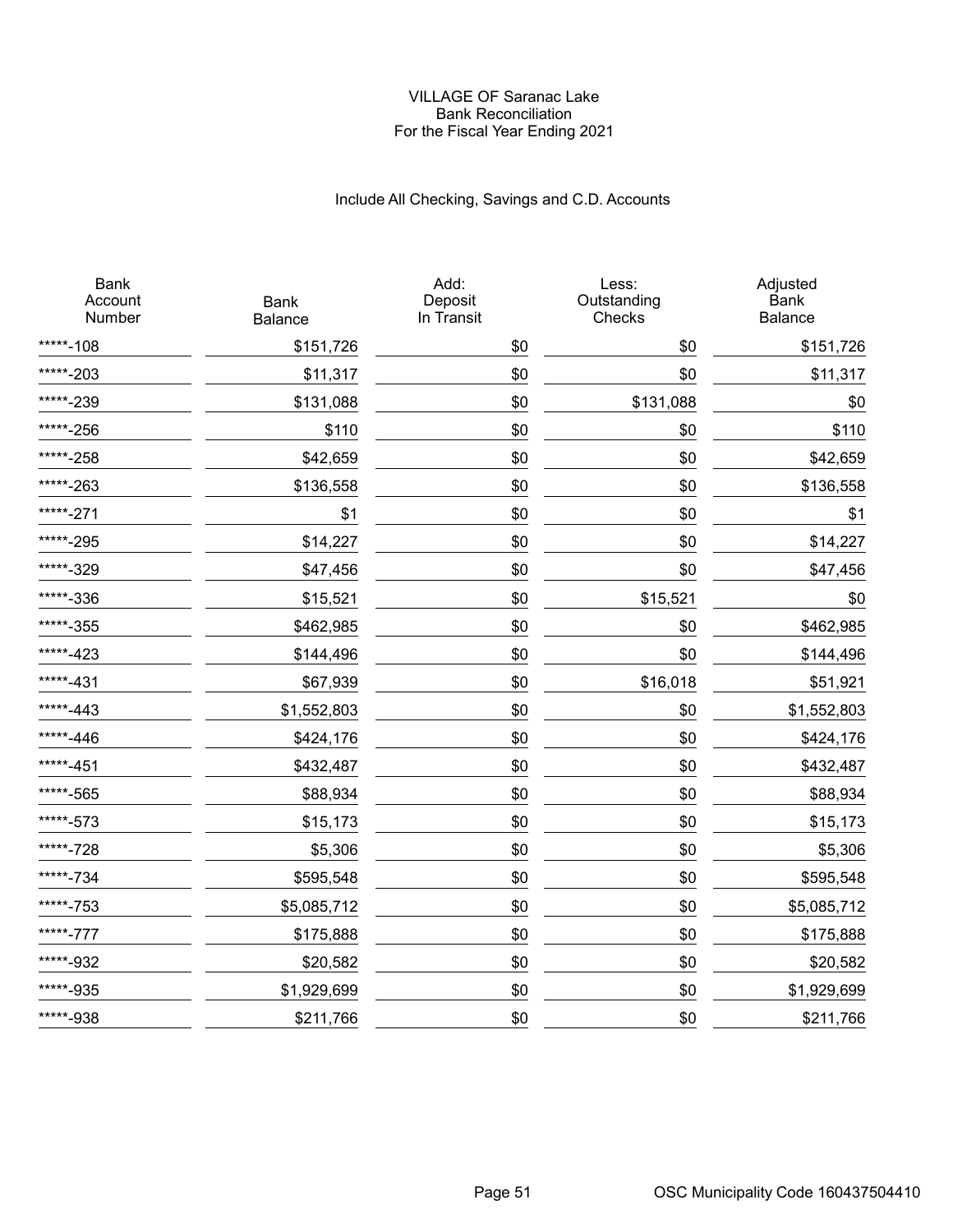#### VILLAGE OF Saranac Lake Bank Reconciliation For the Fiscal Year Ending 2021

# Include All Checking, Savings and C.D. Accounts

| Bank<br>Account<br><b>Number</b> | Bank<br><b>Balance</b>              | Add:<br>Deposit<br>In Transit |     | Less:<br>Outstanding<br>Checks |          |     | Adjusted<br>Bank<br><b>Balance</b> |
|----------------------------------|-------------------------------------|-------------------------------|-----|--------------------------------|----------|-----|------------------------------------|
| *****-LASS                       | \$1,022,805                         |                               | \$0 |                                |          | \$0 | \$1,022,805                        |
|                                  | <b>Total Adjusted Bank Balance</b>  |                               |     |                                |          |     | \$12,624,335                       |
|                                  | <b>Petty Cash</b>                   |                               |     |                                |          |     | \$900.00                           |
|                                  | <b>Adjustments</b>                  |                               |     |                                |          |     | \$.00                              |
|                                  | <b>Total Cash</b>                   |                               |     | 9ZCASH                         | $^\star$ |     | \$12,625,235                       |
|                                  | <b>Total Cash Balance All Funds</b> |                               |     | 9ZCASHB                        | $^\star$ |     | \$12,625,235                       |
|                                  | * Must be equal                     |                               |     |                                |          |     |                                    |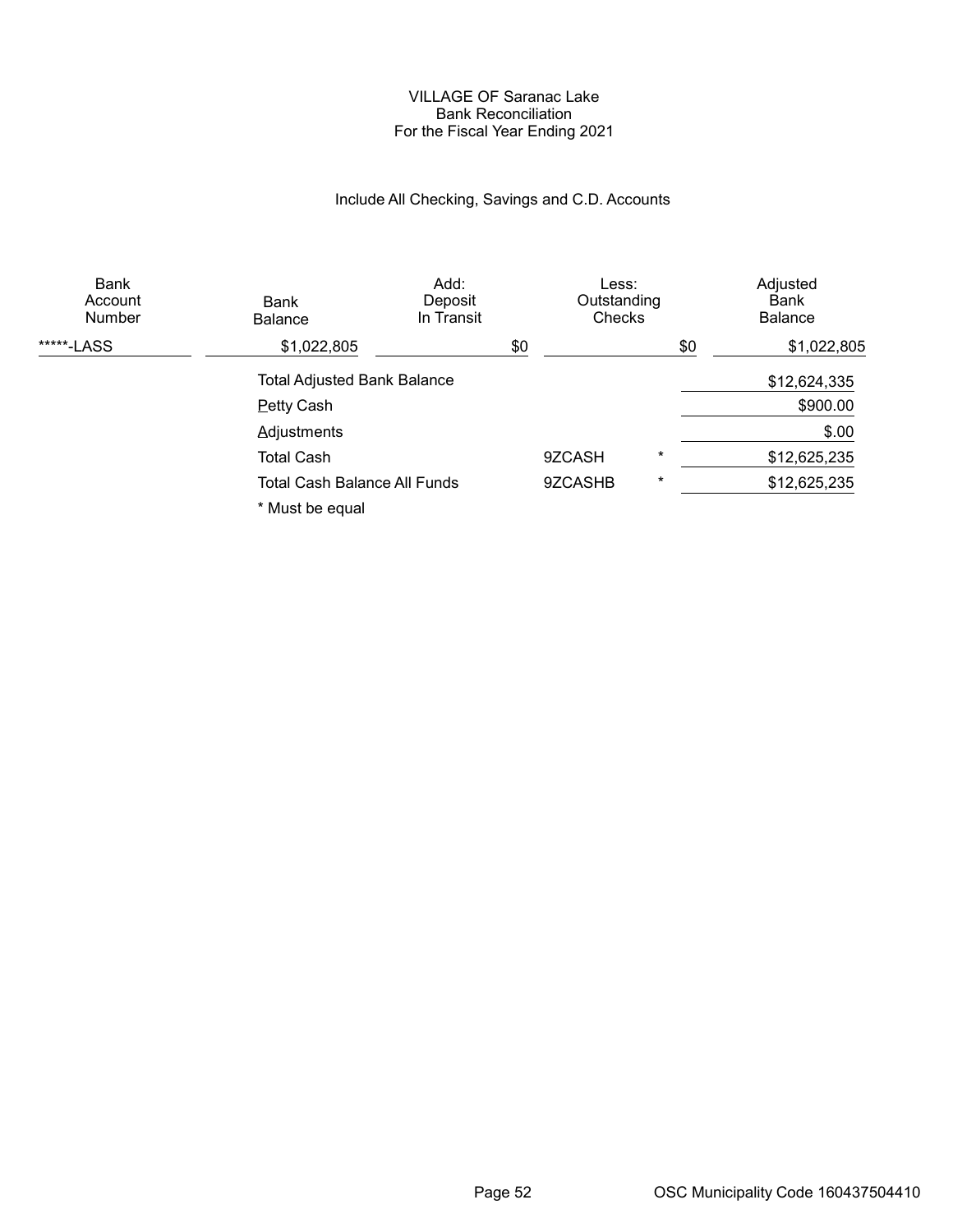# VILLAGE OF Saranac Lake Local Government Questionnaire For the Fiscal Year Ending 2021

|                                                                                                                | Response |
|----------------------------------------------------------------------------------------------------------------|----------|
| 1) Does your municipality have a written procurement policy?                                                   | Yes      |
| 2) Have the financial statements for your municipality been independently audited?                             | No       |
| If not, are you planning on having an audit conducted?                                                         | No       |
| 3) Does your local government participate in an insurance pool with other local<br>governments?                | No       |
| 4) Does your local government participate in an investment pool with other local<br>governments?               | No.      |
| 5) Does your municipality have a Length of Service Award Program (LOSAP)<br>for volunteer firefighters?        | No.      |
| 6) Does your municipality have a Capital Plan?                                                                 | Yes      |
| 7) Has your municipality prepared and documented a risk assessment plan?                                       | No.      |
| If yes, has your municipality used the results to design the system of internal<br>controls?                   |          |
| 8) Have you had a change in chief executive or chief fiscal officer during the last<br>year?                   | No       |
| 9) Has your Local Government adopted an investment policy as required by<br>General Municipal Law, Section 39? | Yes      |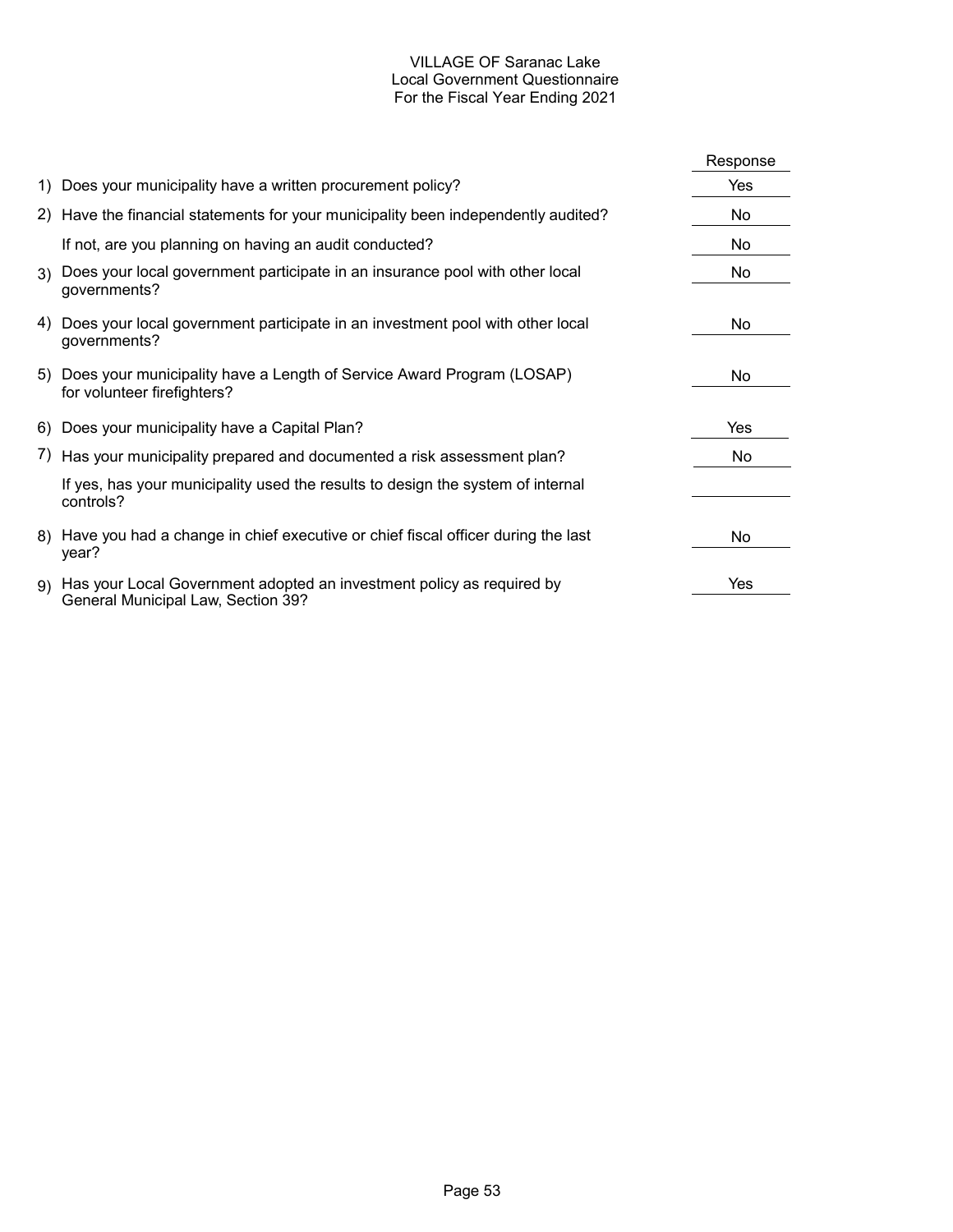#### VILLAGE OF Saranac Lake Employee and Retiree Benefits For the Fiscal Year Ending 2021

|                        | <b>Total Full Time Employees:</b>                                           |                                                    |                                              |                                              |               |
|------------------------|-----------------------------------------------------------------------------|----------------------------------------------------|----------------------------------------------|----------------------------------------------|---------------|
|                        | <b>Total Part Time Employees:</b>                                           |                                                    |                                              |                                              |               |
| <b>Account</b><br>Code | <b>Description</b>                                                          | <b>Total</b><br><b>Expenditures</b><br>(All Funds) | # of Full<br><b>Time</b><br><b>Employees</b> | # of Part<br><b>Time</b><br><b>Employees</b> | # of Retirees |
| 90108                  | <b>State Retirement System</b>                                              | \$267,039.00                                       |                                              |                                              |               |
| 90158                  | Police and Fire Retirement                                                  | \$215,921.00                                       | 39                                           | 3                                            |               |
| 90258                  | <b>Local Pension Fund</b>                                                   |                                                    |                                              |                                              |               |
| 90308                  | Social Security                                                             | \$223,509.00                                       | 11                                           |                                              |               |
| 90408                  | <b>Worker's Compensation</b><br>Insurance                                   | \$32,807.00                                        | 50                                           | 4                                            |               |
| 90458                  | Life Insurance                                                              | \$2,981.00                                         | 50                                           | 4                                            |               |
| 90508                  | Unemployment Insurance                                                      |                                                    |                                              |                                              |               |
| 90558                  | <b>Disability Insurance</b>                                                 | \$412.00                                           | 50                                           |                                              |               |
| 90608                  | <b>Hospital and Medical</b><br>(Dental) Insurance                           | \$678,015.00                                       | 50                                           |                                              |               |
| 90708                  | <b>Union Welfare Benefits</b>                                               | \$22,149.00                                        | 50                                           |                                              |               |
|                        | 90858 Supplemental Benefit Payment to<br><b>Disabled Fire Fighters</b>      |                                                    |                                              |                                              |               |
| 91890                  | <b>Other Employee Benefits</b>                                              |                                                    |                                              |                                              |               |
|                        | Total                                                                       | \$1,442,833.00                                     |                                              |                                              |               |
|                        | <b>Computed Total From Financial</b><br>Section (comparative purposes only) | \$1,442,833.00                                     |                                              |                                              |               |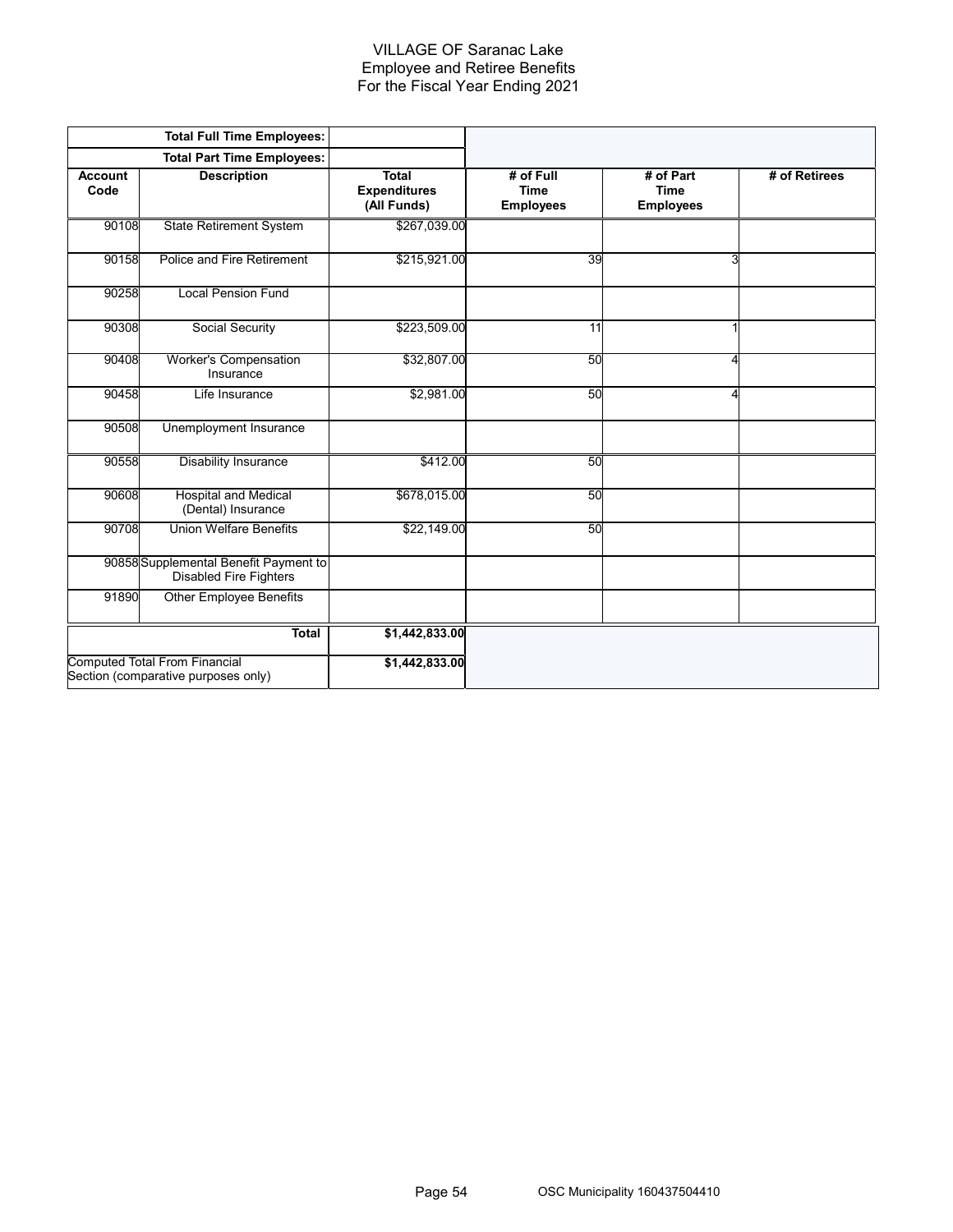#### VILLAGE OF Saranac Lake Energy Costs and Consumption For the Fiscal Year Ending 2021

| <b>Energy Type</b> | <b>Total</b><br><b>Expenditures</b> | <b>Total Volume</b> | <b>Units Of</b><br><b>Measure</b> | <b>Alternative</b><br><b>Units Of</b><br><b>Measure</b> |
|--------------------|-------------------------------------|---------------------|-----------------------------------|---------------------------------------------------------|
| Gasoline           |                                     |                     | gallons                           |                                                         |
| <b>Diesel Fuel</b> |                                     |                     | gallons                           |                                                         |
| Fuel Oil           |                                     |                     | gallons                           |                                                         |
| Natural Gas        |                                     |                     | cubic feet                        |                                                         |
| Electricity        |                                     |                     | kilowatt-hours                    |                                                         |
| Coal               |                                     |                     | tons                              |                                                         |
| Propane            |                                     |                     | gallons                           |                                                         |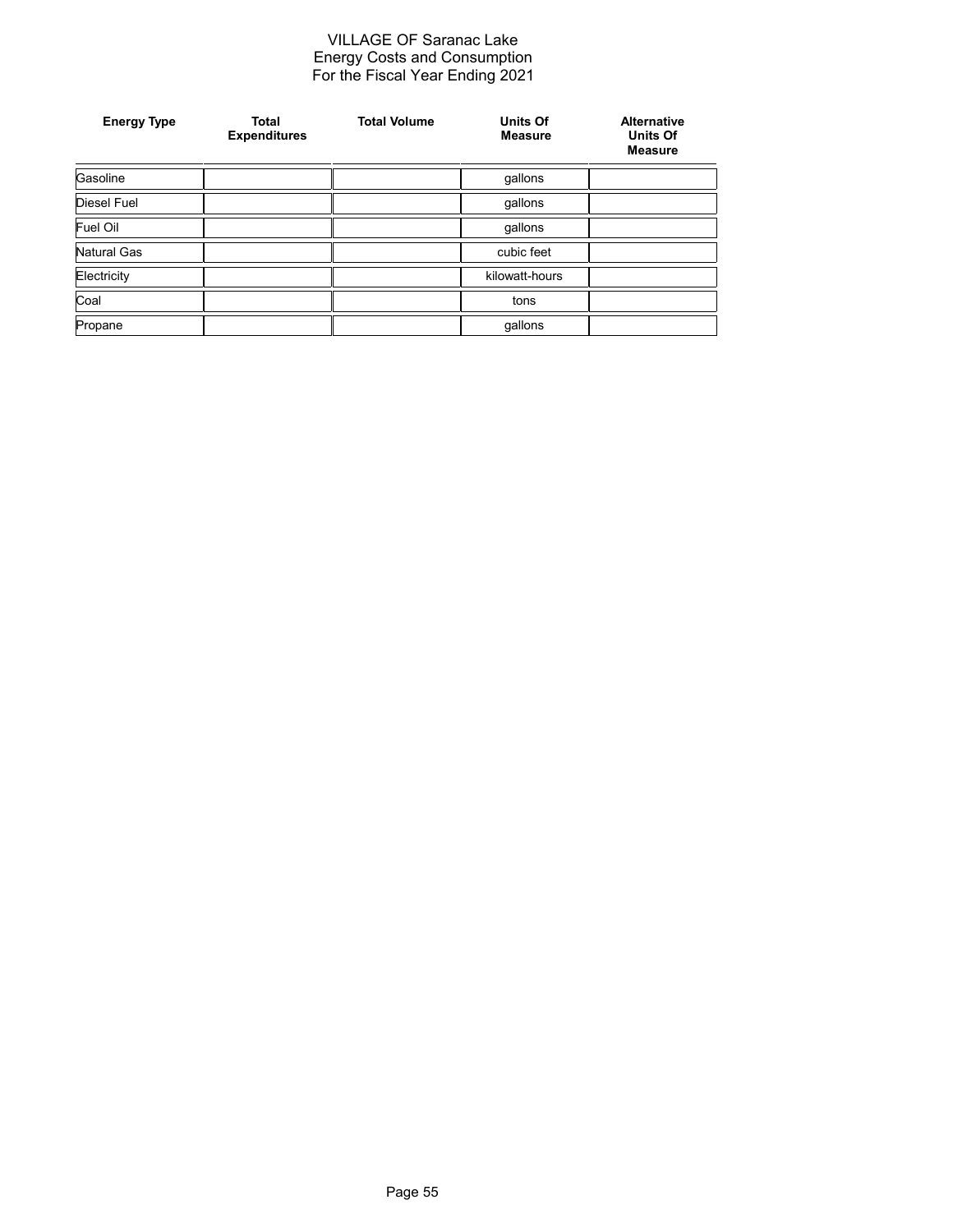# CERTIFICATION OF CHIEF FISCAL OFFICER

| I, Elizabeth Benson                                                                                     | , hereby certify that I am the Chief Fiscal Officer of       |  |  |  |
|---------------------------------------------------------------------------------------------------------|--------------------------------------------------------------|--|--|--|
| the Village of Saranac Lake                                                                             | , and that the information provided in the annual            |  |  |  |
| financial report of the Village of Saranac Lake                                                         | , for the fiscal year ended 05/31/2021                       |  |  |  |
| , is TRUE and correct to the best of my knowledge and belief.                                           |                                                              |  |  |  |
| By entering the personal identification number assigned by the Office of the State Comptroller to me as |                                                              |  |  |  |
| the Chief Fiscal Officer of the Village of Saranac Lake<br>, and adopted by me as                       |                                                              |  |  |  |
| my signature for use in conjunction with the filing of the Village of Saranac Lake's                    |                                                              |  |  |  |
| annual financial report, I am evidencing my express intent to authenticate my certification of the      |                                                              |  |  |  |
| Village of Saranac Lake's                                                                               | annual financial report for the fiscal year ended 05/31/2021 |  |  |  |
| and filed by means of electronic data transmission.                                                     |                                                              |  |  |  |

Brendan Kennedy (BST) **Elizabeth Bension** Elizabeth Bension Name of Report Preparer if different than Chief Fiscal Officer

(518) 459-6700 Treasurer Telephone Number Title

Name

39 Main Street, Suite 9 Official Address

03/04/2022 (518) 891-4150 Date of Certification **Date of Certification Official Telephone Number**